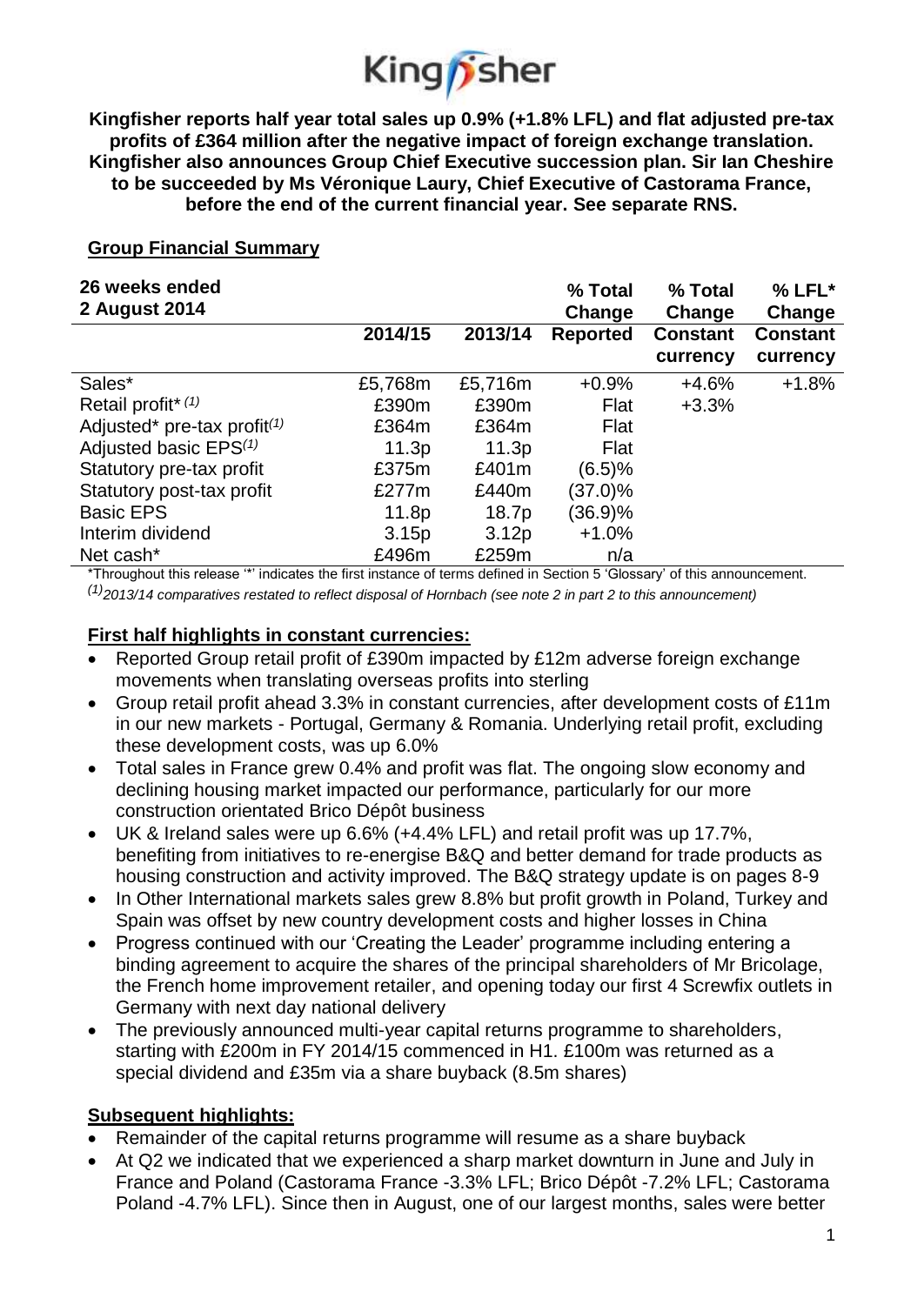

across both markets (Castorama France -0.6% LFL; Brico Dépôt France -4.3% LFL; Castorama Poland +3.3% LFL) and overall Group LFL was +0.3%

# **Kingfisher's Group Chief Executive, Sir Ian Cheshire, said:**

"This was a difficult first half with demand in our largest and most significant market, France, remaining particularly weak with a sharp market downturn experienced in our second quarter. We did though deliver flat profits in France, a resilient performance despite the difficult backdrop. However, conditions in the UK were more favourable with better weather and encouraging signs in the smaller tradesman market. We were able to capitalise on the better conditions with Screwfix performing particularly well growing sales by 23%. B&Q UK & Ireland also delivered their best H1 sales growth in over a decade as the new team start to gain traction with its re-energising initiatives and started to make progress with its plan to better position the business for the future.

"Looking to the longer term, we continue to work on our 'Creating the Leader' programme including opening Screwfix and Brico Dépôt stores in two new countries and accelerating the rebranding of the recently acquired Romanian business into the Brico Dépôt format. We remain convinced that investment today to develop the highly profitable Screwfix and Brico Dépôt formats into new markets creates a huge growth opportunity for Kingfisher.

"Whilst our French business saw an improvement in August we remain cautious about the economic backdrop and focused on trading effectively with continued self-help initiatives whilst continuing with our initiatives to build a long term, sustainable future for the business. We have a strong balance sheet and cashflow to enable the necessary investment in the future as well as paying a healthy dividend to our shareholders. I am pleased that we are also recommencing our share buyback."

# **ENQUIRIES**

| Ian Harding, Group Communications Director | +44 (0) 20 7644 1029 |
|--------------------------------------------|----------------------|
| Sarah Levy, Director of Investor Relations | +44 (0) 20 7644 1032 |
| Nigel Cope, Head of Media Relations        | +44 (0) 20 7644 1030 |
| Matt Duffy, Investor Relations Manager     | +44 (0) 20 7644 1082 |
| <b>Brunswick</b>                           | +44 (0) 20 7404 5959 |

Further copies of this announcement can be downloaded from [www.kingfisher.com](http://www.kingfisher.com/) or viewed on the Kingfisher IR iPad App available for free at the Apple App store. Video interviews with Sir Ian Cheshire (Group Chief Executive) and Karen Witts (Group Finance Director) are also available on the website and we can be followed on twitter @kingfisherplc with the interim results tag #KGFHY.

Kingfisher American Depository Receipts are traded in the US on the OTCQX platform: (OTCQX: KGFHY) http://www.otcmarkets.com/stock/KGFHY/quote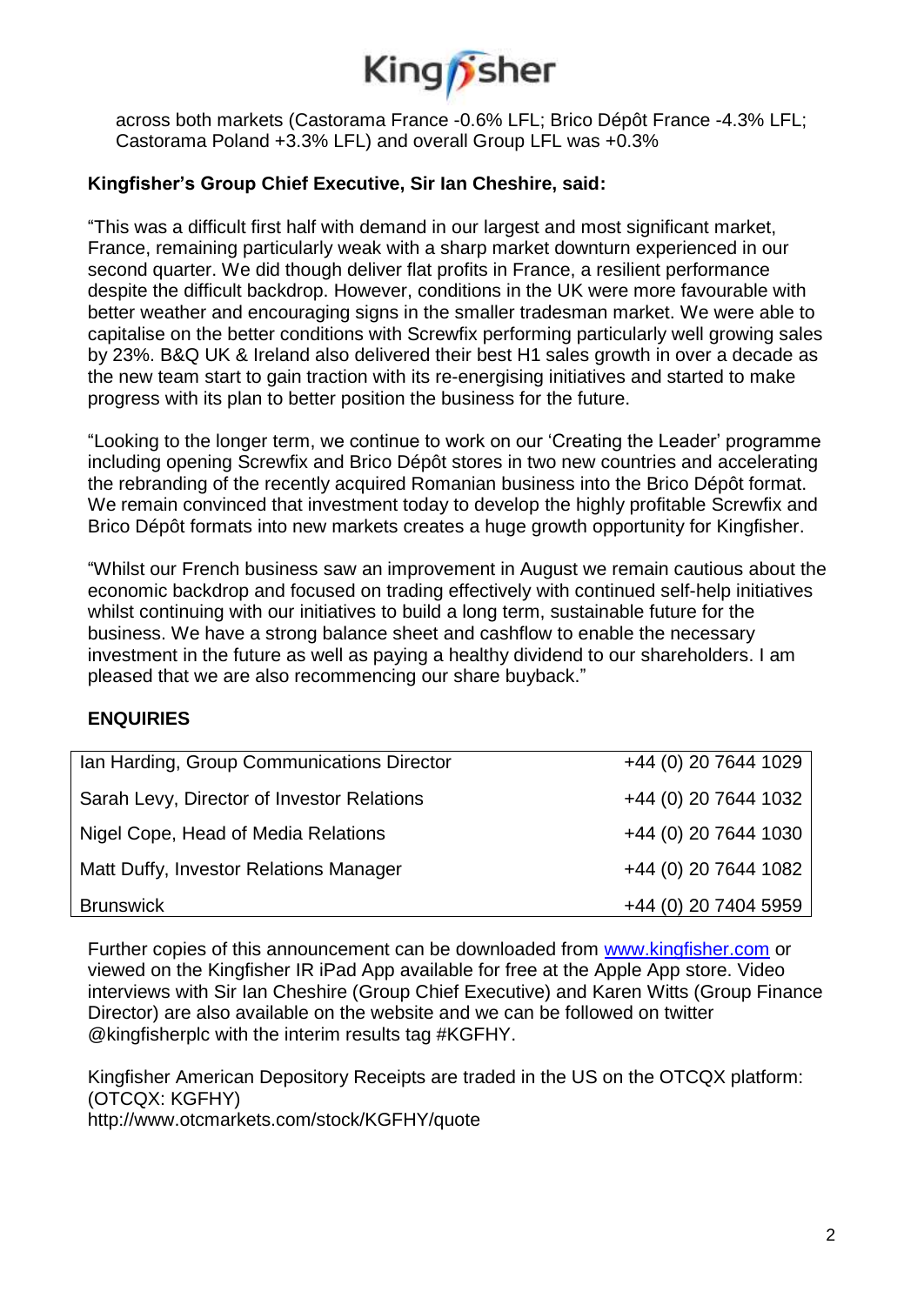

# **COMPANY PROFILE**

**Kingfisher plc** is Europe's leading home improvement retail group and the third largest in the world, with 1,157 stores in ten countries in Europe and Asia. Its main retail brands are B&Q, Castorama, Brico Dépôt and Screwfix. Kingfisher also operates the Koçtaş brand, a 50% joint venture in Turkey with the Koç Group.

The remainder of this release is broken down into five main sections:

- 1) 'Creating the Leader' update
- 2) Trading review by major geography
- 3) 2014/15 Summary data by geography
- 4) Financial Review and, in part 2 of this announcement, the interim condensed Financial **Statements**
- 5) Glossary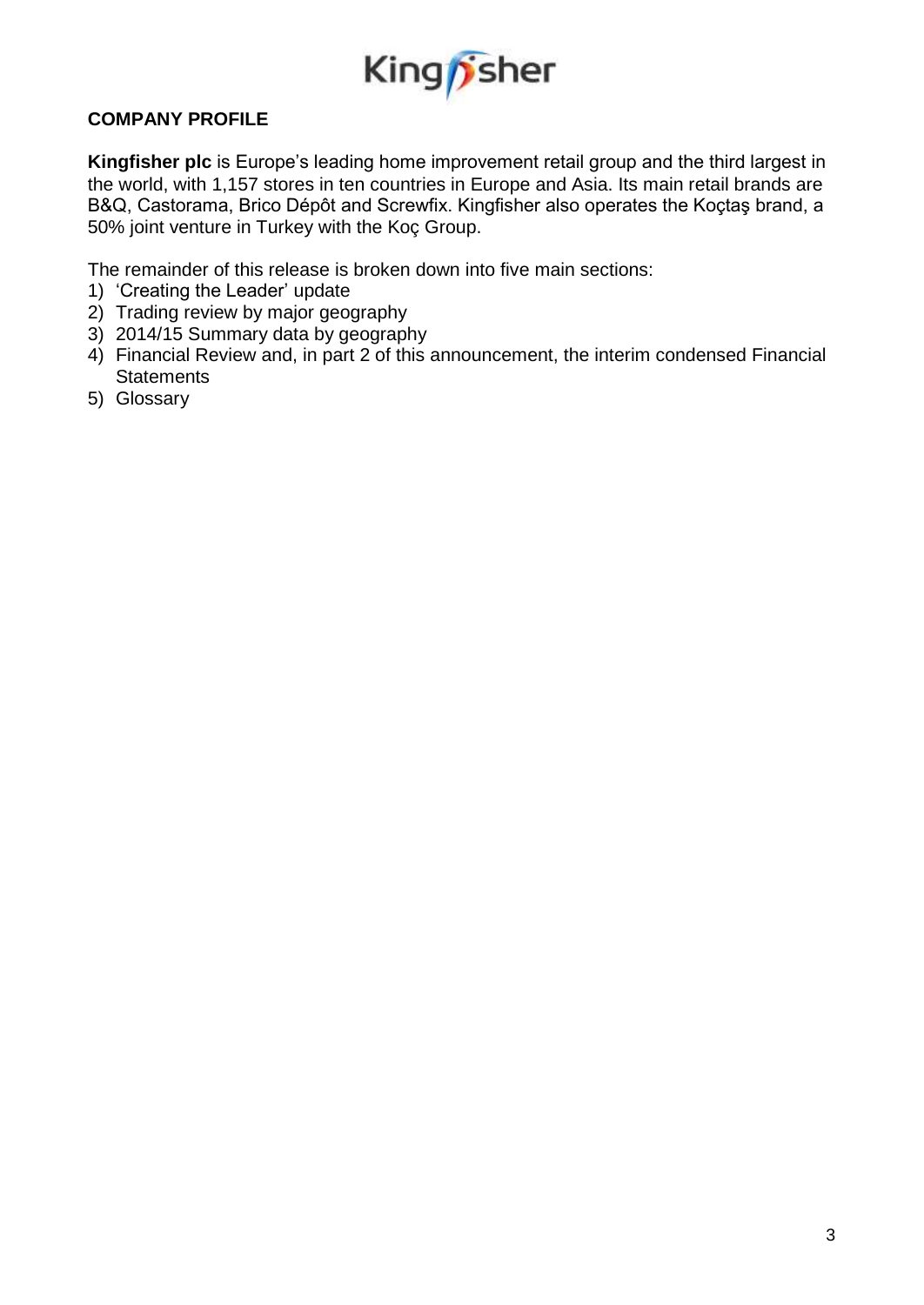

# **Section 1: 'CREATING THE LEADER' UPDATE**

Our unique contribution as a business to our customers is that we can harness our home improvement experience, our heritage as a leader in sustainability and our international scale to bring new, more sustainable and more affordable products to market. By also providing our customers with project advice and new shopping channels to complement our stores we will make it easier for them to adapt their homes to their evolving lifestyles. Our shorthand for describing this purpose is *"Better Homes, Better Lives"* and the programme of self-help initiatives to achieve this purpose is called 'Creating the Leader'.

# **'Creating the Leader' 2014/15 H1 progress**

In March 2014, we set out our key 2014/15 priorities against our four areas (Easier, Common, Expand and One Team) that make up 'Creating the Leader'. Today we update on the progress we have made towards each of these 2014/15 priorities:

# **EASIER**

# *Priority: Extend omnichannel\* capabilities across the Group* 2014/15 half year progress

- 'Click, Pay & Collect' offer at B&Q UK going live with the release of diy.com
- Launched 'Click, Pay & Collect' in 17 stores across Castorama France and Brico Dépôt France

# **COMMON\***

*Priority: Extend sourcing programmes* 2014/15 half year progress

- Achieved 10% common (up from 9% at Jan 2014) and 20% direct sourcing (20% at Jan 2014)
- Launched online sourcing 'Katalog' to support sourcing programmes
	- o Web-based virtual showroom showcasing 55,000 Group products
	- o Available to all operating companies

*Priority: Start four year Group-wide IT programme* 2014/15 half year progress

- Programme on track driven by cross Group team of c.100
- Fully working pilot will be in a standalone B&Q UK store late next year followed by a rollout phase to other operating companies

# **EXPAND**

*Priority: Organic space growth of 2%* (71 net new stores, of which 54 are Screwfix outlets) 2014/15 half year progress

- Organic space growth of 1% (33 net new stores, of which 24 are Screwfix outlets) including 1 store new country entry into Portugal with Brico Dépôt
- Screwfix Germany was launched today incorporating 4 outlets and a website with national next day delivery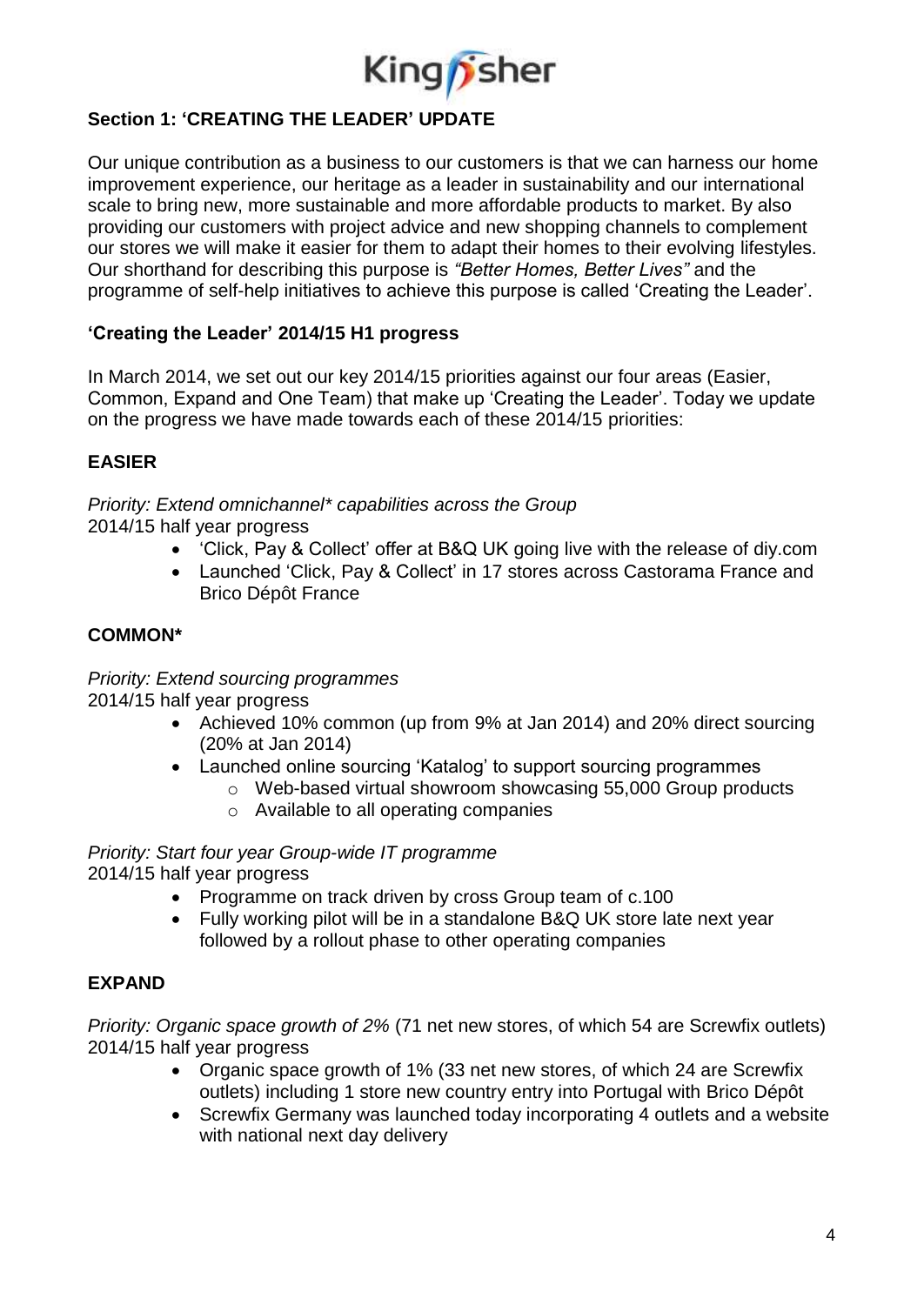

*Priority: Actively managing the portfolio* 2014/15 half year progress

- Completed the disposal of Hornbach (proceeds received of £198m)
- Commenced search for strategic partner for B&Q China
	- $\circ$  In preliminary discussions

*Priority: Continue to capitalise on consolidation opportunities* 2014/15 half year progress

- Rebranded two of the recently acquired 15 Bricostore Romania stores under the Brico Dépôt brand
	- $\circ$  Given encouraging results from these first two stores, the remaining 13 will be rebranded earlier than originally planned, by Q1 next year. The additional investment impact of this acceleration on 2014/15 profit will be a net charge of around £6 million
- Entered into a binding agreement on 23 July 2014 following the outcome of successful exclusive negotiations to acquire the shareholding of the principal shareholders of Mr Bricolage, the French home improvement retailer
	- o Acquisition of this shareholding will now proceed subject to French anti-trust clearance
	- $\circ$  Subsequently, a mandatory offer will be made to acquire the shares held by the minority shareholders at the agreed price per share of €15, in accordance with applicable law
	- o Closure of the acquisition of the shareholding of the principal shareholders expected to be completed around the end of Kingfisher's 2014/15 financial year
	- $\circ$  This will then give rise to the start of a multi-year project, including plans to set up a Brico Dépôt franchising operation in FY 2015/16

# **ONE TEAM**

*Priority: People (Increased focus on talent management*; *Continue to develop Kingfisher One Academy with new programme*s)

2014/15 half year progress

- Launched new 'Early Talent' programme for high potential graduates and 'Kingfisher LEAD' programme for high performing managers
- Continued to develop the Kingfisher One Academy with new 'Collaborative Leadership', Innovation and 'Net Positive' programmes

Priority: Net Positive (*Establish processes to accelerate Net Positive innovation and to apply what we learn across the Group; Further integrate Net Positive into our operating company business plans)*

2014/15 half year progress

- Extended Net Positive into bonusable objectives to the One Team board from the Group Executive previously
- Established internal governance framework for sustainability reporting to the Group Executive, with representation at board level from all operating companies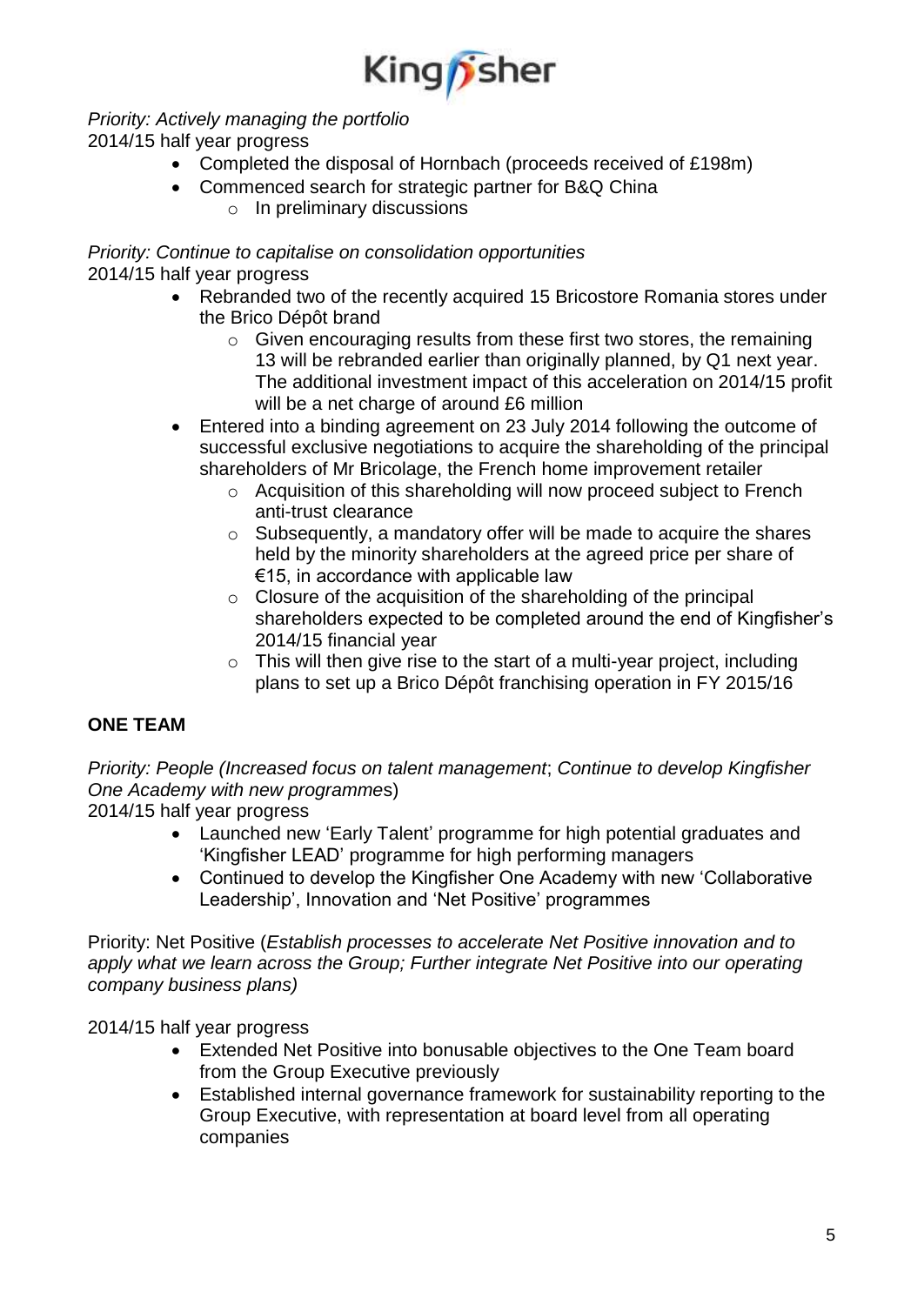

# **Section 2: TRADING REVIEW BY MAJOR GEOGRAPHY**

# **FRANCE\***

| <b>Sales £m</b> | 2014/15 | 2013/14 | % Total<br>Change<br><b>Reported</b> | % Total<br><b>Change Change</b><br><b>Constant</b><br><b>Currency</b> | % LFL  |
|-----------------|---------|---------|--------------------------------------|-----------------------------------------------------------------------|--------|
| France          | 2,205   | 2,306   | (4.4)%                               | $+0.4%$                                                               | (0.8)% |

| Retail profit £m | 2014/15 | 2013/14 | % Change<br><b>Reported</b> | % Change<br><b>Constant</b><br><b>Currency</b> |
|------------------|---------|---------|-----------------------------|------------------------------------------------|
| France           | 182     | 191     | (4.8)%                      | Flat                                           |

*All trading commentary below is in constant currencies*

# **Kingfisher France**

Kingfisher France total sales increased by 0.4% (-0.8% LFL; -3.2% 2 year LFL) to £2,205 million supported by better weather compared to H1 last year whilst underlying markets remained soft. Across the two businesses, 2% net new space was added compared to H1 last year. One net new store was opened, two stores were revamped, and two Castorama stores were converted to Brico Dépôt.

Kingfisher France delivered flat retail profit of £182 million reflecting lower levels of variable pay and pre-opening costs and higher gross margins largely offsetting inflation. Gross margins were up 30 basis points across H1, with ongoing self-help initiatives offset by additional promotional activity in Q2.

**Castorama** total sales grew by 0.1% (+0.1% LFL; -1.1% 2 year LFL) to £1,234 million.

According to Banque de France data*\** , sales for the home improvement market were up 2% for the first four months (February to May), turning down sharply by 5% in June and July. Across H1 sales for the home improvement market were broadly flat and down around 4% on a two year basis.

Sales of seasonal products were up around 4% whereas sales of indoor and building products were down around 1%.

**Brico Dépôt**, which more specifically targets trade professionals and heavy DIYers, grew total sales by 0.8% (-1.9% LFL; -5.7% 2 year LFL) to £971 million driven by new store openings. Sales were impacted by a slower house building market with new housing starts and planning consent data\* down around 15% and 13% respectively.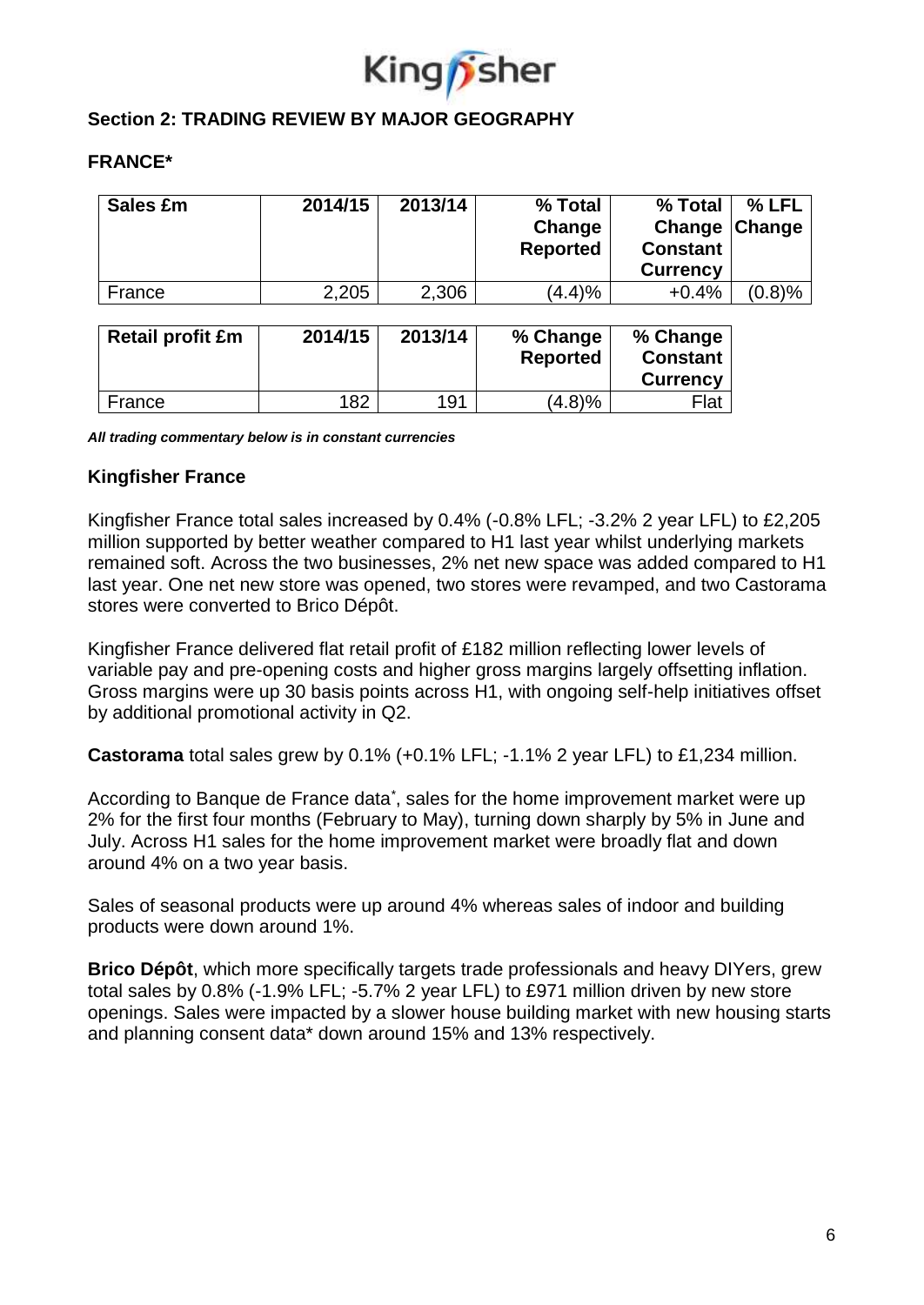

# **UK & IRELAND\***

| Sales £m                | 2014/15 | 2013/14 | % Total<br>Change<br><b>Reported</b> | % Total<br>Change<br><b>Constant</b><br><b>Currency</b>    | $%$ LFL<br>Change |
|-------------------------|---------|---------|--------------------------------------|------------------------------------------------------------|-------------------|
| UK & Ireland            | 2,419   | 2,270   | $+6.5%$                              | $+6.6%$                                                    | $+4.4%$           |
| <b>Retail profit £m</b> | 2014/15 | 2013/14 | % Change<br><b>Reported</b>          | $\sqrt[6]{6}$ Change<br><b>Constant</b><br><b>Currency</b> |                   |
| UK & Ireland            | 166     | 141     | $+17.7%$                             | $+17.7%$                                                   |                   |

*All trading commentary below is in constant currencies*

# **Kingfisher UK & Ireland**

Total sales increased by 6.6% to £2,419 million (+4.4% LFL, +3.3% 2 year LFL) and retail profit grew by 17.7% to £166 million. Gross margins were down 80 basis points largely reflecting the recognition in Q1 of more promotionally-led showroom sales (kitchens, bathrooms and bedrooms) from Q4 last year (Q1 gross margin down 210 basis points; Q2 gross margin up 40 basis points). Tight cost control continued, despite higher levels of variable pay.

On a value basis, the UK home improvement leader market\* for H1 was up 5.5% reflecting better weather year on year, a stronger UK economy and more buoyant housing construction. On the same definition, Kingfisher UK sales were up around 5%.

During H1, B&Q reduced prices on c.3,500 products helping improve price perception and increase sales volumes. Over time, as the initiative gains momentum, the resulting growth in sales volume will also drive growth in sales on a value basis, however so far it is too early for the results to be seen in Kingfisher UK's sales performance on a value basis.

Consequently, on a volume basis (being quantity of products sold), the UK home improvement leader market for H1 was up 3.2%. On the same definition, Kingfisher UK sales were up over twice that rate with both businesses ahead of the market.

**B&Q UK & Ireland's** total sales grew by 4.0% (+3.2% LFL, +1.5% 2 year LFL) to £2,033 million. Sales of outdoor seasonal and building products were up around 6% benefiting from the better weather and a more buoyant smaller tradesman market. Sales of indoor products, excluding showroom, were up around 3%. Sales of showroom products were down 1.5% reflecting less promotional activity in Q2.

**Screwfix** total sales grew by 23.3% (+11.9% LFL, +15.9% 2 year LFL) to £386 million, benefiting from a strong promotional programme, the continued roll out of new outlets and the continued success of the mobile 'Click, Pay & Collect' offer. Twenty-four net new outlets were opened, taking the total to 359.

The UK market for the smaller tradesman\* was up around 7%.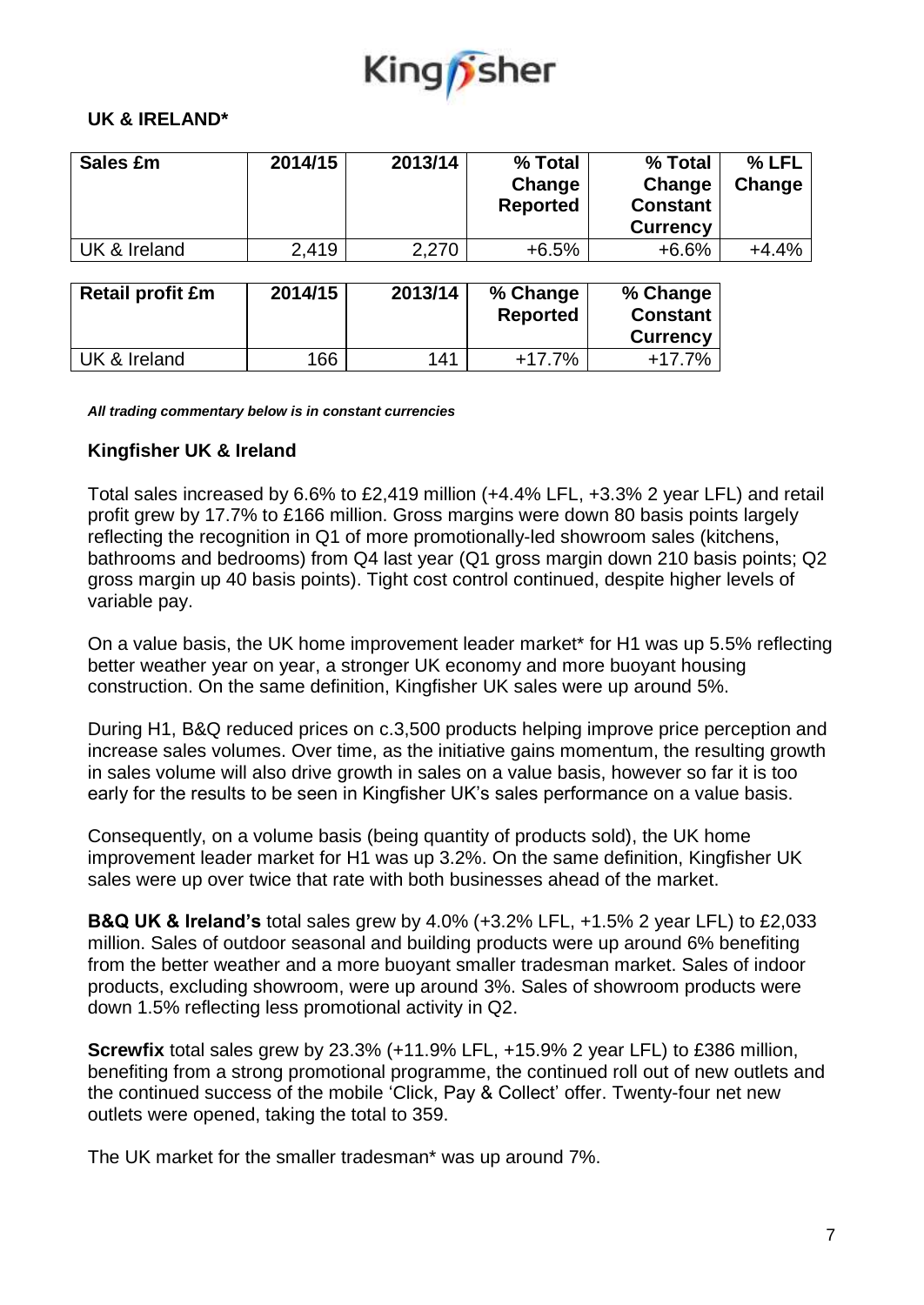

# **B&Q strategy update**

Despite a very challenging housing and economic backdrop for the last six years, during which the UK home improvement market declined around 12%*(1)* , Kingfisher UK & Ireland delivered broadly flat sales and achieved profit growth of 50% by exploiting the UK trade market opportunity. While B&Q remains the market leader we recognise that the business needs to evolve and adapt to a fast changing retail environment. Looking ahead, its customers and market are evolving very quickly and B&Q has begun a transformation programme in this changing environment.

In October 2013, Kevin O'Byrne, an executive director of Kingfisher plc, assumed direct leadership of B&Q UK & Ireland. He has strengthened the B&Q UK & Ireland board with the appointment of three executives from the successful Screwfix business and two senior executives from outside Kingfisher. From Autumn 2014, the board will be complete following the appointment of Grahame Smith as B&Q UK & Ireland Property Director, who formerly held senior property roles at Carphone Warehouse, Mothercare and Arcadia.

The strengthened management team has made a good early start, initially focussed on reenergising the business. Examples of initiatives have included simplifying in-store price messaging, lowering prices to customers and driving customer transactions with better targeted marketing. The results have been encouraging, helping to drive sales and deliver double digit profit growth in H1, while improving value perception and marketing awareness.

Moving forward, B&Q's ambition is to rejuvenate home improvement retailing for the digital age in the UK and Ireland as it evolves from the 'old retail' world to the 'new retail' world, combining the best of stores and digital. The programme has three major work streams which will take a number of years to implement due to the scale of the store portfolio. These are detailed below together with milestones:

- Productivity B&Q aims to be a simpler, more efficient business with a lower cost operating model and with stores that are easier for customers to shop. This will enhance its pricing power to drive sales volumes which in turn drives further efficiency and higher cash profit. Various initiatives will be introduced including 'store friendly deliveries' (making it quicker and easier for store staff to replenish) and 'better labour scheduling' (in-store labour hours better matched to customer demand and delivery times). Trials start in H2 2014/15.
- Offer B&Q wants to offer customers great value, a tighter range in store with greater project availability, and broader complementary ranges available on line. This will be supported by better online content, best in class 'Click, Pay & Collect' and home delivery. Comprehensive trials for 5 of our 19 categories will start in H2 2014/15 and will involve stock reduction. Of particular focus is the kitchen category where an improved 'Every Day Great Value' message, a quicker and easier web based design tool and a significantly reduced range together with new choice is to be introduced.
- Property a detailed catchment review has confirmed that B&Q can adequately meet local customer needs from fewer stores and that some of stores could be smaller. The shape of the store portfolio is changing but this does take time as around 90% of our stores are on long term institutional leases with average lease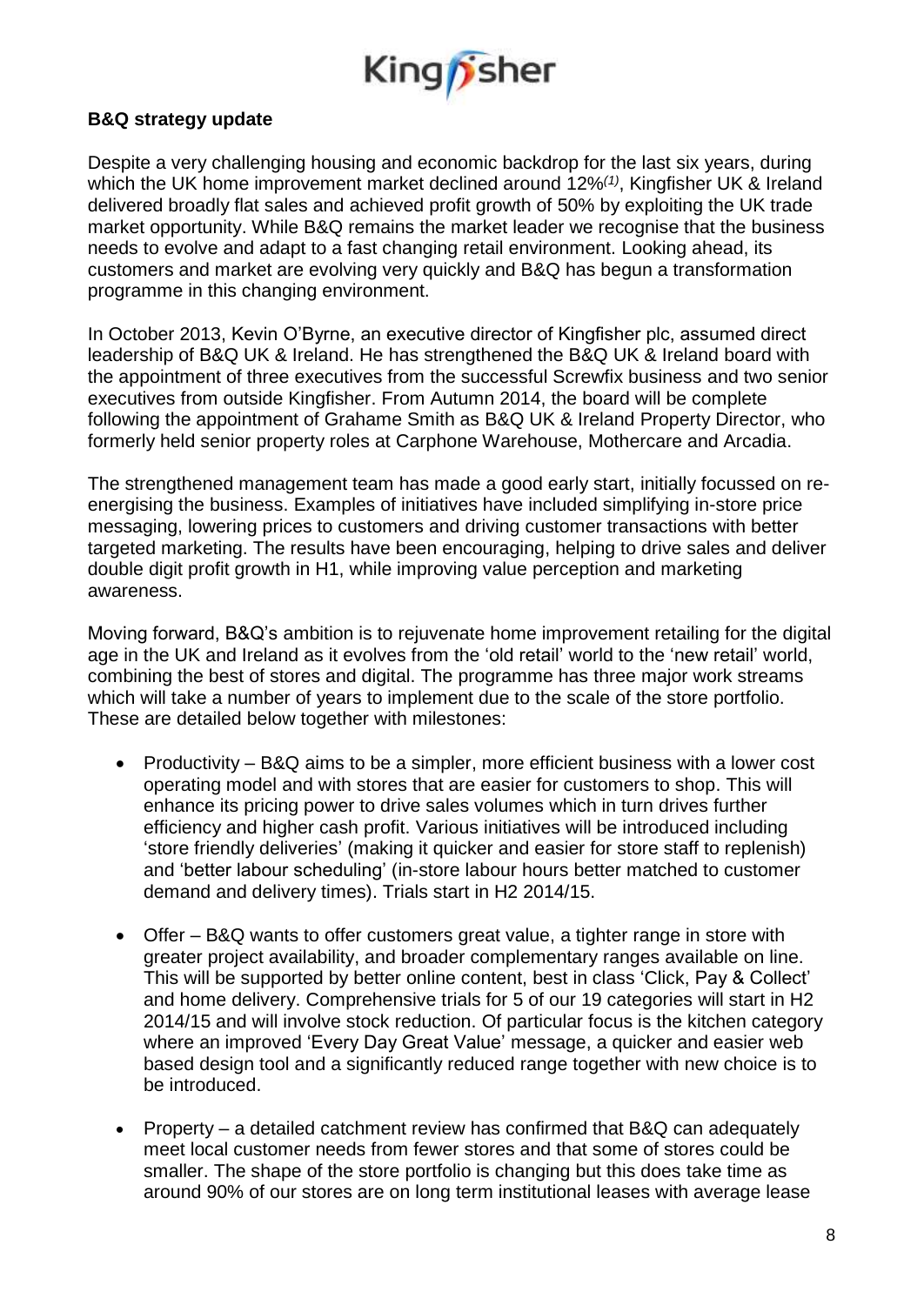

lengths remaining of around 8 years. The property work stream involves two phases:

*Phase 1 Right Size Right Place* – this phase started last year and the first rightsize was a success. The store was reduced in size by 50% and sales densities improved by 70%. A further 17 large stores were earmarked for rightsizing and required planning permission. So far two have been granted permission and two have been denied. We now anticipate that of the original batch of 18 stores around 8 will complete, largely due to planning issues leading to lapse. These 8 will represent a reduction in B&Q's total space of 2% and a reduction of around £50 million to lease adjusted debt.

*Phase 2 Catchment Analysis -* a mixture of store closures, further rightsizes and targeted reinvestment. Trials will commence next year.

# **B&Q exceptional charges and benefits**

Productivity and Property Phase 1 work streams, as detailed above, give rise to exceptional charges for the first two years as follows:

- FY 2014/15: the net exceptional charge is expected to be around £1 million after the £16 million profit on disposal of the first store (Belvedere) as part of the Property Phase 1 work stream.
- FY 2015/16: the net exceptional charge is expected to be around £14 million.

The projects are expected to deliver discounted paybacks of less than 18 months. The benefits will be invested back in the business, largely into the 'Offer' work stream. From a cash perspective, the plans over the next two years are expected to be broadly selffunding.

These exceptional charges and benefits do not include the Offer and Property Phase 2 work streams, further details of which will be provided.

*(1) As per Kingfisher estimates – BCG commissioned report*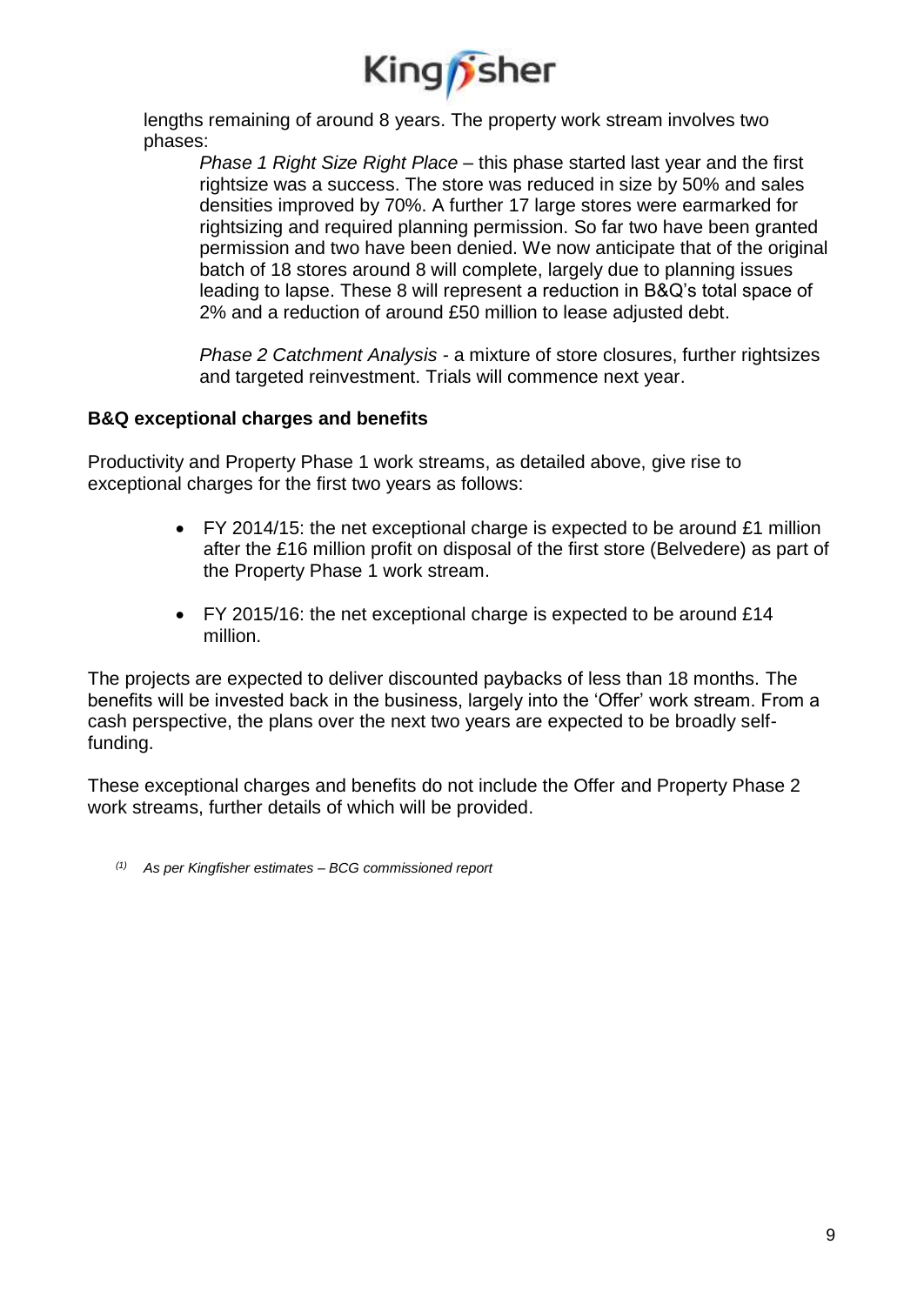

# **OTHER INTERNATIONAL\***

| Sales £m            | 2014/15 | 2013/14 | % Total<br>Change<br>Reported | % Total<br>Change<br><b>Currency</b><br><b>Constant</b> | % LFL<br>Change |
|---------------------|---------|---------|-------------------------------|---------------------------------------------------------|-----------------|
| Other International | 1,144   | 1,140   | $+0.3%$                       | $+8.8%$                                                 | $+1.6%$         |

| <b>Retail profit £m</b>           | 2014/15 | 2013/14 | % Change<br><b>Reported</b> | % Change<br><b>Constant</b><br><b>Currency</b> |
|-----------------------------------|---------|---------|-----------------------------|------------------------------------------------|
| Other International<br>(existing) | 53      | 58      | (9.5)%                      | (3.7)%                                         |
| New country<br>development*       | (11)    |         | n/a                         | n/a                                            |
| Total                             | 42      | 58      | $(27.6)\%$                  | $(23.0)\%$                                     |

*All trading commentary below is in constant currencies and 2013/14 comparatives restated to reflect disposal of Hornbach.* 

**Other International** total sales increased by 8.8% (+1.6% LFL) to £1,144 million driven by LFL growth in Russia and Poland. Retail profit decreased by 23.0% to £42 million with retail profit growth in Poland, Turkey & Spain offset by higher losses in China and new country development costs.

During H1 eight net new stores were opened, four in Spain, one in Portugal and three in Turkey adding around 5% net new space compared to H1 last year.

Sales in **Poland** were up 3.6% (+3.1% LFL) to £554 million. Sales of seasonal products were up 7% across H1 benefiting from better weather patterns, representing around 15% of sales. After an encouraging start to the year, sales of indoor products for February to May were up around 7%, turning down sharply in June and July with sales down around 4%. Gross margins were up 60 basis points benefiting from ongoing self-help initiatives and weak comparatives (down 60 basis points in H1 last year). Retail profit grew by 5.2% to £54 million supported by the sales growth and higher gross margins, offset by higher levels of variable pay and range review costs.

In **Russia**, sales grew by 15.2% (+11.6% LFL) to £212 million benefiting from a strong market. Retail profit was £3 million (2013/14: £3 million reported retail profit) reflecting adverse foreign currency exchange movements and higher advertising costs compared to H1 last year. In **Turkey,** Kingfisher's 50% JV, Koçtaş, grew sales by 10.8% (+1.9% LFL) to £149 million benefiting from new store openings. Retail profit contribution was up 7.2% to £4 million. In **Spain**, sales grew by 16.6% (-6.0% LFL) to £170 million reflecting new store openings offset by a difficult environment. Retail profit was up 7.3% to £3 million.

B&Q **China** sales decreased by 7.6% (-7.3% LFL) to £163 million impacted by a slowing Chinese property market\* which was down around 18%. The retail loss was £11 million (2013/14: £7 million reported loss) including around £2 million of costs relating to the new format trial.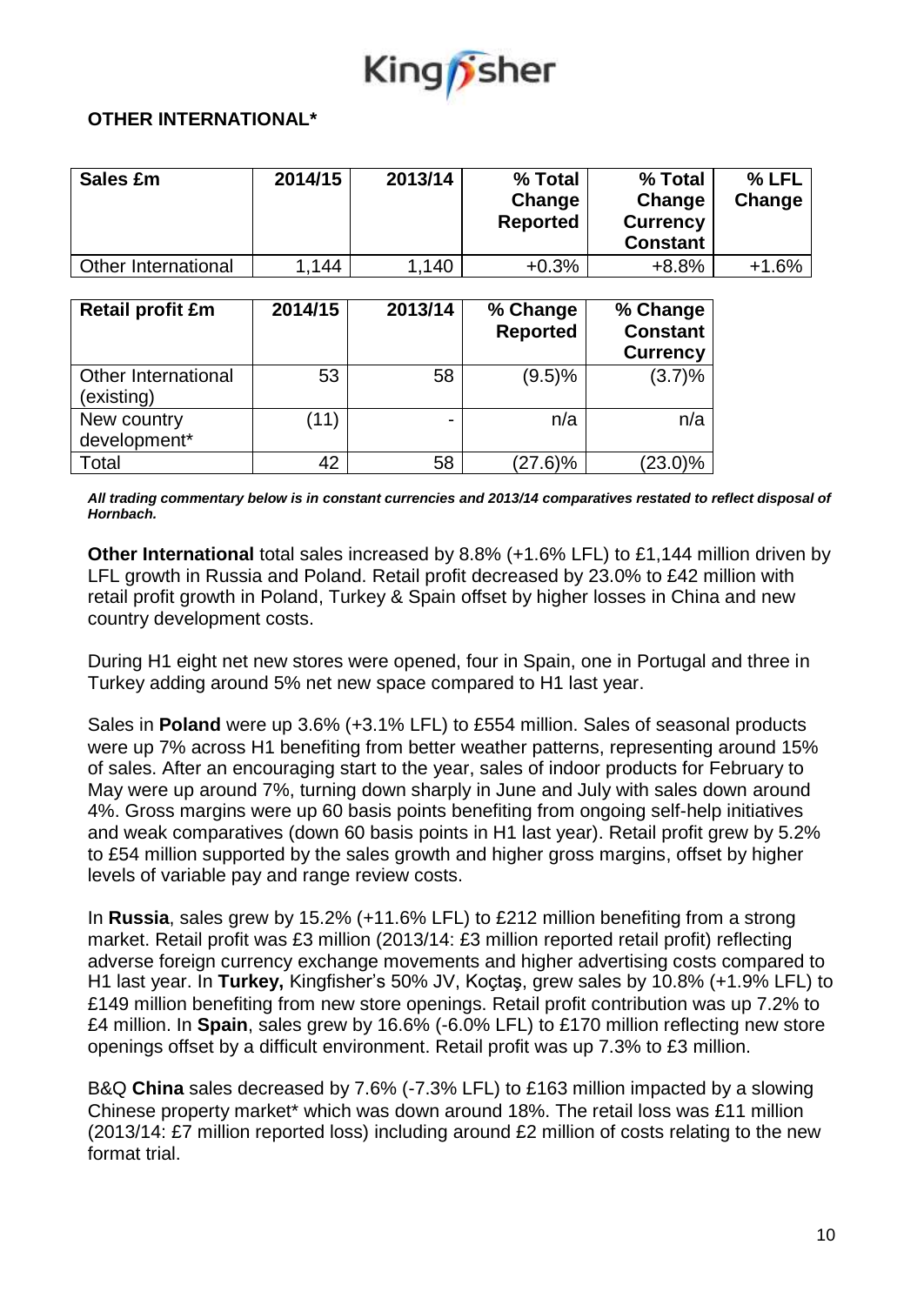

# **New country development activity**

Bricostore **Romania**, acquired in Q2 2013/14, contributed sales of £42 million. The retail loss of £6 million includes costs relating to the conversion of stores to the Brico Dépôt format, which are outperforming the previous format. Costs relating to the previously announced country entry into **Germany** with Screwfix and **Portugal** Brico Dépôt amounted to £5 million.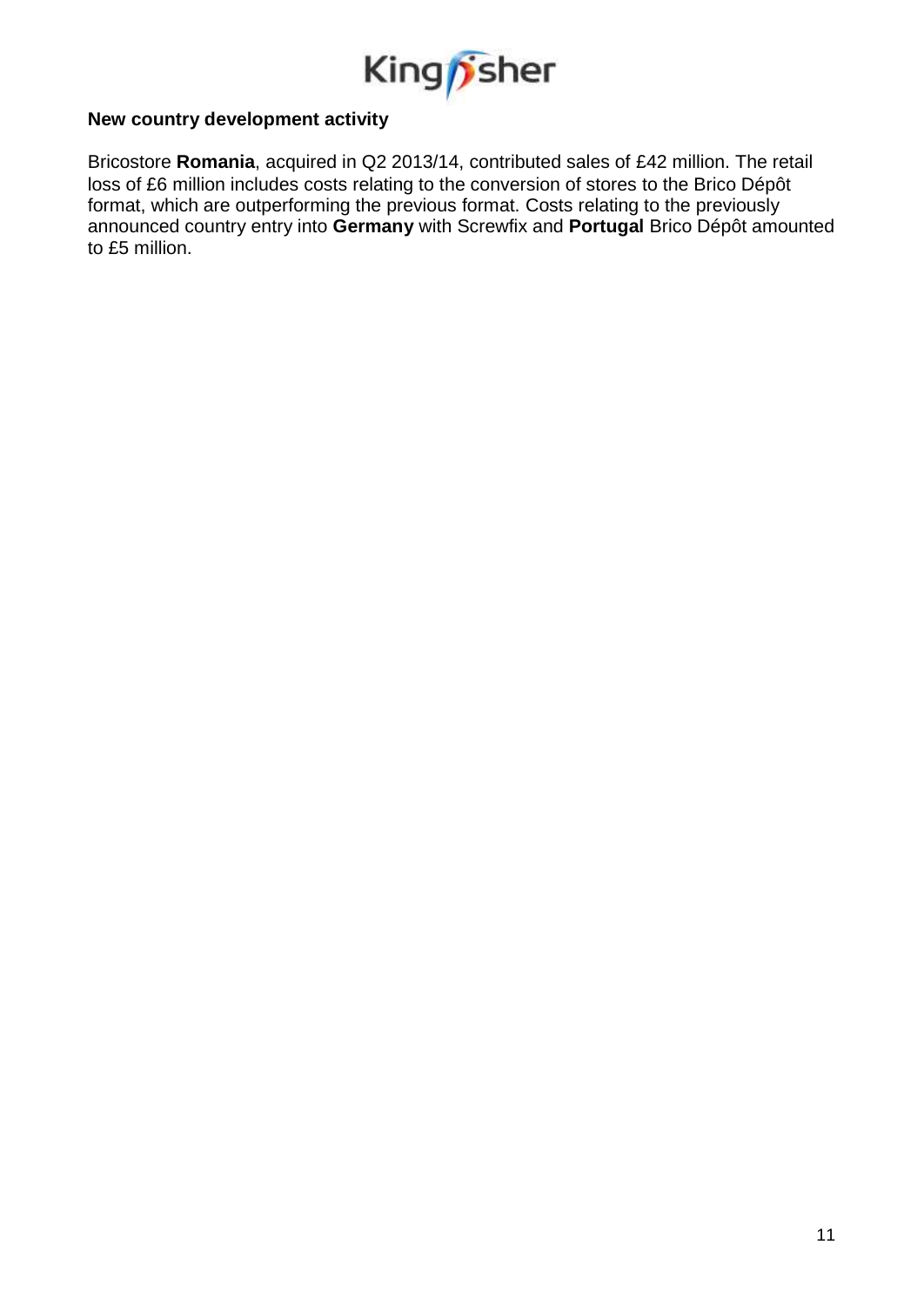

# **Section 3: SUMMARY DATA BY GEOGRAPHY**

| As at 2 August 2014             | <b>Store</b><br>numbers | <b>Selling space</b><br>(000s m <sup>2</sup> ) | <b>Employees</b><br>(FTE) |
|---------------------------------|-------------------------|------------------------------------------------|---------------------------|
| Castorama                       | 103                     | 1,117                                          | 12,392                    |
| Brico Dépôt                     | 112                     | 625                                            | 6,893                     |
| <b>France</b>                   | 215                     | 1,742                                          | 19,285                    |
| <b>B&amp;Q UK &amp; Ireland</b> | 360                     | 2,575                                          | 20,596                    |
| Screwfix                        | 359                     | 24                                             | 4,683                     |
| <b>UK &amp; Ireland</b>         | 719                     | 2,599                                          | 25,279                    |
| Poland                          | 72                      | 529                                            | 10,357                    |
| China                           | 39                      | 318                                            | 3,695                     |
| Portugal                        |                         | 6                                              | 128                       |
| Romania                         | 15                      | 156                                            | 1,112                     |
| Russia                          | 20                      | 185                                            | 2,712                     |
| Spain                           | 28                      | 168                                            | 1,518                     |
| Turkey JV                       | 48                      | 232                                            | 3,555                     |
| <b>Other International</b>      | 223                     | 1,594                                          | 23,077                    |
| <b>Total Group</b>              | 1,157                   | 5,935                                          | 67,641                    |

| Half year 2014/15               | <b>Sales</b> | % Total<br>Change | % Total<br>Change | % LFL Change    |
|---------------------------------|--------------|-------------------|-------------------|-----------------|
|                                 | £m           | <b>Reported</b>   | <b>Constant</b>   | <b>Constant</b> |
|                                 |              |                   | currency          | currency        |
| Castorama                       | 1,234        | (4.7)%            | $+0.1%$           | $+0.1%$         |
| <b>Brico Dépôt</b>              | 971          | $(4.0)\%$         | $+0.8%$           | (1.9)%          |
| <b>France</b>                   | 2,205        | (4.4)%            | $+0.4%$           | (0.8)%          |
| <b>B&amp;Q UK &amp; Ireland</b> | 2,033        | $+3.9%$           | $+4.0%$           | $+3.2%$         |
| Screwfix                        | 386          | $+23.3%$          | $+23.3%$          | $+11.9%$        |
| <b>UK &amp; Ireland</b>         | 2,419        | $+6.5%$           | $+6.6%$           | $+4.4%$         |
| Poland                          | 554          | (0.6)%            | $+3.6%$           | $+3.1%$         |
| China                           | 163          | $(16.1)\%$        | (7.6)%            | (7.3)%          |
| Portugal                        | 3            | $n/a^{(1)}$       | $n/a^{(1)}$       | $n/a^{(1)}$     |
| Romania                         | 42           | $n/a^{(2)}$       | $n/a^{(2)}$       | $n/a^{(2)}$     |
| Russia                          | 212          | (5.9)%            | $+15.2%$          | $+11.6%$        |
| Spain                           | 170          | $+11.1%$          | $+16.6%$          | $(6.0)\%$       |
| <b>Other International</b>      | 1,144        | $+0.3%$           | +8.8%             | $+1.6%$         |
| <b>Total Group</b>              | 5,768        | $+0.9%$           | +4.6%             | $+1.8%$         |

*(1) First store opened during Q2 2014/15 therefore not applicable*

*(2) Acquisition of 15 stores in Romania completed during Q2 2013/14 therefore not applicable*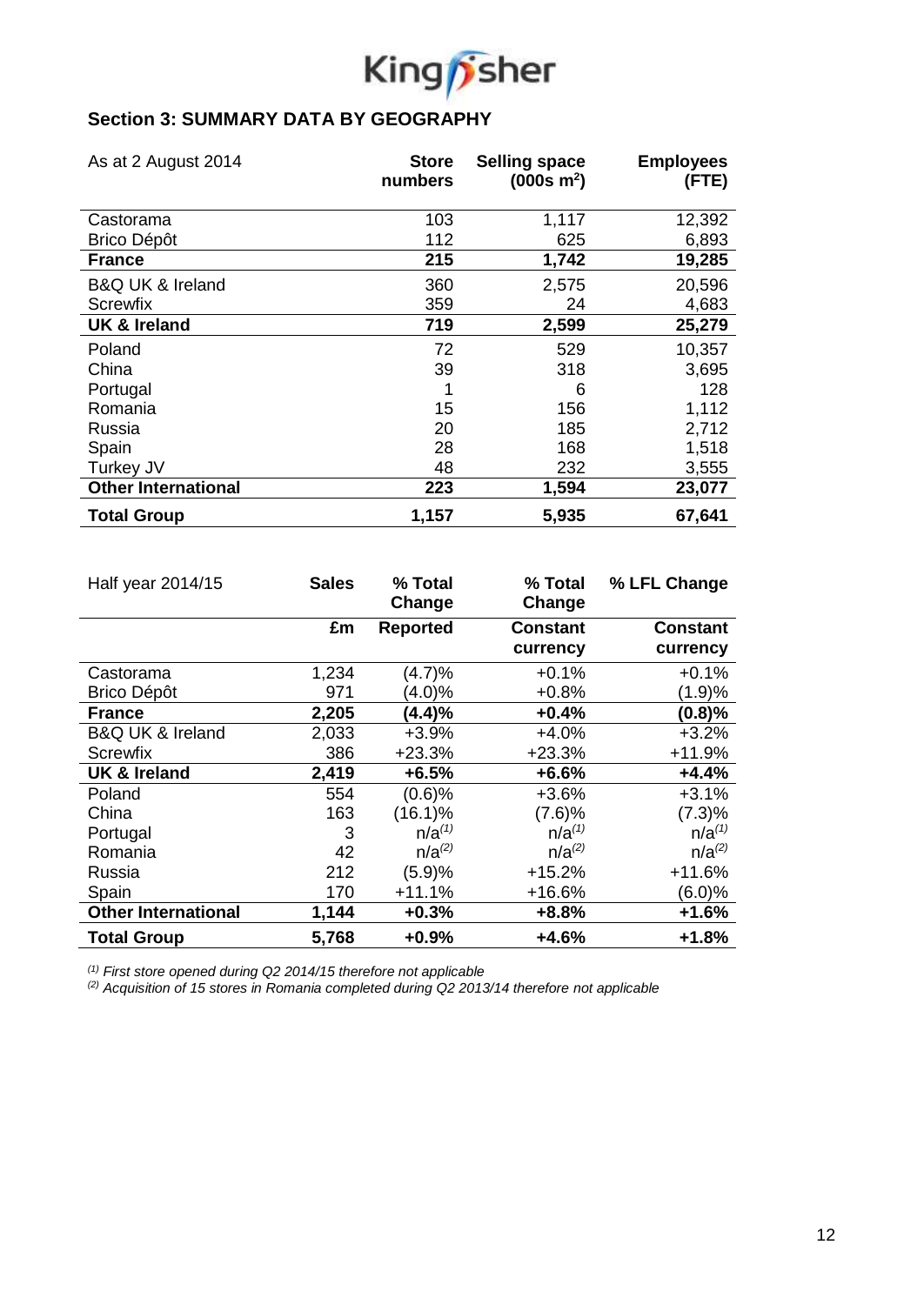

| Half year 2014/15          | Retail<br><b>Profit</b> | % Total<br>Change | % Total<br>Change           | <b>Operating</b><br>Margin % | <b>Operating</b><br>Margin % |
|----------------------------|-------------------------|-------------------|-----------------------------|------------------------------|------------------------------|
|                            | £m                      | <b>Reported</b>   | <b>Constant</b><br>currency | 2014/15                      | 2013/14                      |
| <b>France</b>              | 182                     | (4.8)%            | <b>Flat</b>                 | $+8.2%$                      | $+8.3%$                      |
| <b>UK &amp; Ireland</b>    | 166                     | $+17.7%$          | $+17.7%$                    | $+6.9%$                      | $+6.2%$                      |
| Poland                     | 54                      | $+0.9%$           | $+5.2%$                     | $+9.9%$                      | $+9.7%$                      |
| China                      | (11)                    | $(63.1)\%$        | $(79.6)\%$                  | (6.9)%                       | $(3.6)\%$                    |
| Portugal & Germany         | (5)                     | $n/a^{(1)}$       | $n/a^{(1)}$                 | $n/a^{(1)}$                  | $n/a^{(1)}$                  |
| Romania                    | (6)                     | $n/a^{(2)}$       | $n/a^{(2)}$                 | $(15.2)\%$                   | $n/a^{(2)}$                  |
| Russia                     | 3                       | (24.7)%           | (7.8)%                      | $+1.2%$                      | $+1.3%$                      |
| Spain                      | 3                       | $+2.2%$           | $+7.3%$                     | $+1.5%$                      | $+2.0%$                      |
| Turkey JV                  | 4                       | (16.1)%           | $+7.2%$                     | $n/a^{(3)}$                  | $n/a^{(3)}$                  |
| <b>Other International</b> | 42                      | (27.6)%           | $(23.0)\%$                  | $+3.7%$                      | $+5.4%$                      |
| <b>Total Group</b>         | 390                     | <b>Flat</b>       | $+3.3%$                     | $+6.8%$                      | $+6.9%$                      |

*(1) First Portugal store opened during Q2 2014/15 and Screwfix Germany opened post half year 2014/15 therefore not applicable*

*(2) Acquisition of 15 stores in Romania completed during Q2 2013/14 therefore not applicable*

*(3)Joint Venture (Koçtaş JV) sales are not consolidated therefore not applicable* 

#### **Year to date average FX rates vs £ Sterling**

|                       | 2014/15 | 2013/14 |
|-----------------------|---------|---------|
| Euro                  | 1.23    | 1.17    |
| Polish Zloty          | 5.11    | 4.91    |
| Chinese Renminbi      | 10.40   | 9.44    |
| Romanian Leu          | 5.45    | 5.18    |
| <b>Russian Rouble</b> | 59.05   | 48.22   |
| <b>Turkish Lira</b>   | 3.60    | 2.82    |

# **Q2 by major geography (compared to Q2 last year)**

| 13 weeks<br>ended 2<br>August 2014 | <b>Sales</b>  | % Total<br>Change | % Total<br>Change    | % LFL<br>Change             | Retail<br><b>Profit</b> | % Total<br>Change | % Total<br>Change    |
|------------------------------------|---------------|-------------------|----------------------|-----------------------------|-------------------------|-------------------|----------------------|
|                                    | 2014/15<br>£m | Reported          | Constant<br>currency | <b>Constant</b><br>currency | 2014/15<br>£m           | <b>Reported</b>   | Constant<br>currency |
| France                             | 1.128         | (8.0)%            | (2.2)%               | (3.0)%                      | 112                     | (10.6)%           | (5.3)%               |
| UK & Ireland                       | 1.219         | $+1.4%$           | $+1.5%$              | (0.6)%                      | 98                      | $+8.1%$           | $+8.1%$              |
| Other<br>International             | 638           | (4.1)%            | $+4.2%$              | $(2.2)\%$                   | 38                      | (30.4)%           | $(24.6)\%$           |
| <b>Total Group</b>                 | 2,985         | $(3.5)\%$         | $+0.6%$              | (1.8)%                      | 248                     | (8.3)%            | (4.4)%               |

Data tables for Q1, Q2 and half year are available for download in excel format at [http://www.kingfisher.com/index.asp?pageide=59.](http://www.kingfisher.com/index.asp?pageide=59)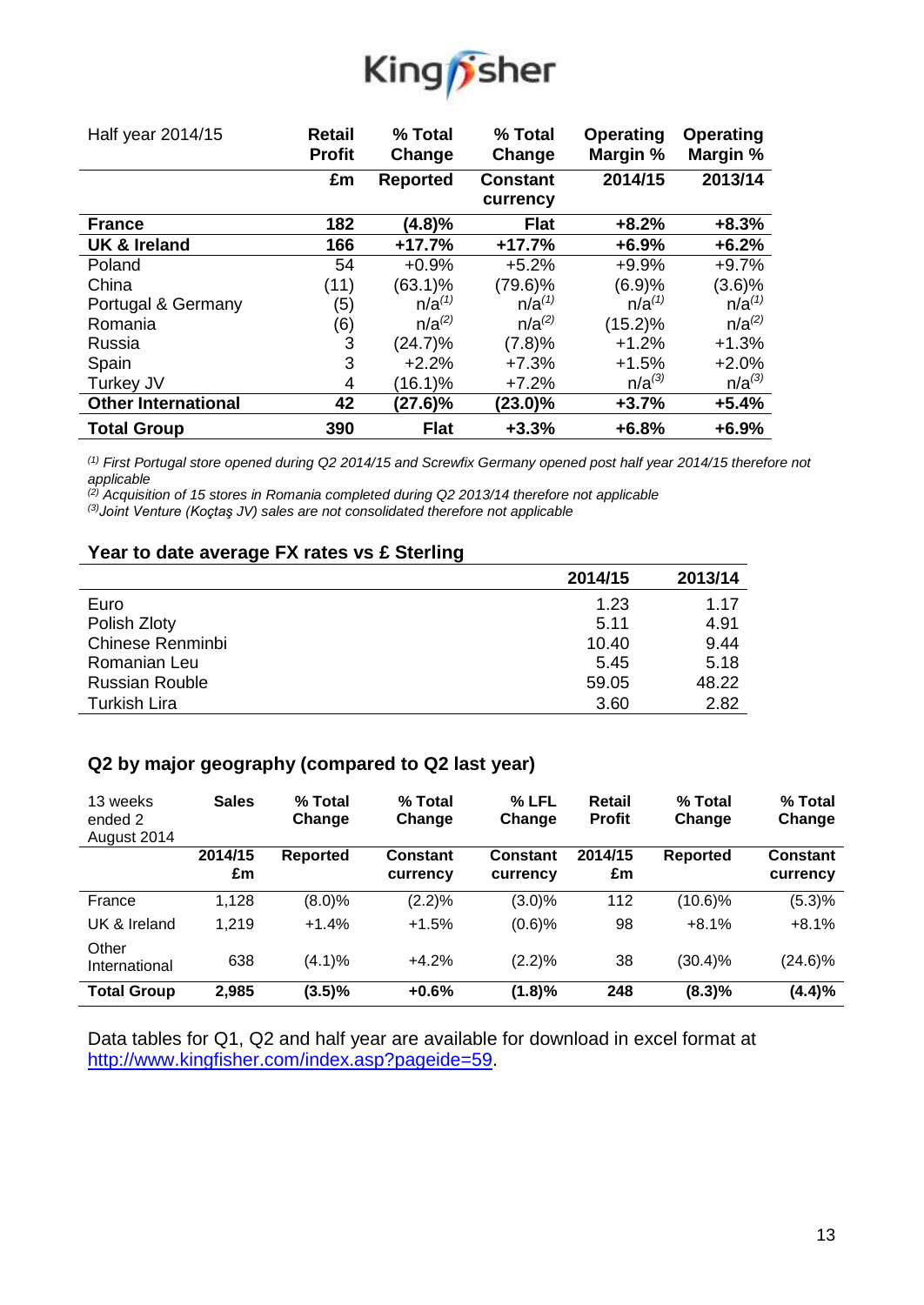

# **Section 4: FINANCIAL REVIEW**

A summary of the reported financial results for the six months ended 2 August 2014 is set out below:

|                                                | 2014/15 | 2013/14 | Increase/<br>(decrease) |
|------------------------------------------------|---------|---------|-------------------------|
| <b>Sales</b>                                   | £5,768m | £5,716m | $+0.9%$                 |
| Adjusted pre-tax profit                        | £364m   | £364m   | Flat                    |
| Profit before taxation after exceptional items | £375m   | £401m   | (6.5)%                  |
| Exceptional items (post-tax)                   | £11m    | £153m   | n/a                     |
| Adjusted basic earnings per share              | 11.3p   | 11.3p   | Flat                    |
| Dividends - interim                            | 3.15p   | 3.12p   | $+1.0%$                 |
| $-$ special                                    | 4.20p   |         | n/a                     |

The statutory results for the prior half year benefited significantly from exceptional items which added £35 million to profit before tax, £153 million to profit after tax and 6.5p to basic earnings per share (EPS). For comparative purposes adjusted measures are therefore presented. The current and prior period exceptional items are detailed further below.

Prior period adjusted measures have also been restated to exclude the contribution of Hornbach, following its disposal in the current period. For H1 2013/14, this has reduced retail profit by £4 million, adjusted pre-tax profit and adjusted earnings by £1 million, and with no material impact on adjusted earnings per share.

A reconciliation of statutory profit to adjusted profit is set out below:

|                                              |                | 2014/15 2013/14 | Increase/  |
|----------------------------------------------|----------------|-----------------|------------|
|                                              | £m             | £m              | (decrease) |
| <b>Profit before taxation</b>                | 375            | 401             | (6.5)%     |
| Exceptional items (pre-tax)                  | (10)           | (35)            |            |
| Profit before exceptional items and taxation | 365            | 366             | (0.3)%     |
| Share of Hornbach post-tax results           | $\blacksquare$ | (1)             |            |
| Financing fair value remeasurements (FFVR*)  | (1)            |                 |            |
| Adjusted pre-tax profit                      | 364            | 364             | Flat       |

Profit and EPS including all exceptional items for the six months ended 2 August 2014 are set out below:

|                  | 2014/15 | 2013/14 | Increase/  |
|------------------|---------|---------|------------|
|                  |         |         | (decrease) |
| Profit after tax | £277m   | £440m   | $(37.0)\%$ |
| <b>Basic EPS</b> | 11.8p   | 18.7p   | $(36.9)\%$ |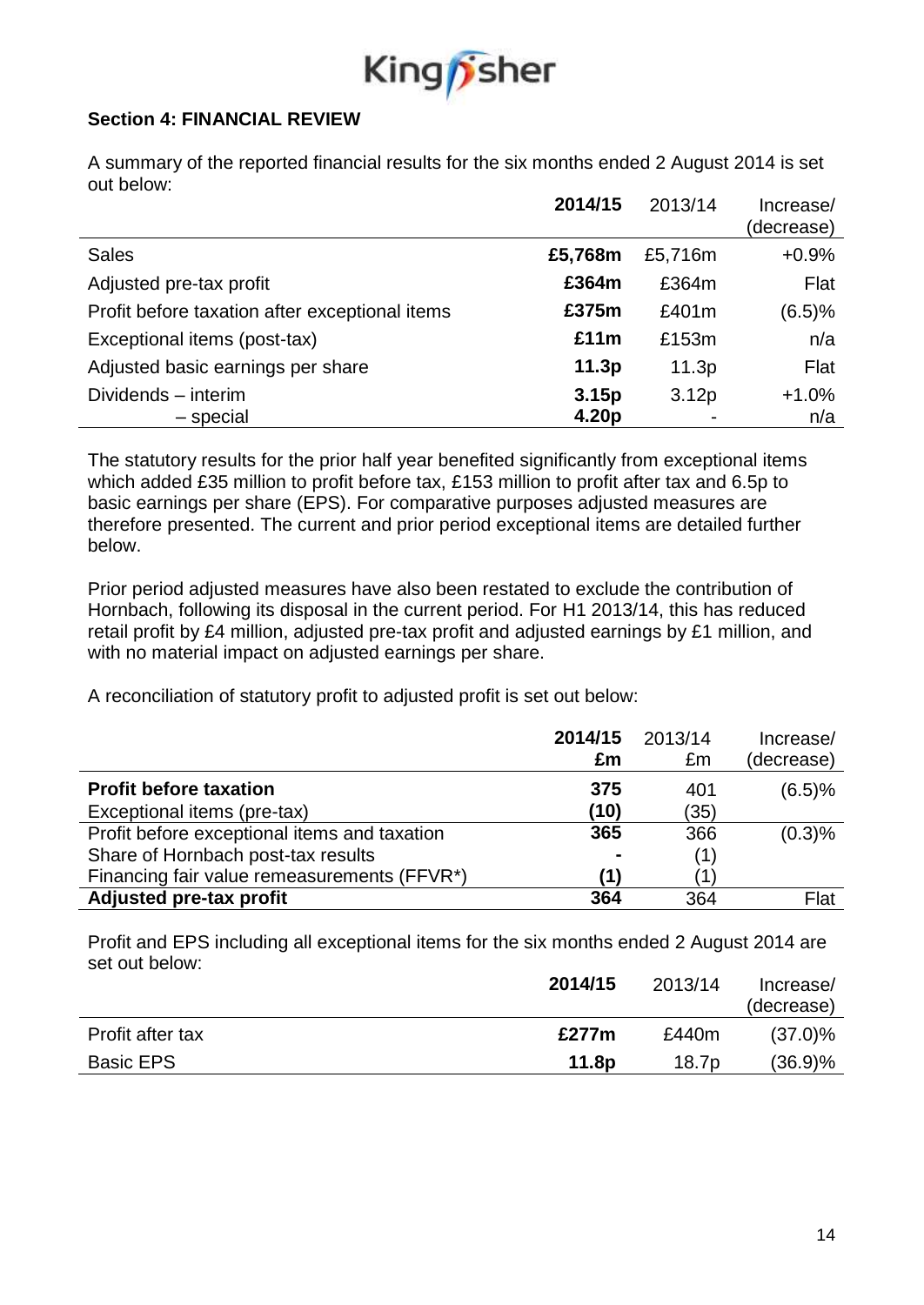

# **Overview**

Total **sales** grew by 4.6% on a constant currency basis and grew by 0.9% to £5.8 billion (2013/14: £5.7 billion) on a reported rate basis. On a like-for-like basis, Group sales were up 1.8% (2013/14: down 0.8%). During the period, a net additional 30 new stores were opened, including 24 Screwfix trade counters and the first Brico Dépôt store in Portugal, taking the store network to 1,109 stores (excluding 48 Turkey JV stores).

**Retail profit** before exceptional items remained flat at £390 million (2013/14: £390 million restated), including a £12 million adverse foreign exchange movement representing a 3.3% increase on a constant currency basis. During the period significant work was performed on expansion including opening our first store in Portugal, preparing for the opening of the first four trade counters of Screwfix Germany and developing the newly acquired business in Romania. In total this resulted in a £11 million charge in the period.

The net **interest** charge for the six months was £3 million, compared with a prior period income of £25 million. A breakdown of this is shown below:

|                                | 2014/15 | 2013/14 |
|--------------------------------|---------|---------|
|                                | £m      | £m      |
| Interest on net cash/debt      | (3)     | (4)     |
| Pensions interest              |         |         |
| <b>Underlying net interest</b> | (4)     | (3)     |
| <b>FFVR</b>                    |         |         |
| <b>Exceptional items</b>       |         | 27      |
| <b>Statutory net interest</b>  |         | 25      |

The principal movement in net interest is driven by the prior period release of a £27 million exceptional repayment supplement provision on the Kesa demerger French tax case (see exceptional items below). Underlying net interest of £4 million was slightly higher than last year, due principally to a net interest return on our defined benefit pensions last year becoming a net interest charge this year, reflecting the increase in deficit compared with the prior half year.

**Profit before tax** decreased by 6.5% to £375 million. On an adjusted basis **pre-tax profit** remained flat at £364 million. **Profit after tax** for the period was £277 million (2013/14: £440 million). This resulted in the Group recording a **basic EPS** of 11.8p in the period (2013/14: 18.7p).

# **Taxation**

The effective rate of corporation tax, calculated on profit before exceptional items and prior year tax adjustments is 27% (2013/14: 27%).

| <b>Effective tax rate calculation</b> | <b>Profit</b> | Tax  | 2014/15 | 2013/14  |
|---------------------------------------|---------------|------|---------|----------|
|                                       | £m            | £m   | %       | ℅        |
| Profit before tax and tax thereon     | 375           | (98) | 26%     | $(10)\%$ |
| <b>Exceptional items</b>              | (10)          | (1)  |         |          |
| Prior year items and rate changes     |               |      |         |          |
| <b>Total - effective</b>              | 365           | (98) | 27%     | 27%      |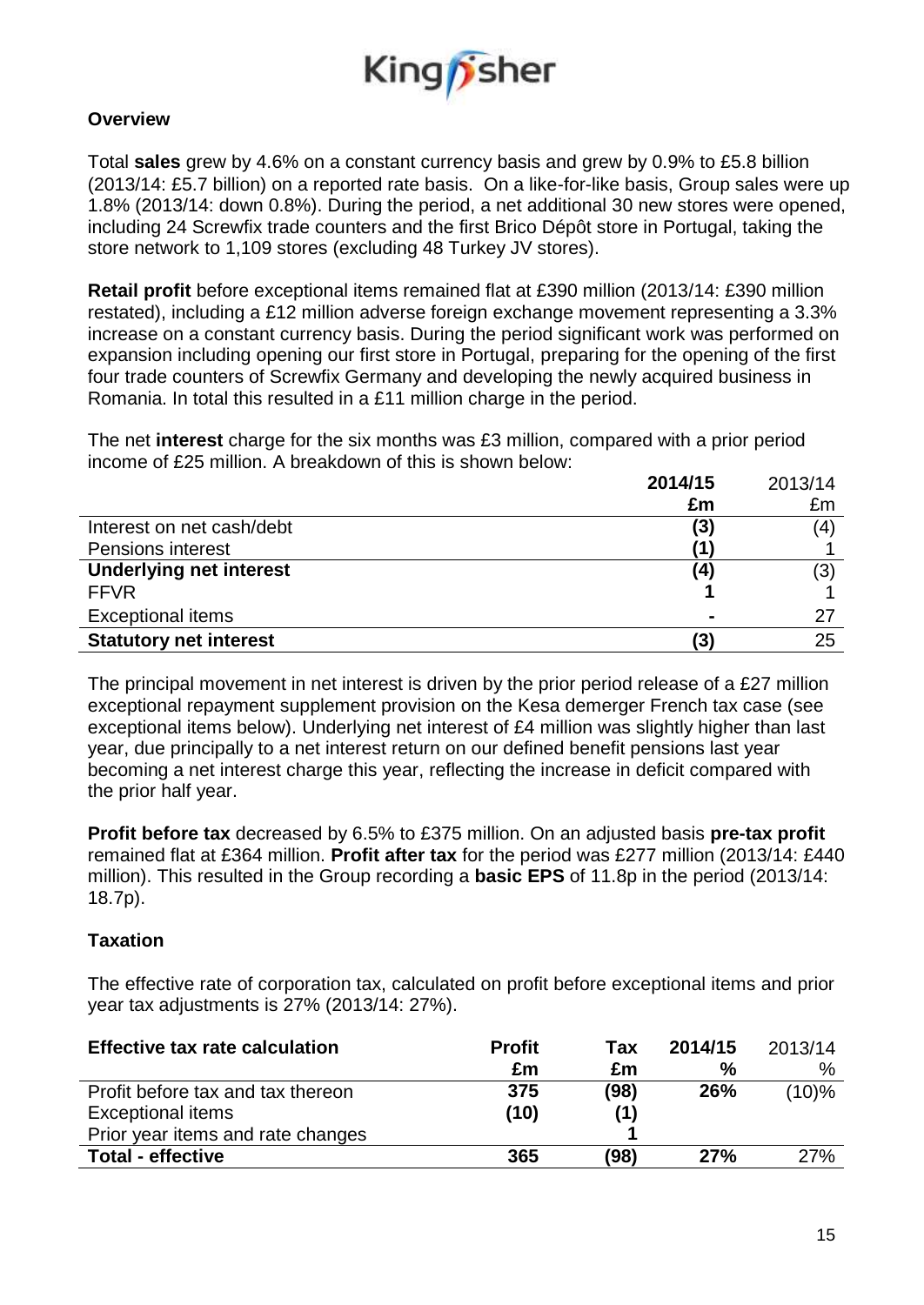

The overall rate of tax includes the impact of exceptional items and prior year tax adjustments. The impact of such items in the period results in a rate of 26%. In the prior period, the overall rate was -10% as a result of a £118 million exceptional tax provision release on the successful resolution of the KESA demerger French tax case.

The statutory rates for the Group's main operating companies during 2014/15 are:

- UK 21%
- France 38%
- Poland 19%

The Group's effective tax rate is sensitive to the blend of tax rates and profits in the Group's various jurisdictions. The effective rate of tax is higher than the UK statutory rate because of the amount of Group profit that is earned in higher tax jurisdictions and because no future benefit is assumed for losses incurred in overseas jurisdictions such as China.

# **Exceptional items**

|                                           | 2014/15       | 2013/14 |
|-------------------------------------------|---------------|---------|
|                                           | £m            | £m      |
|                                           | Gain/(charge) | Gain    |
| Profit on disposal of properties - UK     | 16            |         |
| UK restructuring                          | (6)           |         |
| <b>Total UK</b>                           | 10            |         |
| Profit on disposal of properties - France | 5             |         |
| Acquisition and integration costs         | (5)           |         |
| Kesa demerger French tax case – repayment |               |         |
| supplement                                |               | 27      |
| Ireland restructuring                     |               |         |
| <b>Exceptional items before tax</b>       | 10            | 35      |
| Tax on exceptional items                  |               |         |
| Kesa demerger French tax case             |               | 118     |
| <b>Net exceptional items</b>              |               | 153     |

In the UK a profit of £16 million on disposal of part of the Belvedere store was offset by a £6 million restructuring charge relating to the transformation of B&Q, driven by productivity initiatives aimed at delivering a simpler, more efficient business with a lower cost operating model.

A further £5 million profit on disposal of properties was realised in France.

Current period acquisition and integration costs of £5 million have been incurred, including fees relating to the acquisition of Mr Bricolage.

In July 2013 the Conseil d'Etat, France's ultimate court, found in favour of Kingfisher regarding the Kesa demerger tax case, which concluded the matter. Whilst a refund was received from the French tax authorities following the first positive decision in 2009, the Group continued to provide against the risk while litigation was ongoing. A £27 million repayment supplement provision and £118 million taxation provision related to the case were subsequently released and treated as exceptional.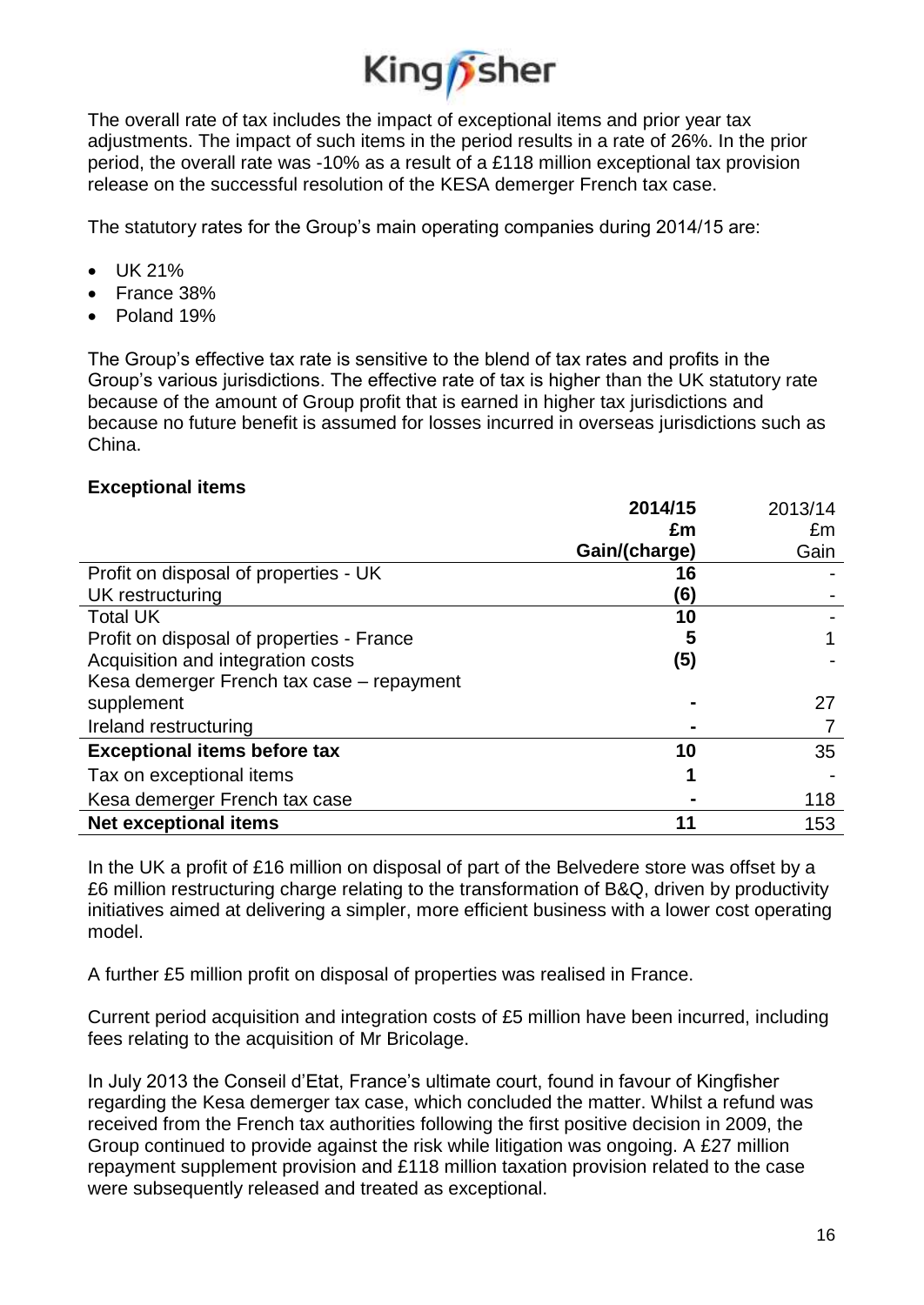# King*r*isher

# **Earnings per share**

Basic EPS have decreased by 36.9% to 11.8p (2013/14: 18.7p). On a more comparable basis, removing the impact of exceptional items, the share of Hornbach results, fair value remeasurements and the effect of prior year tax adjustments, adjusted basic earnings per share have remained flat at 11.3p (2013/14: 11.3p).

|                                       |                 | 2014/15    |          | 2013/14    |
|---------------------------------------|-----------------|------------|----------|------------|
|                                       | <b>Earnings</b> | <b>EPS</b> | Earnings | <b>EPS</b> |
|                                       | £m              | pence      | £m       | pence      |
| Basic earnings per share              | 278             | 11.8       | 440      | 18.7       |
| Share of Hornbach post-tax results    |                 |            | (1)      |            |
| Exceptional items (net of tax)        | (11)            | (0.5)      | (153)    | (6.5)      |
| Prior year tax items and rate changes |                 | 0.1        | (20)     | (0.9)      |
| FFVR (net of tax)                     | (1)             | (0.1)      |          |            |
| Adjusted basic earnings per share     | 267             | 11.3       | 265      | 11.3       |

# **Dividends and capital returns**

The interim ordinary dividend is proposed at 3.15p per share (2013/14: 3.12p per share).

The Group continues to aim to move towards a medium term annual ordinary dividend cover of around 2.5 times. At this level, the Board believes the ordinary dividend will continue to be prudently covered by earnings and free cash flow and remain consistent with the capital needs of the business.

The interim ordinary dividend will be paid on 14 November 2014 to shareholders on the register at close of business on 10 October 2014. A dividend reinvestment plan (DRIP) is available to shareholders who would prefer to invest their dividends in the shares of the Company. The shares will go ex-dividend on 9 October 2014. For those shareholders electing to receive the DRIP the last date for receipt of electing is 24 October 2014.

Of the £200 million due to be returned in FY 2014/15, £100 million has been returned via a special dividend of 4.2p per share paid on 25 July 2014 and £35 million via a share buyback (8.5 million shares). The remainder of our capital return programme will resume as a share buyback.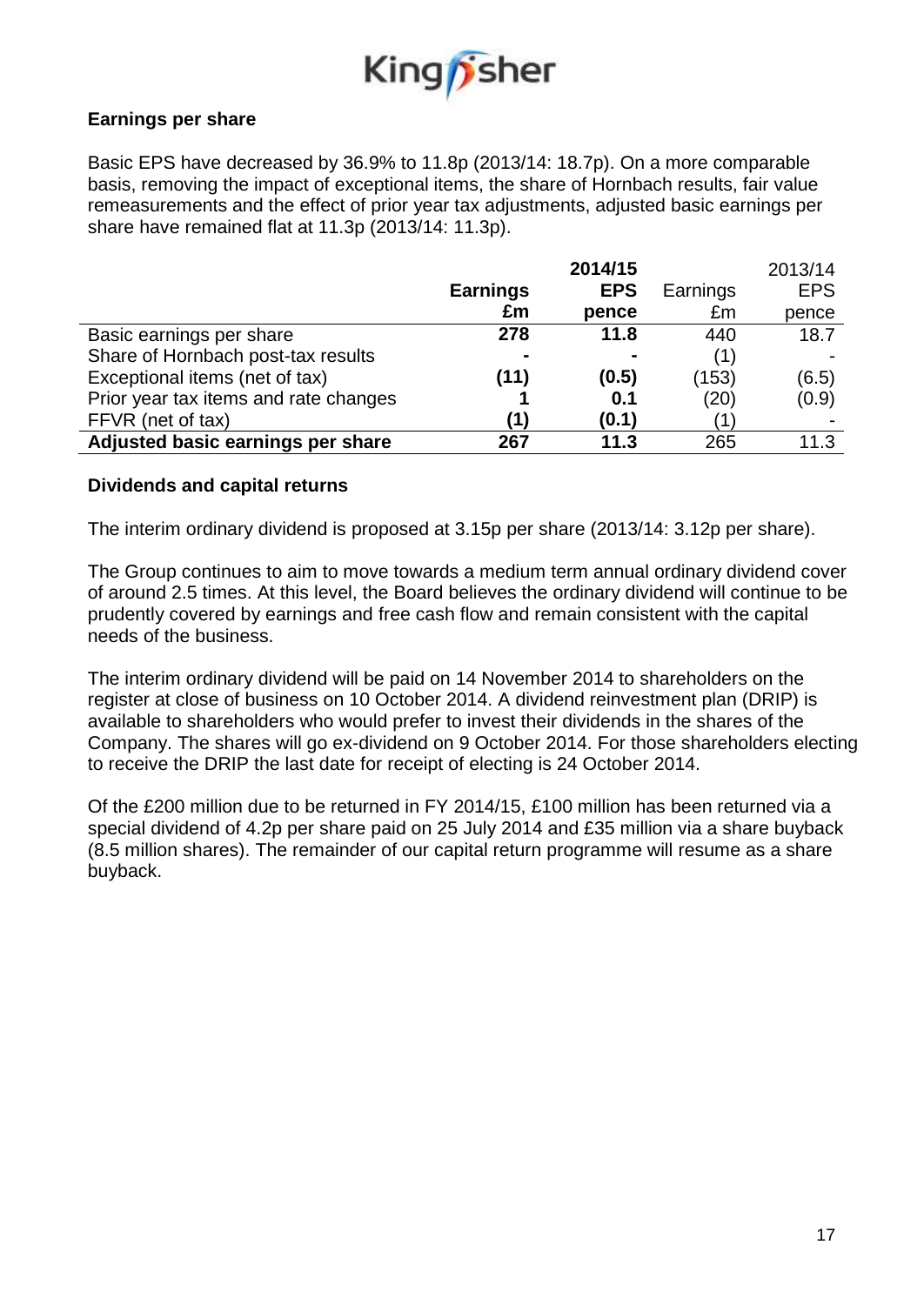

# **Free cash flow\***

A reconciliation of free cash flow is set out below:

|                                                    | 2014/15 | 2013/14 |
|----------------------------------------------------|---------|---------|
|                                                    | £m      | £m      |
| <b>Operating profit (before exceptional items)</b> | 368     | 368     |
| Other non-cash items $(1)$                         | 142     | 141     |
| Change in working capital                          | 33      | 125     |
| Pensions and provisions (before exceptional items) | (20)    | (18)    |
| Operating cash flow                                | 523     | 616     |
| Net interest paid                                  | (3)     | (5)     |
| Tax paid                                           | (65)    | (39)    |
| Gross capital expenditure                          | (119)   | (147)   |
| Disposal of assets                                 | 47      | 10      |
| Free cash flow                                     | 383     | 435     |
| Ordinary dividends paid                            | (159)   | (150)   |
| Special dividend paid                              | (100)   |         |
| Share buyback                                      | (35)    |         |
| Disposal of Hornbach                               | 198     |         |
| Acquisition of Bricostore Romania (including debt) |         | (63)    |
| Other $(2)$                                        | (2)     | 2       |
| <b>Net cash flow</b>                               | 285     | 224     |
| Opening net cash                                   | 238     | 38      |
| Other movement including foreign exchange          | (27)    | (3)     |
| <b>Closing net cash</b>                            | 496     | 259     |

*(1) Includes depreciation and amortisation, share-based compensation charge, pre-exceptional non cash movement in pensions and provisions, share of post-tax results of JVs and associates and profit/loss on retail disposals. (2) Includes dividends received from JVs and associates, issue of shares and exceptional items (excluding property disposals).* 

**Net cash** at the end of the period was £496 million (1 February 2014: £238 million; 3 August 2013: £259 million). This balance includes funds set aside for the acquisition of Mr Bricolage. As previously announced the overall enterprise value is around €275 million.

**Free cash flow** of £383 million was generated in the period, a decrease of £52 million against the prior period due primarily to a lower reduction in working capital, which was partially offset by lower capital expenditure and higher receipts from the disposal of assets. The working capital movement was as a result of higher levels of stock at the period end due principally to different volumes of trading year on year around the period end. This stock relates to current ranges and is therefore expected to sell through by the year end.

During the period free cash flow generated was partially utilised by the ordinary and special dividend payments and share buybacks. The proceeds from the disposal of the Group's shareholding in Hornbach AG have offset these additional outflows.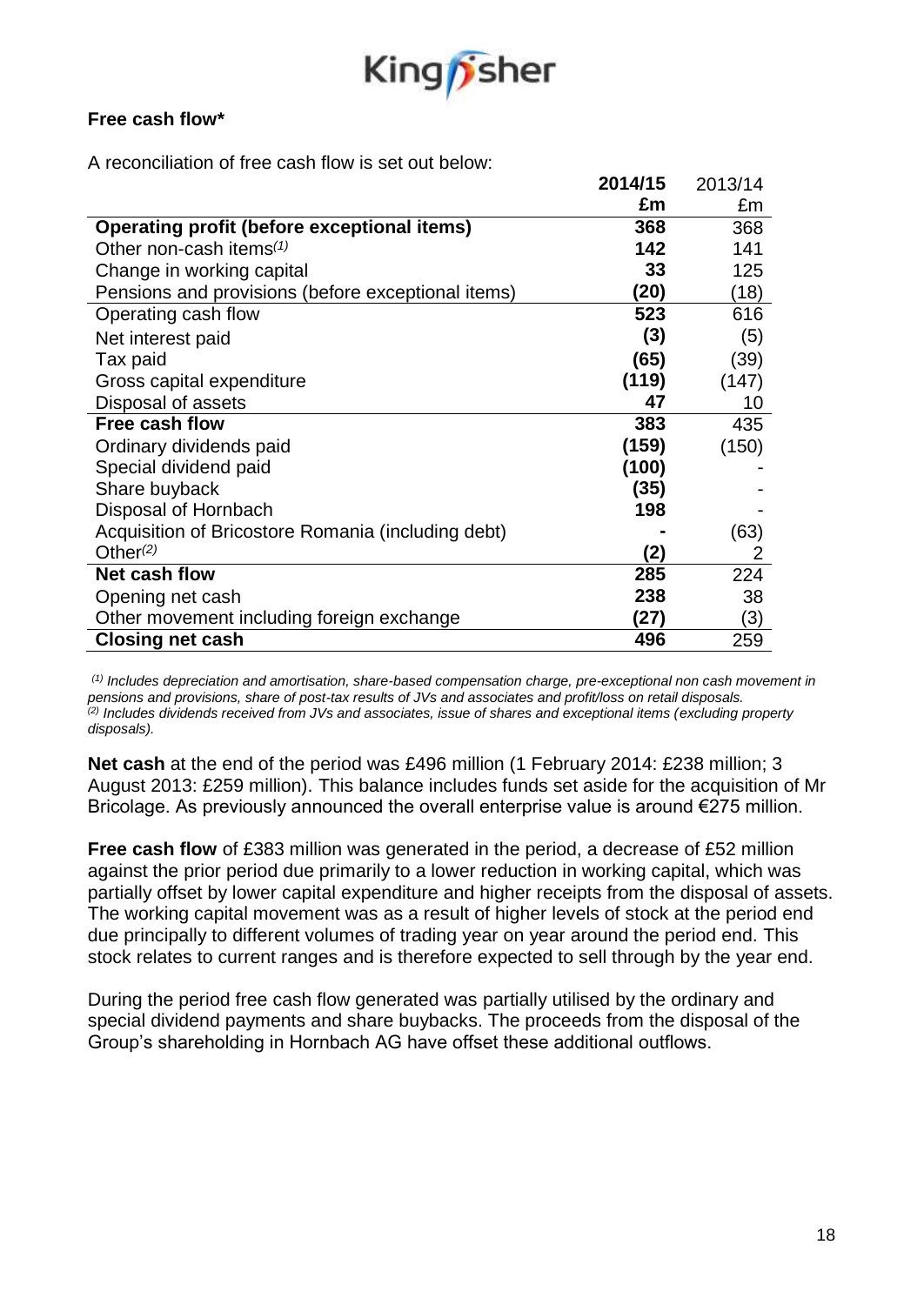

# **Management of balance sheet and liquidity risk and financing**

The Group finished the period with £496 million of net cash on the balance sheet. However the Group's overall leverage is more significant when including capitalised lease debt that in accordance with accounting standards does not appear on the balance sheet. The ratio of the Group's lease adjusted net debt (capitalising leases at 8 times annual rent) to EBITDAR\* on a moving annual total basis is 2.1 times as at 2 August 2014. At this level the Group has financial flexibility whilst retaining an efficient cost of capital.

A reconciliation of lease adjusted net debt to EBITDAR is set out below:

|                                               | 2014/15                    | 2013/14        |
|-----------------------------------------------|----------------------------|----------------|
|                                               | <b>Moving annual total</b> | Year end $(1)$ |
|                                               | £m                         | £m             |
| EBITDA*                                       | 1,001                      | 998            |
| Property operating lease rentals              | 441                        | 440            |
| <b>EBITDAR</b>                                | 1,442                      | 1,438          |
| Financial net cash                            | (496)                      | (238)          |
| Pension deficit                               | 46                         | 100            |
| Property operating lease rentals $(8x)^{(2)}$ | 3,528                      | 3,520          |
| Lease adjusted net debt                       | 3,078                      | 3,382          |
| Lease adjusted net debt to EBITDAR            | 2.1x                       | 2.4x           |

*(1) Comparatives restated to reflect disposal of Hornbach.*

*(2) Kingfisher believes 8x is a reasonable industry standard for estimating the economic value of its leased assets.*

The Group has a £200 million committed facility that expires in 2016 and was undrawn at 2 August 2014. The next significant debt maturity is in December 2014 when the Group is required to repay MTNs with a notional value of £73 million.

The maturity profile of Kingfisher's debt is illustrated at: [www.kingfisher.com/index.asp?pageid=76](http://www.kingfisher.com/index.asp?pageid=76)

Kingfisher currently holds a BBB credit rating with two of the three rating agencies. The third agency remains at BBB- with outlook upgraded to positive. Kingfisher aims to maintain its solid investment grade credit rating whilst investing in the business where economic returns are attractive and paying a healthy annual dividend to shareholders. After satisfying these key aims and taking into account the economic and trading outlook any surplus capital is returned to shareholders.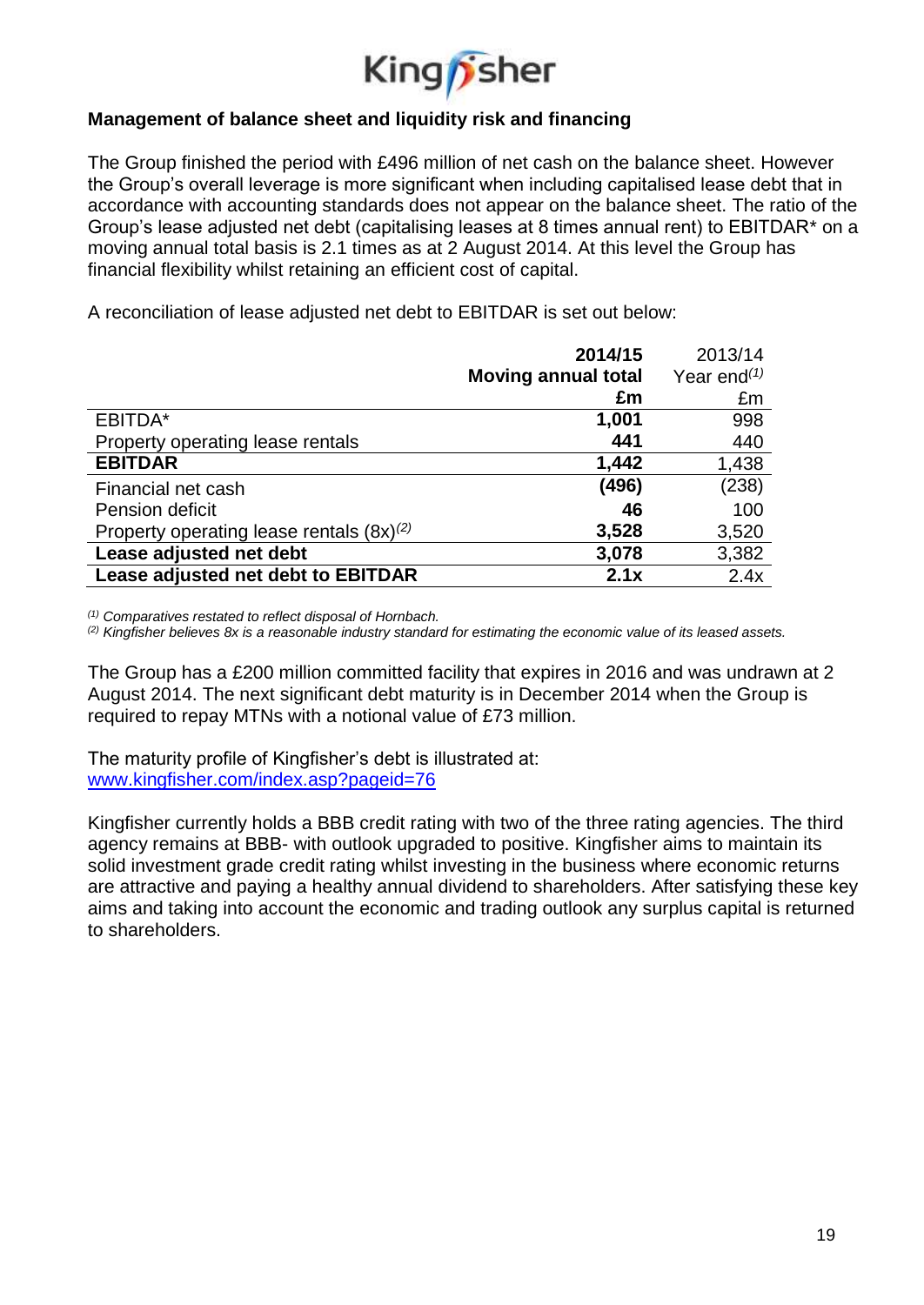

# **Acquisitions and disposals**

On 3 April 2014, Kingfisher announced it had entered into exclusive negotiations with the principal shareholders of Mr Bricolage, the French home improvement retailer, to acquire their shareholding.

A non-binding memorandum of understanding was entered into, marking the start of exclusive negotiations during which the operating businesses of Mr Bricolage and of Kingfisher in France (Castorama and Brico Dépôt) would meet with their respective works councils and would propose improved commercial terms to the franchisees of Mr Bricolage. The outcome of these negotiations has been successful and accordingly, a binding agreement was entered into on 23 July 2014.

The acquisition by Kingfisher of the shares of the principal shareholders of Mr Bricolage will now proceed subject to French anti-trust clearance. Subsequently, a mandatory offer will be made to acquire the shares held by the minority shareholders at the agreed price per share of €15, in accordance with applicable law. The closure of the acquisition of the shareholding of the principal shareholders is expected to be completed around the end of Kingfisher's 2014/15 financial year.

The Group received proceeds of  $E$ 236 million (£198 million) following the disposal of its 21% stake in Hornbach in March 2014 and in the prior period, the Group acquired 100% of Bricostore Romania for £63 million (including debt).

# **Pensions**

At the half year, the Group had a net deficit of £46 million in relation to defined benefit pension arrangements, compared with a net deficit of £100 million at 1 February 2014. The favourable movement is driven by Kingfisher's contributions and strong asset returns, more than offsetting the interest cost and actuarial losses on the liabilities. This accounting valuation is sensitive to a number of assumptions and market rates which are likely to fluctuate in the future.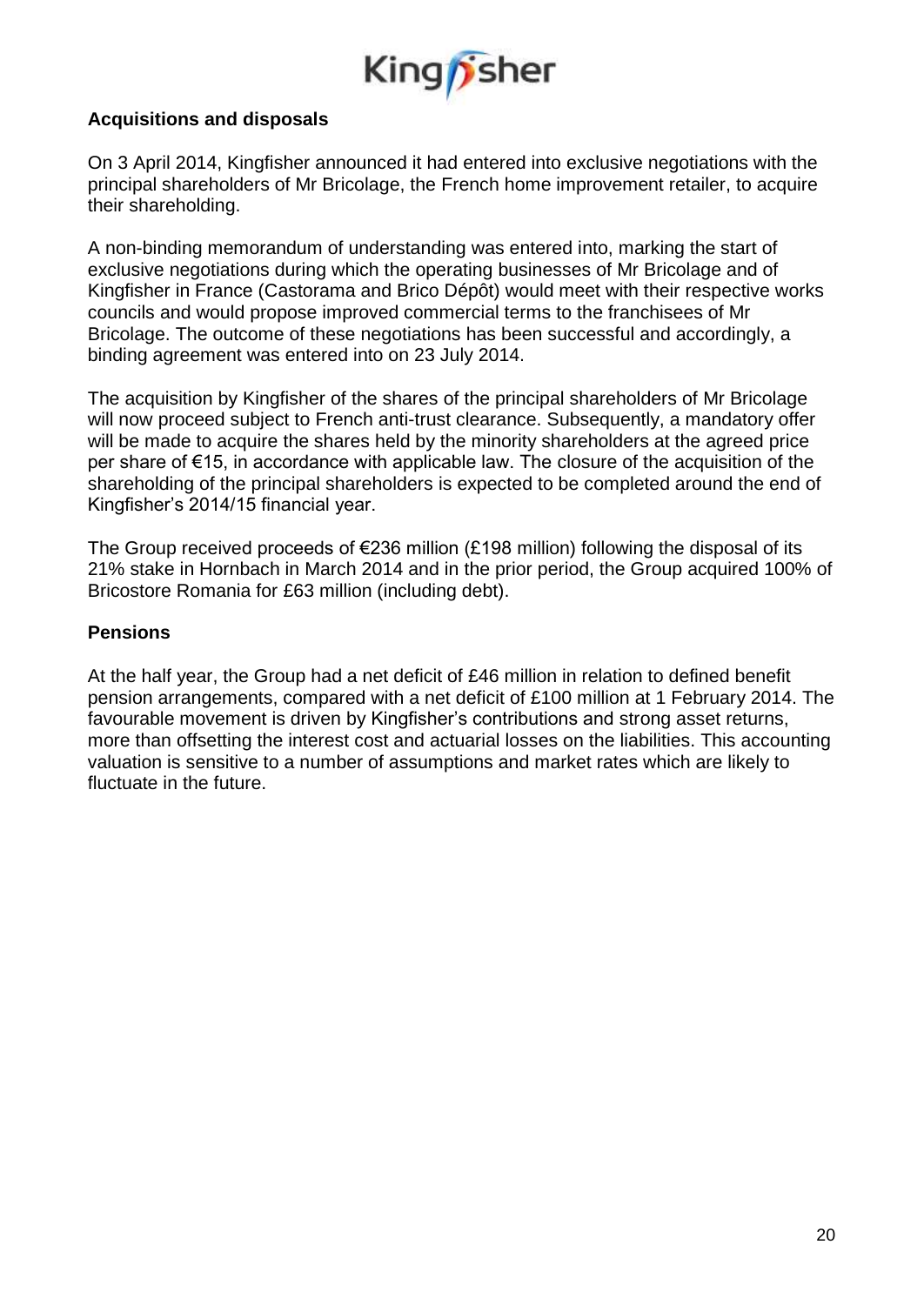

# **Risks**

The Board considers risk assessment, identification of mitigating actions and internal control to be fundamental to achieving Kingfisher's strategic objectives. The Board considers that the principal risks to achieving its objectives, which remain principally unchanged from those set out in the 2013/14 Annual Report and Accounts, are summarised below:

- Our 'Easier' initiatives fail to deliver demand and value due to a lack of capabilities and resources to manage the volume of change underway
- Our investment in systems and supply chain platforms fails to deliver the anticipated benefits
- As customers change the way they shop we fail to adapt our business model quickly enough to these changes
- We fail to unlock the potential to generate further shareholder value through the optimisation of combined purchasing and commercial synergies, while retaining accountability at the Operating Companies
- We fail to create enough innovation opportunities to sufficiently differentiate our product offer.
- We fail to identify and maximise potential cost reductions and efficiency savings
- Our investment in new store formats, customer markets and customer proposition strategies, particularly our omnichannel development plans fail to stimulate increased consumer spend and do not deliver the desired return to top line like-for-like growth in our mature markets
- Uncertainty surrounding the resilience of the global economy and increased political volatility may impact both consumer confidence and the long term sustainability and capabilities of our supplier base
- Our investments in overseas expansion fail to deliver value (synergies and cost savings)
- We do not make the necessary investment in our people to ensure that we have the appropriate calibre of staff, skills and experience
- We fail to deliver our sustainability targets due to not integrating our sustainability plan into the day to day operations of the business
- A lack of perceived price competitiveness, particularly, when compared to more discount based or online competitors, would affect our ability to maintain or grow market share
- Key product suppliers lack the necessary resilience or disaster recovery capabilities to manage the impact of ongoing global economic volatility or the increasing impacts of extreme weather cycles and patterns on their operations and extended supply chains
- We fail to maintain a safe environment for our customers and store colleagues which results in a major incident or fatality that is directly attributable to a failure in our Health and Safety management systems
- Kingfisher's reputation and brand are affected by a major environmental or ethical failure, a significant corporate fraud or material non-compliance with legislative or regulatory requirements resulting in punitive or custodial procedures

Further details of the Group risks and risk management process can be found on pages 28 to 31 of the 2013/14 Annual Report and Accounts.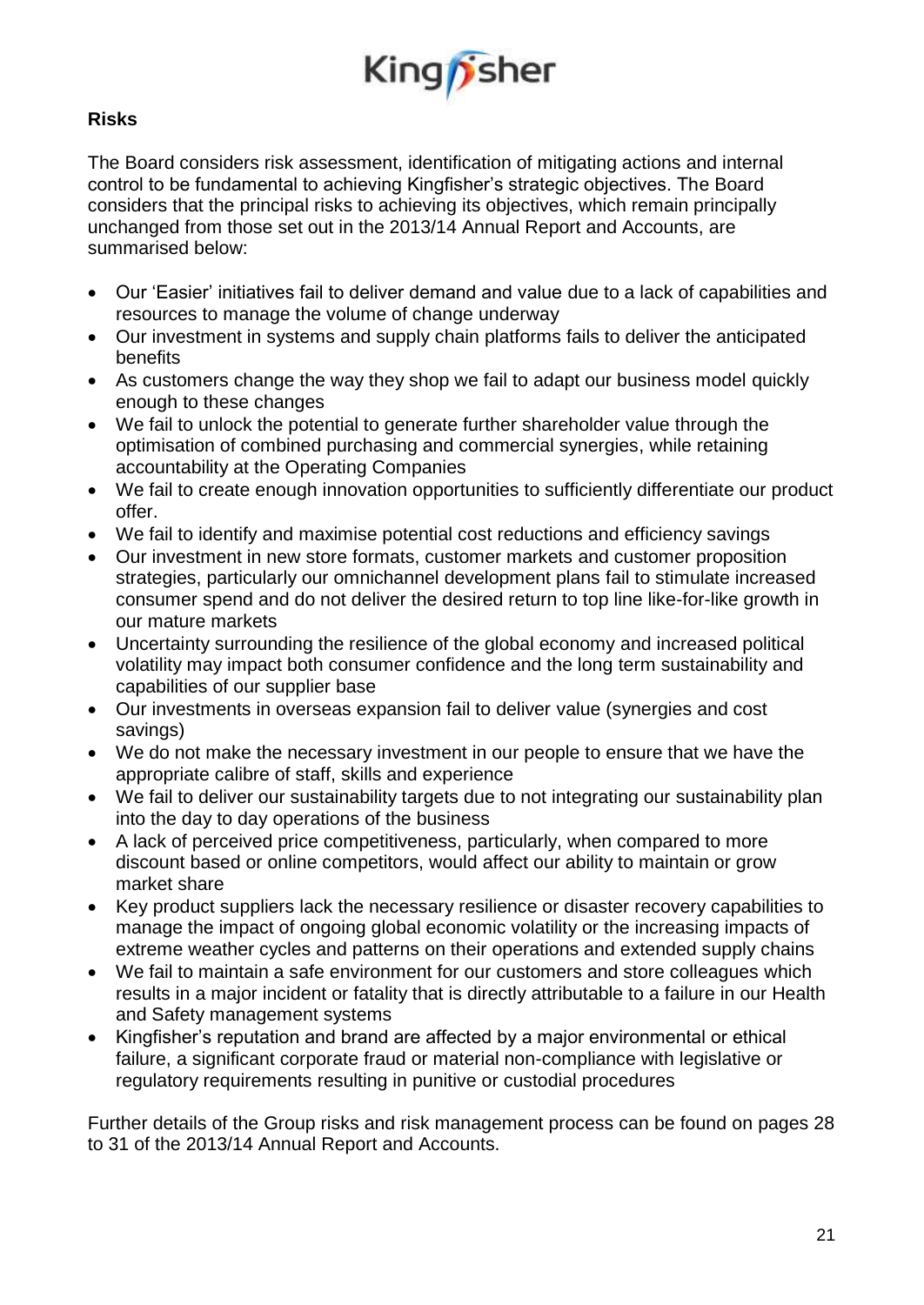

# **Section 5: GLOSSARY (terms are listed in alphabetical order)**

**Adjusted** measures are before exceptional items, financing fair value remeasurements, amortisation of acquisition intangibles, related tax items and tax on prior year items including the impact of rate changes on deferred tax. 2013/14 comparatives have been restated to exclude the share of Hornbach results. A reconciliation to statutory amounts is set out in the Financial Review (Section 4).

**Banque de France** data includes relocated and extended stores. July 2014 data is provisional.

<http://webstat.banque-france.fr/en/browse.do?node=5384326>

**Chinese property market** – new property market transactions sales down 18% for the six months to June 2014 for 17 cities in which B&Q China operates, according to the China Real Estate Exchange.

**Common** means two or more operating companies selling the same product, or a similar product but from the same supplier where the same product is not possible due to market / legal reasons (e.g. electrical extension cable which is from the same supplier but with different electrical sockets).

**EBITDA** (earnings before interest, tax, depreciation and amortisation) which is calculated as retail profit less central costs and before depreciation and amortisation.

**EBITDAR** (earnings before interest, tax, depreciation, amortisation and property operating lease rentals) which is calculated as retail profit less central costs, before depreciation and amortisation and property operating lease rentals.

**France** consists of Castorama France and Brico Dépôt France.

**Free cash flow** represents cash generated from operations less the amount spent on tax, interest and net capital expenditure during the year (excluding business acquisitions and disposals). A reconciliation from operating profit (before exceptional items) is set out in the Financial Review (Section 4).

# **French property market**

New housing starts and planning consent data for the six months to July 2014 according to the Ministry of Housing.

[http://www.statistiques.developpement-](http://www.statistiques.developpement-durable.gouv.fr/publications/p/2099/756/construction-logements-resultat-fin-juin-2014-france.html)

[durable.gouv.fr/publications/p/2099/756/construction-logements-resultat-fin-juin-2014](http://www.statistiques.developpement-durable.gouv.fr/publications/p/2099/756/construction-logements-resultat-fin-juin-2014-france.html) [france.html](http://www.statistiques.developpement-durable.gouv.fr/publications/p/2099/756/construction-logements-resultat-fin-juin-2014-france.html)

**FFVR** (financing fair value remeasurements) represents changes in the fair value of financing derivatives, excluding interest accruals, offset by fair value adjustments to the carrying value of borrowings and other hedged items under fair value hedge relationships.

**LFL** stands for like-for-like sales growth which represents the constant currency, year-onyear sales growth for stores that have been open for more than a year. This growth rate is compounded when calculating a cumulative 2 year LFL.

**Net cash** comprises borrowings and financing derivatives (excluding accrued interest), less cash and cash equivalents and current other investments.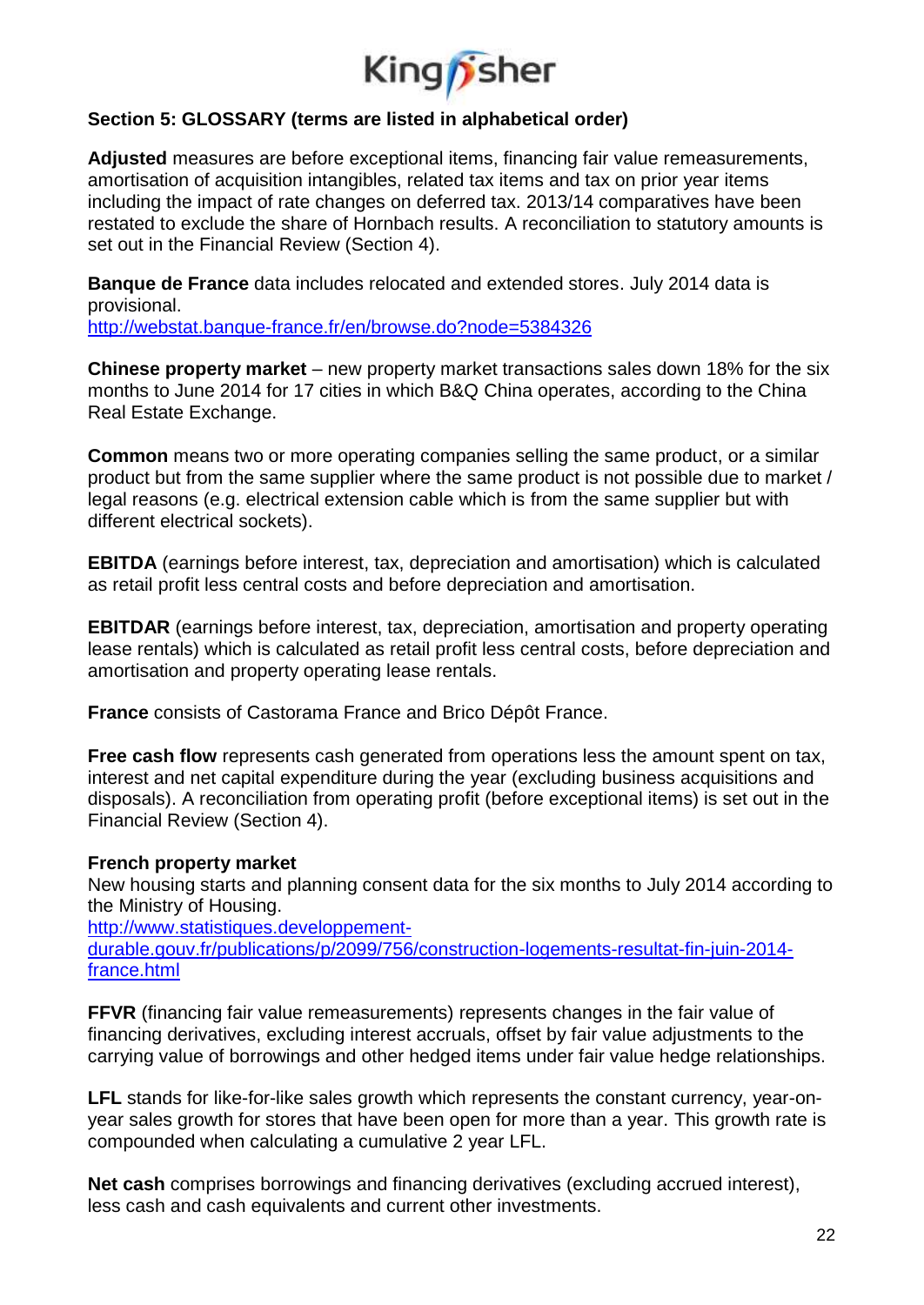

**New country development** consists of Portugal, Romania and Germany.

**Omnichannel** - allowing customers to shop with us in any way they prefer (via shops, the internet or catalogues).

**Other International** consists of China, Poland, Portugal, Romania, Russia, Germany, Spain and Turkey (Koçtaş JV).

**Retail profit** is operating profit stated before central costs, exceptional items, amortisation of acquisition intangibles and the Group's share of interest and tax of JVs and associates. 2013/14 comparatives have been restated to exclude the share of Hornbach operating profit.

# **Sales**

Group sales exclude Joint Venture (Koçtaş JV) sales.

# **Smaller tradesman market**

Kingfisher estimate for the UK smaller tradesman market is year on year movement of a weighted average incorporating 70% trade (using the most recent public data available for the big trade merchants as a proxy) and 30% DIY (using the UK RMI (Repairs, Maintenance & Improvement) GfK large chain (shed) data).

# **UK home improvement leader market**

Kingfisher estimate for the UK RMI (Repairs, Maintenance & Improvement) market incorporates GfK data, which includes new space but which excludes B&Q Ireland and private retailers e.g. IKEA and other smaller independents. Kingfisher data is submitted on a cash sales basis and is adjusted for discounts.

**UK & Ireland** consists of B&Q UK & Ireland and Screwfix UK.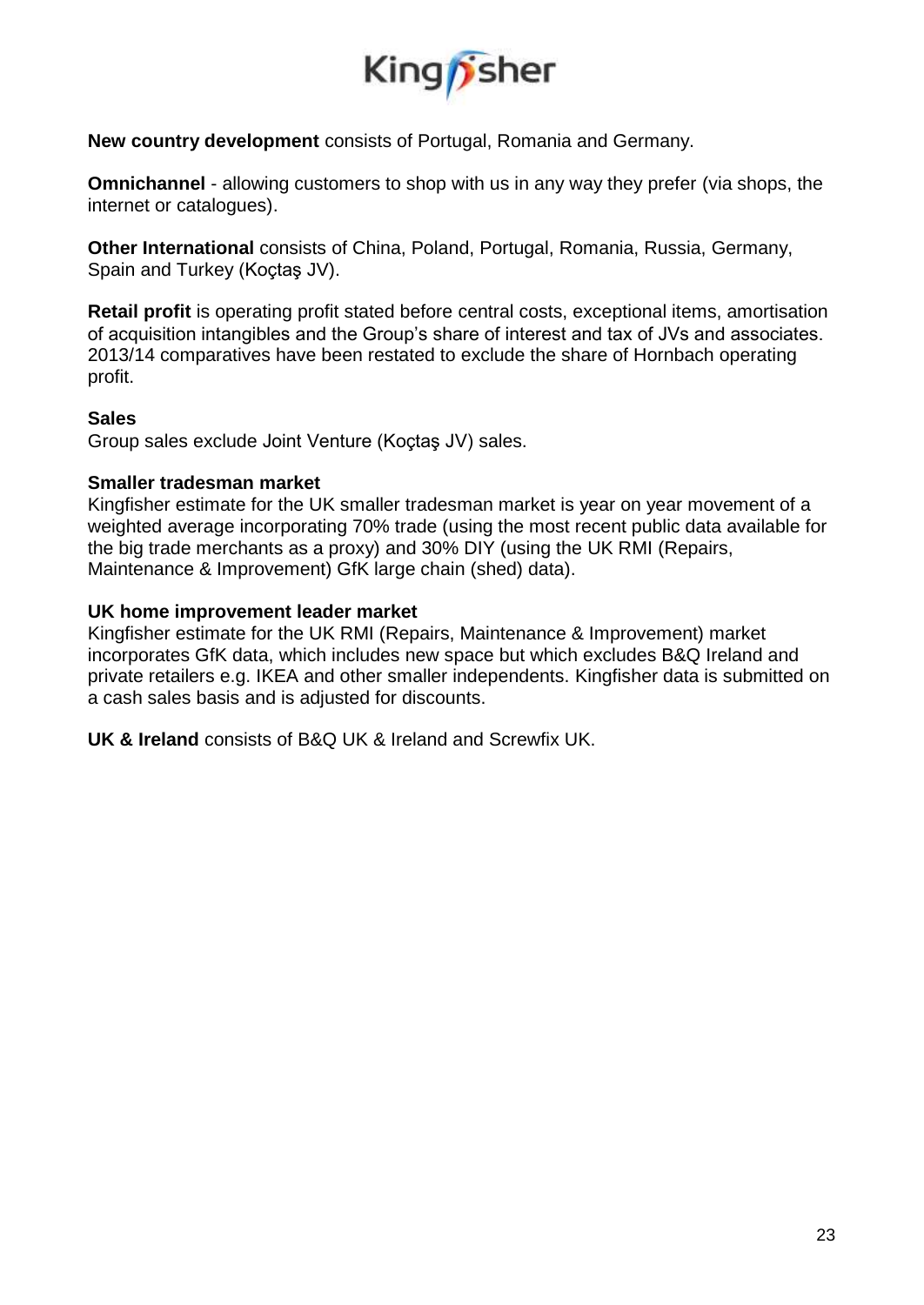

# **Forward-looking statements**

This announcement contains certain statements that are forward-looking and which should be considered, amongst other statutory provisions, in light of the safe harbour provisions of the United States Private Securities Litigation Reform Act of 1995. All statements other than statements of historical facts may be forward-looking statements. Such statements are, therefore, subject to risks, assumptions and uncertainties that could cause actual results to differ materially from those expressed or implied because they relate to future events. These forward-looking statements include, but are not limited to, statements relating to the Company's expectations around the Company's programme known as 'Creating the Leader' and its associated eight steps.

Forward-looking statements can be identified by the use of relevant terminology including the words: "believes", "estimates", "anticipates", "expects", "intends", "plans", "goal", "target", "aim", "may", "will", "would", "could" or "should" or, in each case, their negative or other variations or comparable terminology and include all matters that are not historical facts. They appear in a number of places throughout this press release and include statements regarding our intentions, beliefs or current expectations and those of our officers, directors and employees concerning, amongst other things, our results of operations, financial condition, changes in tax rates, liquidity, prospects, growth, strategies and the businesses we operate.

Other factors that could cause actual results to differ materially from those estimated by the forward-looking statements include, but are not limited to, global economic business conditions, monetary and interest rate policies, foreign currency exchange rates, equity and property prices, the impact of competition, inflation and deflation, changes to regulations, taxes and legislation, changes to consumer saving and spending habits; and our success in managing these factors.

Consequently, our actual future financial condition, performance and results could differ materially from the plans, goals and expectations set out in our forward-looking statements. We urge you to read our annual report and other company reports, including the risk factors contained therein, for a more detailed discussion of the factors that could affect our future performance and the industry in which we operate. Reliance should not be placed on any forward-looking statement. Our forward looking statements speak only as of the date of this press release and the Company undertakes no obligation to publicly update any forward-looking statement, whether as a result of new information, future events or otherwise. Nothing in this press release should be construed as a profit forecast.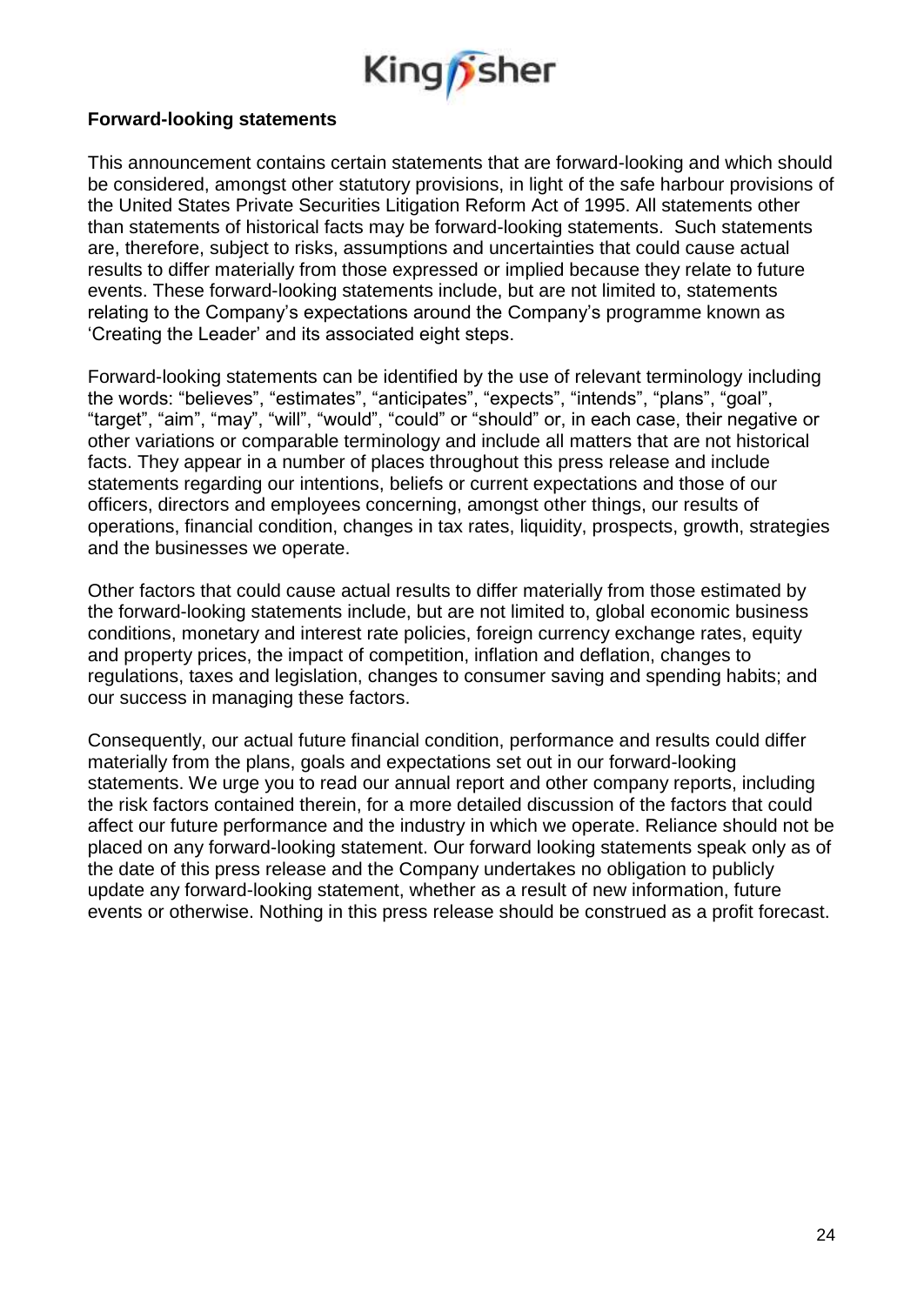# **2014/15 INTERIM CONDENSED FINANCIAL STATEMENTS (UNAUDITED) CONSOLIDATED INCOME STATEMENT**

|                                |                |               | Half year ended 2 August 2014 |          |                | Half year ended 3 August 2013 | (restated – note 2) |
|--------------------------------|----------------|---------------|-------------------------------|----------|----------------|-------------------------------|---------------------|
|                                |                | <b>Before</b> | Exceptional                   |          | <b>Before</b>  | Exceptional                   |                     |
|                                |                | exceptional   | items                         |          | exceptional    | items                         |                     |
| £ millions                     | <b>Notes</b>   | items         | (note 5)                      | Total    | items          | (note 5)                      | Total               |
| <b>Sales</b>                   | 4              | 5,768         | $\blacksquare$                | 5,768    | 5,716          | ÷,                            | 5,716               |
| Cost of sales                  |                | (3,660)       |                               | (3,660)  | (3,619)        | -                             | (3,619)             |
| <b>Gross profit</b>            |                | 2,108         |                               | 2,108    | 2,097          |                               | 2,097               |
| Selling<br>distribution<br>and |                |               |                               |          |                |                               |                     |
| expenses                       |                | (1, 464)      | (11)                          | (1, 475) | (1, 468)       | 7                             | (1,461)             |
| Administrative expenses        |                | (297)         |                               | (297)    | (283)          |                               | (283)               |
| Other income                   |                | 19            | 21                            | 40       | 17             | 1                             | 18                  |
| Share of post-tax results of   |                |               |                               |          |                |                               |                     |
| joint ventures and associates  |                | $\mathbf{2}$  |                               | 2        | 5              |                               | 5                   |
| <b>Operating profit</b>        |                | 368           | 10                            | 378      | 368            | 8                             | 376                 |
|                                |                |               |                               |          |                |                               |                     |
| Analysed as:                   |                |               |                               |          |                |                               |                     |
| <b>Retail profit</b>           | 4              | 390           | 10                            | 400      | 390            | 8                             | 398                 |
| Share of Hornbach operating    |                |               |                               |          |                |                               |                     |
| profit                         |                |               |                               |          | 4              |                               | 4                   |
| Central costs                  |                | (19)          |                               | (19)     | (20)           |                               | (20)                |
| Share of interest and tax of   |                |               |                               |          |                |                               |                     |
| joint ventures and associates  |                | (3)           |                               | (3)      | (6)            |                               | (6)                 |
|                                |                |               |                               |          |                |                               |                     |
| Finance costs                  |                | (6)           |                               | (6)      | (6)            |                               | (6)                 |
| Finance income                 |                | 3             |                               | 3        | $\overline{4}$ | 27                            | 31                  |
| Net finance (costs)/income     | 6              | (3)           | $\blacksquare$                | (3)      | (2)            | 27                            | 25                  |
| <b>Profit before taxation</b>  |                | 365           | 10                            | 375      | 366            | 35                            | 401                 |
| Income tax (expense)/credit    | $\overline{7}$ | (99)          | 1                             | (98)     | (79)           | 118                           | 39                  |
| Profit for the period          |                | 266           | $\overline{11}$               | 277      | 287            | 153                           | 440                 |
|                                |                |               |                               |          |                |                               |                     |
| Attributable to:               |                |               |                               |          |                |                               |                     |
| Equity shareholders of the     |                |               |                               |          |                |                               |                     |
| Company                        |                |               |                               | 278      |                |                               | 440                 |
| Non-controlling interests      |                |               |                               | (1)      |                |                               |                     |
|                                |                |               |                               | 277      |                |                               | 440                 |
| Earnings per share             | 8              |               |                               |          |                |                               |                     |
| Basic                          |                |               |                               | 11.8p    |                |                               | 18.7p               |
|                                |                |               |                               |          |                |                               |                     |
| <b>Diluted</b>                 |                |               |                               | 11.7p    |                |                               | 18.5p               |
| Adjusted basic                 |                |               |                               | 11.3p    |                |                               | 11.3p               |
| Adjusted diluted               |                |               |                               | 11.2p    |                |                               | 11.2p               |

The proposed interim ordinary dividend for the period ended 2 August 2014 is 3.15p per share.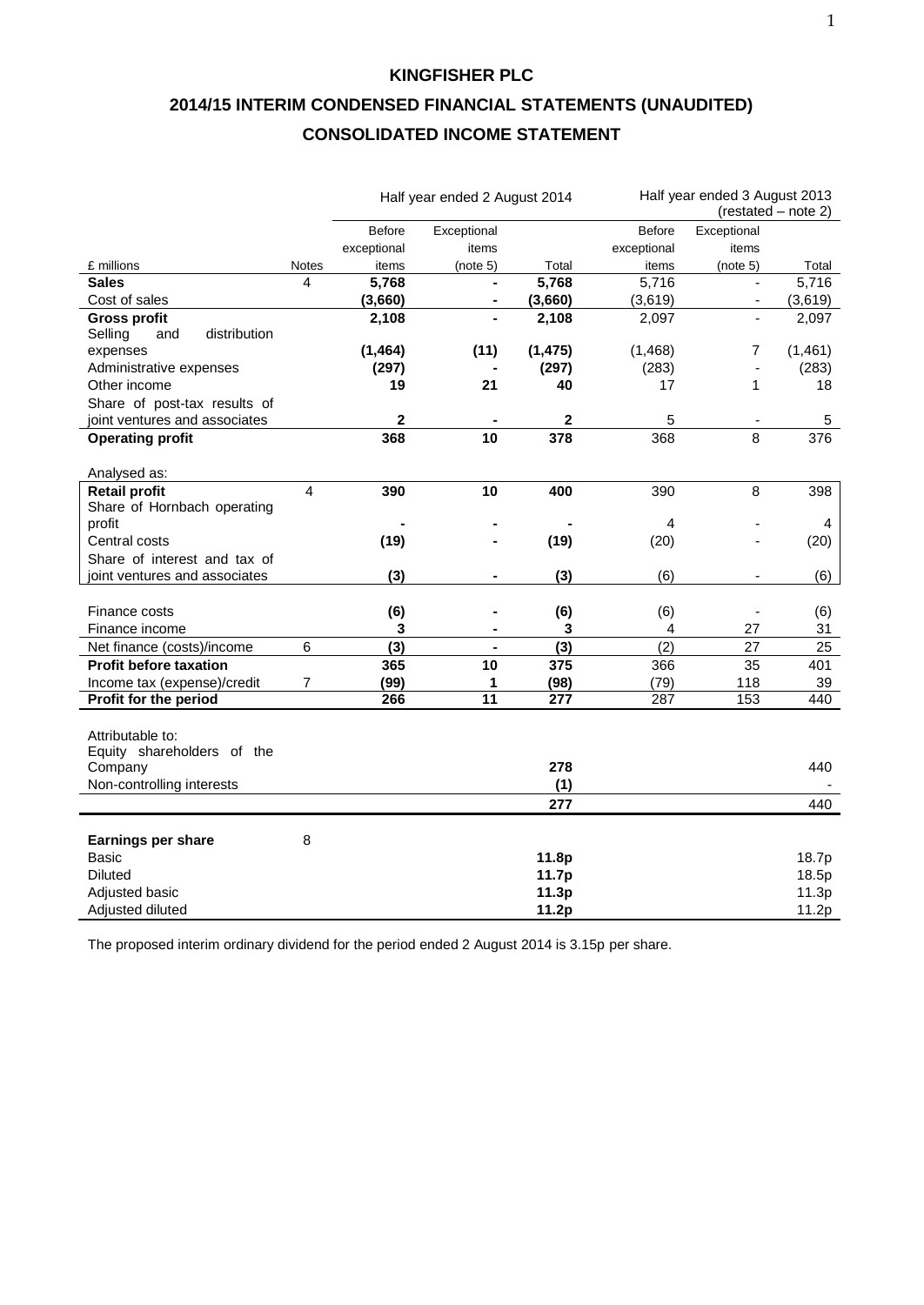# **2014/15 INTERIM CONDENSED FINANCIAL STATEMENTS (UNAUDITED) CONSOLIDATED INCOME STATEMENT**

|                                                 |                |               | Year ended 1 February 2014 |                     |
|-------------------------------------------------|----------------|---------------|----------------------------|---------------------|
|                                                 |                |               |                            | $(rested - note 2)$ |
|                                                 |                | <b>Before</b> | Exceptional                |                     |
|                                                 |                | exceptional   | items                      |                     |
| £ millions                                      | Notes          | items         | (note 5)                   | Total               |
| <b>Sales</b>                                    | 4              | 11,125        | ä,                         | 11,125              |
| Cost of sales                                   |                | (7,005)       |                            | (7,005)             |
| <b>Gross profit</b>                             |                | 4,120         | ÷,                         | 4,120               |
| Selling and distribution expenses               |                | (2,883)       | $\overline{c}$             | (2,881)             |
| Administrative expenses                         |                | (550)         |                            | (550)               |
| Other income                                    |                | 37            | 2                          | 39                  |
| Share of post-tax results of joint ventures and |                |               |                            |                     |
| associates                                      |                | 22            | (14)                       | 8                   |
| <b>Operating profit</b>                         |                | 746           | (10)                       | 736                 |
|                                                 |                |               |                            |                     |
| Analysed as:                                    |                |               |                            |                     |
| <b>Retail profit</b>                            | 4              | 779           | 4                          | 783                 |
| Share of Hornbach operating profit              |                | 26            | (14)                       | 12                  |
| Central costs                                   |                | (42)          |                            | (42)                |
| Share of interest and tax of joint ventures and |                |               |                            |                     |
| associates                                      |                | (17)          |                            | (17)                |
|                                                 |                |               |                            |                     |
| Finance costs                                   |                | (12)          |                            | (12)                |
| Finance income                                  |                | 8             | 27                         | 35                  |
| Net finance income                              | 6              | (4)           | 27                         | 23                  |
| <b>Profit before taxation</b>                   |                | 742           | $\overline{17}$            | 759                 |
| Income tax expense                              | $\overline{7}$ | (163)         | 114                        | (49)                |
| Profit for the year                             |                | 579           | 131                        | 710                 |
|                                                 |                |               |                            |                     |
| Attributable to:                                |                |               |                            |                     |
| Equity shareholders of the Company              |                |               |                            | 709                 |
| Non-controlling interests                       |                |               |                            | 1                   |
|                                                 |                |               |                            | 710                 |
|                                                 |                |               |                            |                     |
| <b>Earnings per share</b>                       | 8              |               |                            |                     |
| <b>Basic</b>                                    |                |               |                            | 30.0p               |
| <b>Diluted</b>                                  |                |               |                            | 29.7p               |
|                                                 |                |               |                            | 22.8p               |
| Adjusted basic<br>Adjusted diluted              |                |               |                            | 22.6p               |
|                                                 |                |               |                            |                     |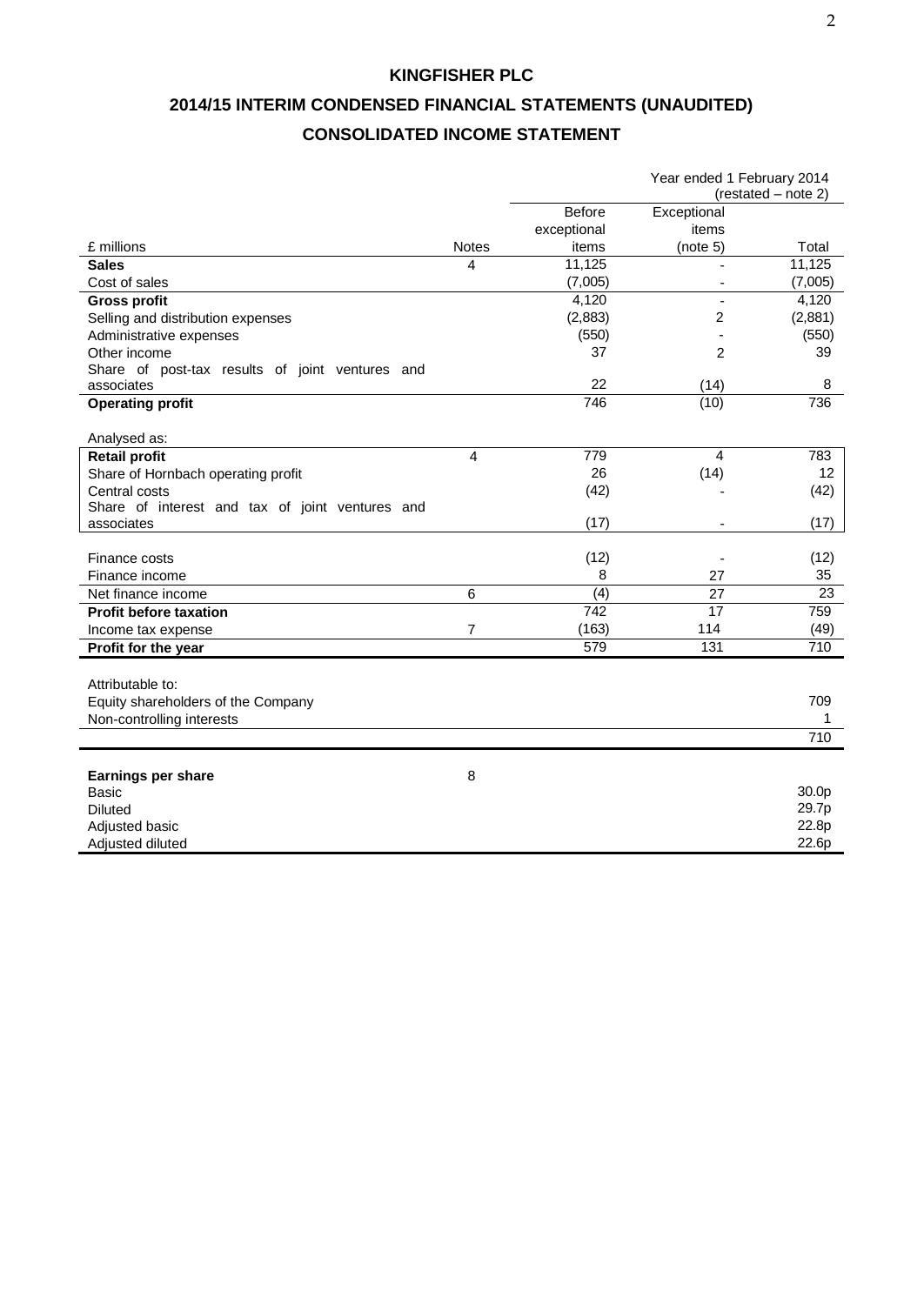# **2014/15 INTERIM CONDENSED FINANCIAL STATEMENTS (UNAUDITED) CONSOLIDATED STATEMENT OF COMPREHENSIVE INCOME**

|                                                   | Half year ended | Half year ended | Year ended      |
|---------------------------------------------------|-----------------|-----------------|-----------------|
| £ millions                                        | 2 August 2014   | 3 August 2013   | 1 February 2014 |
| Profit for the period                             | 277             | 440             | 710             |
| gains/(losses)<br>Actuarial<br>on post employment |                 |                 |                 |
| benefits                                          | 42              | (17)            | (127)           |
| Tax on items that will not be reclassified        | (39)            | 3               | 65              |
| Total items that will not be reclassified         |                 |                 |                 |
| subsequently to profit or loss                    | 3               | (14)            | (62)            |
| Currency translation differences                  |                 |                 |                 |
| Group                                             | (77)            | (22)            | (210)           |
| Joint ventures and associates                     |                 | (1)             | (25)            |
| Transferred to income statement                   |                 |                 | (31)            |
| Cash flow hedges                                  |                 |                 |                 |
| Fair value (losses)/gains                         | (6)             | 13              | (4)             |
| Losses/(gains) transferred to inventories         | 16              | (1)             | 9               |
| Tax on items that may be reclassified             | (3)             | (2)             | $\overline{c}$  |
| Total items that may be reclassified              |                 |                 |                 |
| subsequently to profit or loss                    | (70)            | (13)            | (259)           |
| Other comprehensive income for the period         | (67)            | (27)            | (321)           |
| Total comprehensive income for the period         | 210             | 413             | 389             |
|                                                   |                 |                 |                 |
| Attributable to:                                  |                 |                 |                 |
| Equity shareholders of the Company                | 211             | 412             | 388             |
| Non-controlling interests                         | (1)             | 1               | 1               |
|                                                   | 210             | 413             | 389             |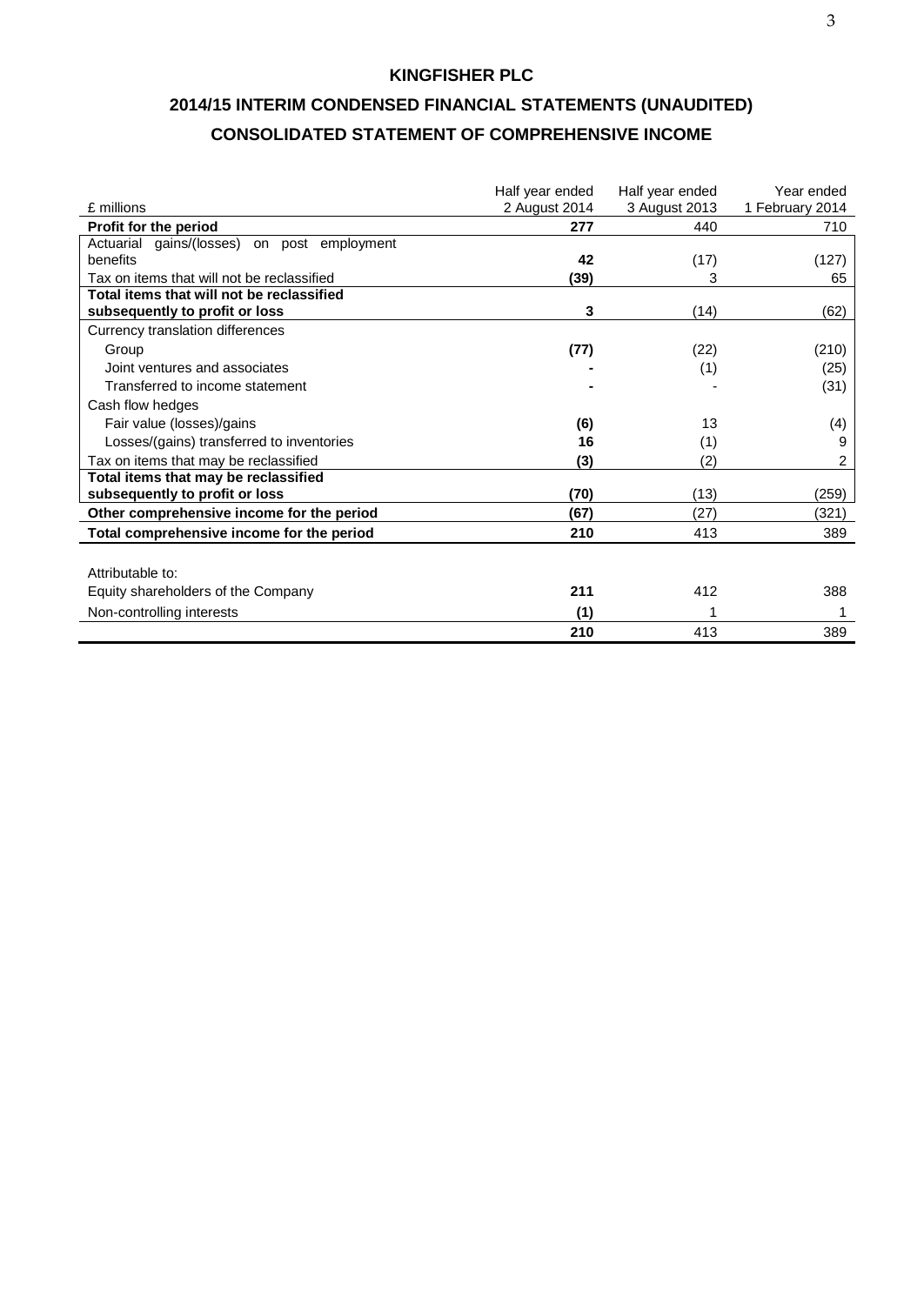# **2014/15 INTERIM CONDENSED FINANCIAL STATEMENTS (UNAUDITED) CONSOLIDATED STATEMENT OF CHANGES IN EQUITY**

|                                     | Attributable to equity shareholders of the Company |         |                          |                |           |       |                          |                |
|-------------------------------------|----------------------------------------------------|---------|--------------------------|----------------|-----------|-------|--------------------------|----------------|
|                                     |                                                    |         | Own                      |                | Other     |       | Non-                     |                |
|                                     | Share                                              | Share   | shares                   | Retained       | reserves  |       | controlling              | Total          |
| £ millions                          | capital                                            | premium | held                     | earnings       | (note 13) | Total | interests                | equity         |
| At 2 February 2014                  | 373                                                | 2,209   | (35)                     | 3,495          | 266       | 6,308 | 9                        | 6,317          |
| Profit for the period               | ÷,                                                 |         | ÷,                       | 278            | ÷,        | 278   | (1)                      | 277            |
| Other comprehensive income for      |                                                    |         |                          |                |           |       |                          |                |
| the period                          |                                                    |         | -                        | 3              | (70)      | (67)  | $\blacksquare$           | (67)           |
| Total comprehensive income for      |                                                    |         |                          |                |           |       |                          |                |
| the period                          |                                                    |         |                          | 281            | (70)      | 211   | (1)                      | 210            |
| Share-based compensation            |                                                    |         |                          | 6              |           | 6     |                          | 6              |
| New shares issued under share       |                                                    |         |                          |                |           |       |                          |                |
| schemes                             |                                                    | 1       |                          |                |           | 1     |                          | 1              |
| Own shares issued under share       |                                                    |         |                          |                |           |       |                          |                |
| schemes                             |                                                    |         | 11                       | (10)           |           | 1     |                          | 1              |
| of own<br>Purchase<br>shares<br>for |                                                    |         |                          |                |           |       |                          |                |
| cancellation                        | (1)                                                |         |                          | (35)           | 1         | (35)  |                          | (35)           |
| <b>Dividends</b>                    |                                                    |         |                          | (259)          |           | (259) |                          | (259)          |
| At 2 August 2014                    | 372                                                | 2,210   | (24)                     | 3,478          | 197       | 6,233 | 8                        | 6,241          |
|                                     |                                                    |         |                          |                |           |       |                          |                |
| At 3 February 2013                  | 373                                                | 2,204   | (60)                     | 3,106          | 525       | 6,148 | 8                        | 6,156          |
| Profit for the period               |                                                    |         |                          | 440            |           | 440   | $\overline{\phantom{a}}$ | 440            |
| Other comprehensive income for      |                                                    |         |                          |                |           |       |                          |                |
| the period                          |                                                    |         |                          | (14)           | (14)      | (28)  | 1                        | (27)           |
| Total comprehensive income for      |                                                    |         |                          |                |           |       |                          |                |
| the period                          |                                                    |         |                          | 426            | (14)      | 412   | 1                        | 413            |
| Share-based compensation            |                                                    |         |                          | 7              |           | 7     |                          | 7              |
| New shares issued under share       |                                                    |         |                          |                |           |       |                          |                |
| schemes                             |                                                    | 1       |                          |                |           | 1     |                          | 1              |
| Own shares issued under share       |                                                    |         |                          |                |           |       |                          |                |
| schemes                             |                                                    |         | 44                       | (38)           |           | 6     |                          | 6              |
| <b>Dividends</b>                    |                                                    |         | $\overline{\phantom{a}}$ | (150)          |           | (150) |                          | (150)          |
| At 3 August 2013                    | 373                                                | 2,205   | (16)                     | 3,351          | 511       | 6,424 | 9                        | 6,433          |
|                                     |                                                    |         |                          |                |           |       |                          |                |
| At 3 February 2013                  | 373                                                | 2,204   | (60)                     | 3,106          | 525       | 6,148 | 8                        | 6,156          |
| Profit for the year                 |                                                    |         |                          | 709            |           | 709   | 1                        | 710            |
| Other comprehensive income for      |                                                    |         |                          |                |           |       |                          |                |
| the year                            |                                                    |         |                          | (62)           | (259)     | (321) |                          | (321)          |
| Total comprehensive income for      |                                                    |         |                          |                |           |       |                          |                |
| the year                            |                                                    |         |                          | 647            | (259)     | 388   | 1                        | 389            |
| Share-based compensation            |                                                    |         |                          | $\overline{7}$ |           | 7     |                          | $\overline{7}$ |
| New shares issued under share       |                                                    |         |                          |                |           |       |                          |                |
| schemes                             |                                                    | 5       |                          |                |           | 5     |                          | 5              |
| Own shares issued under share       |                                                    |         |                          |                |           |       |                          |                |
| schemes                             |                                                    |         | 49                       | (41)           |           | 8     |                          | 8              |
| Purchase of own shares for ESOP     |                                                    |         |                          |                |           |       |                          |                |
| trust                               |                                                    |         | (24)                     |                |           | (24)  |                          | (24)           |
| Dividends                           |                                                    |         |                          | (224)          |           | (224) |                          | (224)          |
| At 1 February 2014                  | 373                                                | 2,209   | (35)                     | 3,495          | 266       | 6,308 | 9                        | 6,317          |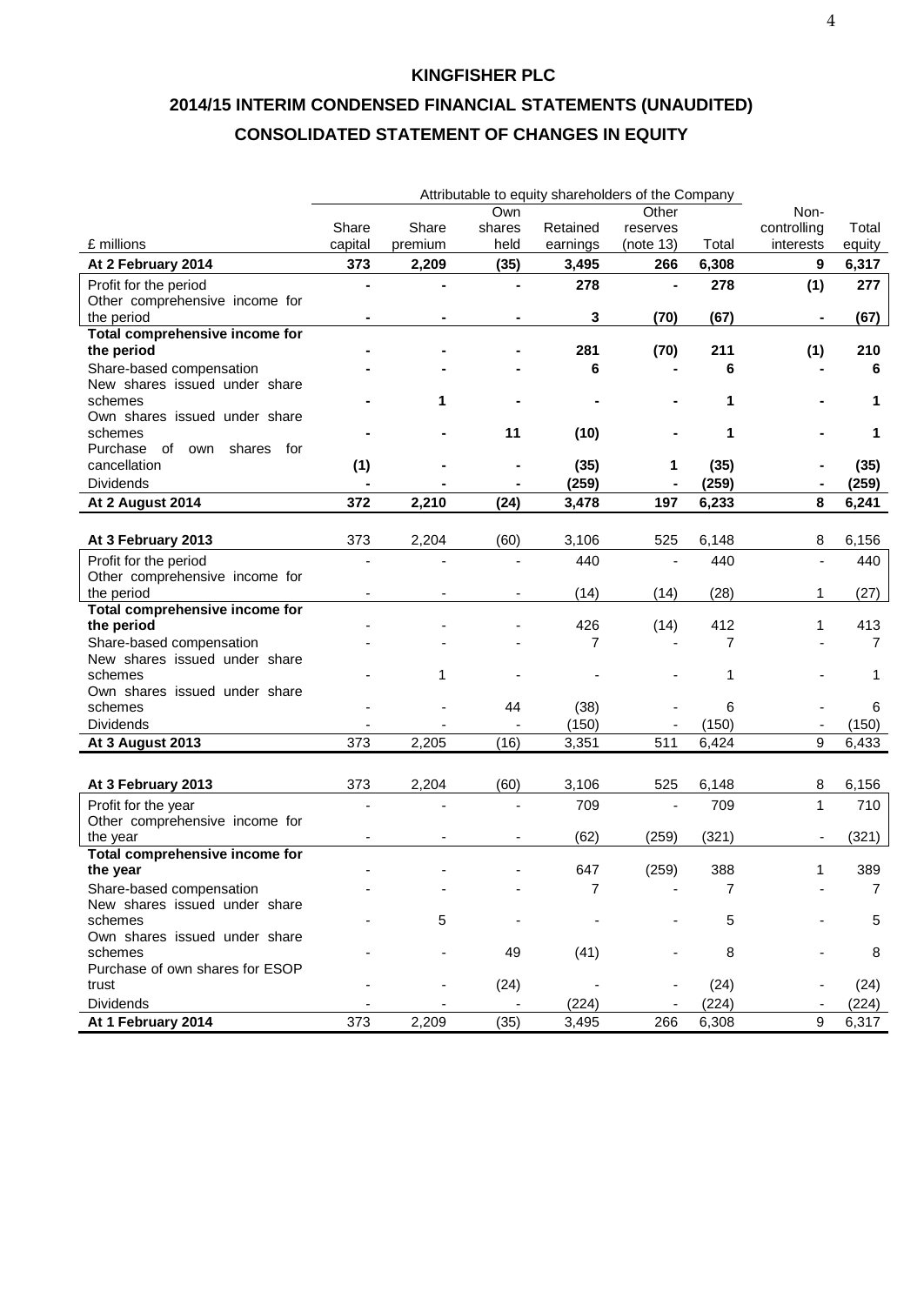**2014/15 INTERIM CONDENSED FINANCIAL STATEMENTS (UNAUDITED)**

### **CONSOLIDATED BALANCE SHEET**

|                                                                    |              | At               | At            | At              |
|--------------------------------------------------------------------|--------------|------------------|---------------|-----------------|
| £ millions                                                         | <b>Notes</b> | 2 August 2014    | 3 August 2013 | 1 February 2014 |
| <b>Non-current assets</b>                                          |              |                  |               |                 |
| Goodwill                                                           |              | 2,416            | 2,414         | 2,417           |
| Other intangible assets                                            |              | 240              | 200           | 222             |
| Property, plant and equipment                                      |              | 3,526            | 3,770         | 3,625           |
| Investment property                                                |              | 40               | 63            | 50              |
| Investments in joint ventures and associates                       |              | 26               | 282           | 32              |
| Post employment benefits                                           | 11           | 28               | 70            |                 |
| Deferred tax assets                                                |              | 11               | 16            | 12              |
| Derivative assets                                                  | 12           | 33               | 55            | 40              |
| Other receivables                                                  |              | 14               | 18            | 15              |
|                                                                    |              | 6,334            | 6,888         | 6,413           |
| <b>Current assets</b>                                              |              |                  |               |                 |
| Inventories                                                        |              | 2,199            | 2,167         | 2,054           |
| Trade and other receivables                                        |              | 610              | 599           | 590             |
| Derivative assets                                                  | 12           | 11               | 12            | 5               |
| Current tax assets                                                 |              | 11               | 4             | 15              |
| Short-term deposits                                                | 15           | 167              |               |                 |
| Cash and cash equivalents                                          |              | 627              | 559           | 535             |
| Assets held for sale                                               |              | 11               |               | 208             |
|                                                                    |              | 3,636            | 3,341         | 3,407           |
| <b>Total assets</b>                                                |              | 9,970            | 10,229        | 9,820           |
| <b>Current liabilities</b>                                         |              |                  |               |                 |
| Trade and other payables                                           |              | (2,691)          | (2,695)       | (2, 486)        |
| Borrowings                                                         | 12           | (103)            | (15)          | (94)            |
| Derivative liabilities                                             | 12           | (18)             | (6)           | (27)            |
| <b>Current tax liabilities</b>                                     |              | (203)            | (208)         | (175)           |
| Provisions                                                         |              | (9)              | (13)          | (8)             |
|                                                                    |              | (3,024)          | (2,937)       | (2,790)         |
| <b>Non-current liabilities</b>                                     |              |                  |               |                 |
| Other payables                                                     |              | (85)             | (87)          | (86)            |
| Borrowings                                                         | 12           | (218)            | (329)         | (230)           |
| Derivative liabilities                                             | 12           |                  | (13)          |                 |
| Deferred tax liabilities                                           |              | (286)            | (304)         | (251)           |
| Provisions                                                         |              | (42)             | (50)          | (46)            |
| Post employment benefits                                           | 11           | (74)             | (76)          | (100)           |
|                                                                    |              | (705)            | (859)         | (713)           |
| <b>Total liabilities</b>                                           |              |                  |               | (3,503)         |
| <b>Net assets</b>                                                  |              | (3,729)<br>6,241 | (3,796)       | 6,317           |
|                                                                    |              |                  | 6,433         |                 |
| <b>Equity</b>                                                      |              |                  |               |                 |
| Share capital                                                      |              | 372              | 373           | 373             |
| Share premium                                                      |              | 2,210            | 2,205         |                 |
| Own shares held in ESOP trust                                      |              |                  |               | 2,209           |
|                                                                    |              | (24)             | (16)          | (35)            |
| Retained earnings                                                  | 13           | 3,478<br>197     | 3,351<br>511  | 3,495           |
| Other reserves<br>Total attributable to equity shareholders of the |              |                  |               | 266             |
| Company                                                            |              | 6,233            | 6,424         | 6,308           |
| Non-controlling interests                                          |              | 8                | 9             | 9               |
| <b>Total equity</b>                                                |              | 6,241            | 6,433         | 6,317           |

The interim financial report was approved by the Board of Directors on 9 September 2014 and signed on its behalf by: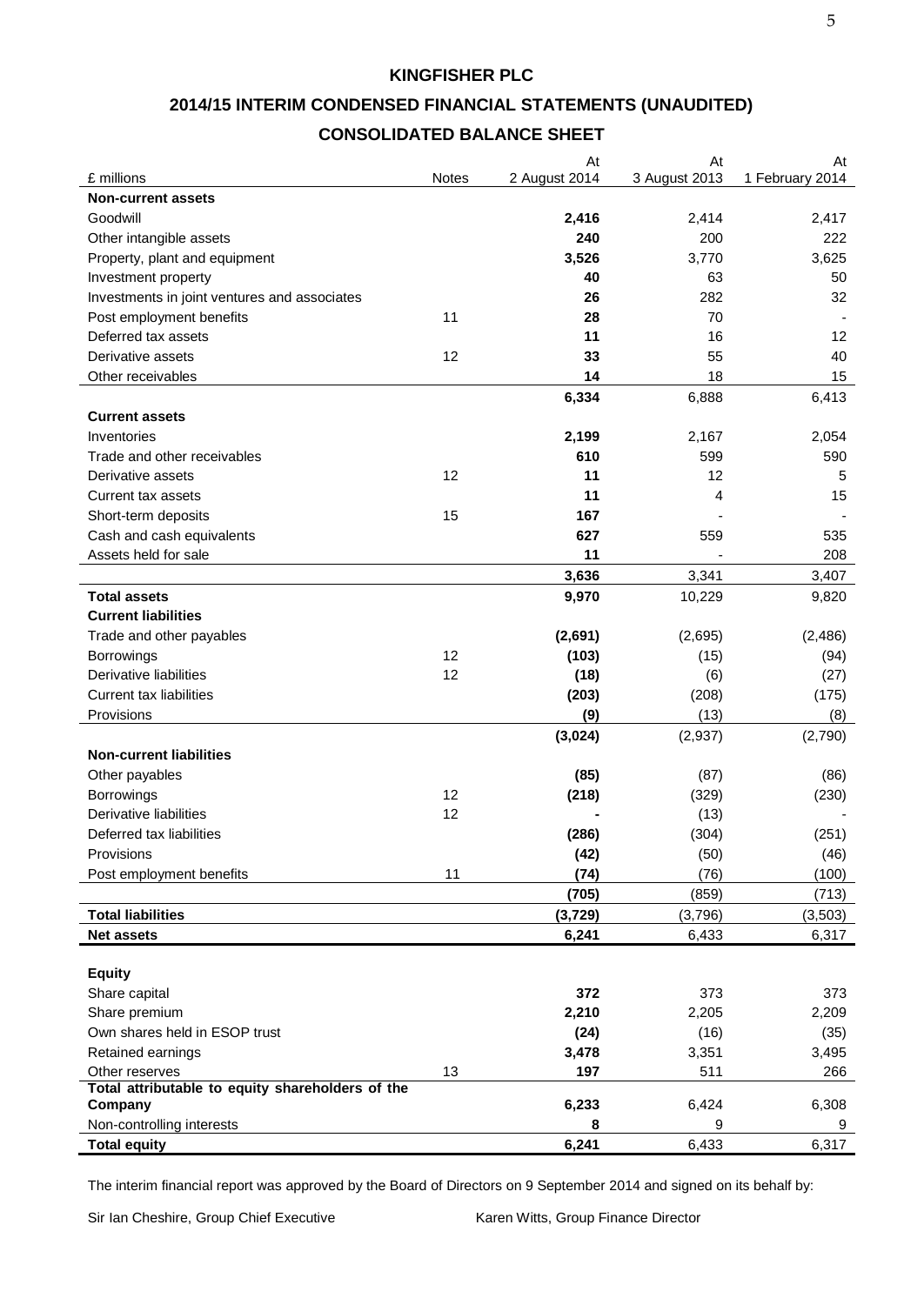# **2014/15 INTERIM CONDENSED FINANCIAL STATEMENTS (UNAUDITED) CONSOLIDATED CASH FLOW STATEMENT**

| £ millions                                                                              | <b>Notes</b> | Half year ended<br>2 August 2014 | Half year ended<br>3 August 2013 | Year ended<br>1 February 2014 |
|-----------------------------------------------------------------------------------------|--------------|----------------------------------|----------------------------------|-------------------------------|
| <b>Operating activities</b>                                                             |              |                                  |                                  |                               |
| Cash generated by operations                                                            | 14           | 512                              | 600                              | 976                           |
| Income tax paid                                                                         |              | (65)                             | (39)                             | (142)                         |
| Net cash flows from operating activities                                                |              | 447                              | 561                              | 834                           |
|                                                                                         |              |                                  |                                  |                               |
| <b>Investing activities</b>                                                             |              |                                  |                                  |                               |
| Purchase of businesses, net of cash acquired                                            | 16           |                                  | (28)                             | (28)                          |
| Purchase of property, plant and equipment, investment                                   |              |                                  |                                  |                               |
| property and intangible assets<br>Disposal of property, plant and equipment, investment |              | (119)                            | (147)                            | (304)                         |
| property, property assets held for sale and intangible                                  |              |                                  |                                  |                               |
| assets                                                                                  |              | 47                               | 10                               | 12                            |
| Disposal of Hornbach                                                                    | 16           | 198                              |                                  |                               |
| Increase in short-term deposits                                                         | 15           | (167)                            |                                  |                               |
| Interest received                                                                       |              | 2                                | 3                                | 8                             |
| Dividends received from joint ventures and associates                                   |              | $\overline{7}$                   | 11                               | 11                            |
| Net cash flows from investing activities                                                |              | (32)                             | (151)                            | (301)                         |
| <b>Financing activities</b>                                                             |              |                                  |                                  |                               |
| Interest paid                                                                           |              | (3)                              | (6)                              | (12)                          |
| Interest element of finance lease rental payments                                       |              | (2)                              | (2)                              | (4)                           |
| Repayment of bank loans                                                                 |              | (2)                              | (89)                             | (89)                          |
| Repayment of Medium Term Notes and                                                      |              |                                  |                                  |                               |
| other fixed term debt                                                                   |              |                                  | (33)                             | (33)                          |
| Receipt on financing derivatives                                                        |              |                                  | 6                                | 6                             |
| Capital element of finance lease rental payments                                        |              | (7)                              | (6)                              | (13)                          |
| New shares issued under share schemes                                                   |              | 1                                | 1                                | 5                             |
| Own shares issued under share schemes                                                   |              | 1                                | 6                                | 8                             |
| Purchase of own shares for cancellation                                                 |              | (35)                             |                                  |                               |
| Purchase of own shares for ESOP trust                                                   |              |                                  |                                  | (24)                          |
| Ordinary dividends paid to equity shareholders of the                                   |              |                                  |                                  |                               |
| Company<br>Special dividend paid to equity shareholders of the                          |              | (159)                            | (150)                            | (224)                         |
| Company                                                                                 |              | (100)                            |                                  |                               |
| Net cash flows from financing activities                                                |              | (306)                            | (273)                            | (380)                         |
|                                                                                         |              |                                  |                                  |                               |
| Net increase in cash and cash equivalents and bank                                      |              |                                  |                                  |                               |
| overdrafts<br>Cash and cash equivalents and bank overdrafts at                          |              | 109                              | 137                              | 153                           |
| beginning of period                                                                     |              | 534                              | 398                              | 398                           |
| Exchange differences                                                                    |              | (31)                             | 23                               | (17)                          |
| Cash and cash equivalents and bank overdrafts at                                        |              |                                  |                                  |                               |
| end of period                                                                           | 15           | 612                              | 558                              | 534                           |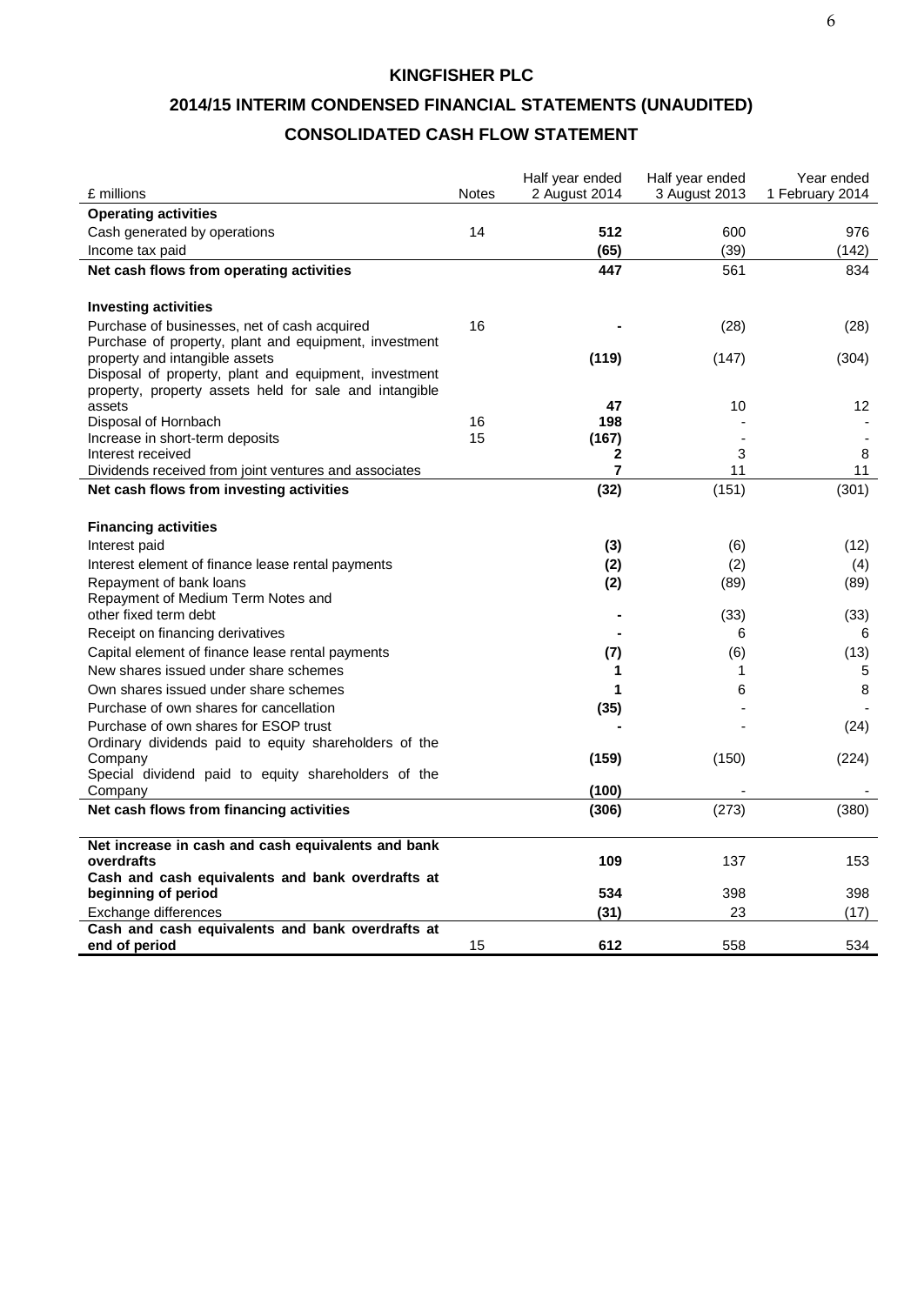# **2014/15 INTERIM CONDENSED FINANCIAL STATEMENTS (UNAUDITED) NOTES TO THE CONDENSED CONSOLIDATED FINANCIAL STATEMENTS**

#### **1. General information**

Kingfisher plc ('the Company'), its subsidiaries, joint ventures and associates (together 'the Group') supply home improvement products and services through a network of retail stores and other channels, located mainly in the United Kingdom, continental Europe and China.

Kingfisher plc is a company incorporated in the United Kingdom.

The address of its registered office is 3 Sheldon Square, Paddington, London W2 6PX.

The Company is listed on the London Stock Exchange.

The interim financial report does not comprise statutory accounts within the meaning of section 434 of the Companies Act 2006. Audited statutory accounts for the year ended 1 February 2014 were approved by the Board of Directors on 24 March 2014 and delivered to the Registrar of Companies. The report of the auditors on those accounts was unqualified, did not contain an emphasis of matter paragraph and did not contain any statement under sections 498(2) or (3) of the Companies Act 2006.

The interim financial report has been reviewed, not audited, and was approved by the Board of Directors on 9 September 2014.

#### **2. Basis of preparation**

The interim financial report for the 26 weeks ended 2 August 2014 ('the half year') has been prepared in accordance with the Disclosure and Transparency Rules of the Financial Services Authority and with IAS 34, 'Interim Financial Reporting', as adopted by the European Union. It should be read in conjunction with the annual financial statements for the year ended 1 February 2014, which have been prepared in accordance with International Financial Reporting Standards ('IFRS') as adopted by the European Union. The consolidated income statement and related notes represent results for continuing operations, there being no discontinued operations in the periods presented. Where comparatives are given, '2013/14' refers to the prior half year.

The following non-GAAP measures have been restated in the comparatives to exclude the contribution of Hornbach, in order to improve comparability following its disposal in the current period:

|                                     |               | Half year ended 3 August 2013 |             |                   | Year ended 1 February 2014 |             |
|-------------------------------------|---------------|-------------------------------|-------------|-------------------|----------------------------|-------------|
|                                     | <b>Before</b> |                               | After       | <b>Before</b>     |                            | After       |
| £ millions                          | restatement   | Restatement                   | restatement | restatement       | Restatement                | restatement |
| Retail profit - Group               | 394           | (4)                           | 390         | 805               | (26)                       | 779         |
| Retail profit - Other International | 62            | (4)                           | 58          | 171               | (26)                       | 145         |
| Adjusted pre-tax profit             | 365           | $\mathbf{1}$                  | 364         | 744               | (14)                       | 730         |
| Adjusted earnings                   | 266           | (1)                           | 265         | 552               | (14)                       | 538         |
| Adjusted basic earnings per share   | 11.3p         | $\overline{\phantom{a}}$      | 11.3p       | 23.4p             | $(0.6)$ p                  | 22.8p       |
| Adjusted diluted earnings per share | 11.2p         | $\overline{\phantom{0}}$      | 11.2p       | 23.2 <sub>p</sub> | (0.6)p                     | 22.6p       |
| Segment assets - Group              | 3.994         | (248)                         | 3.746       | 3.894             | (198)                      | 3,696       |
| Other<br>Segment<br>assets<br>٠     |               |                               |             |                   |                            |             |
| International                       | 1,172         | (248)                         | 924         | 1.174             | (198)                      | 976         |

There was no contribution from Hornbach to the current period adjusted (non-GAAP) results. Statutory (GAAP) measures have not been restated.

There have been no changes in estimates of amounts reported in prior periods that have had a material effect in the current period.

The Directors of Kingfisher plc, having made appropriate enquiries, consider that adequate resources exist for the Group to continue in operational existence for the foreseeable future and that, therefore, it is appropriate to adopt the going concern basis in preparing the condensed consolidated financial statements for the half year ended 2 August 2014.

#### *Principal rates of exchange against Sterling*

|                  |         | Half year ended<br>Half year ended |         |               |         | Year ended      |
|------------------|---------|------------------------------------|---------|---------------|---------|-----------------|
|                  |         | 2 August 2014                      |         | 3 August 2013 |         | 1 Februarv 2014 |
|                  | Average | Period end                         | Average | Period end    | Average | Year end        |
|                  | rate    | rate                               | rate    | rate          | rate    | rate            |
| Euro             | 1.23    | 1.25                               | 1.17    | 1.15          | 1.18    | 1.22            |
| <b>US Dollar</b> | 1.68    | 1.68                               | 1.53    | 1.53          | 1.57    | 1.64            |
| Polish Zloty     | 5.11    | 5.24                               | 4.91    | 4.86          | 4.95    | 5.17            |
| Chinese Renminbi | 10.40   | 10.40                              | 9.44    | 9.37          | 9.62    | 9.97            |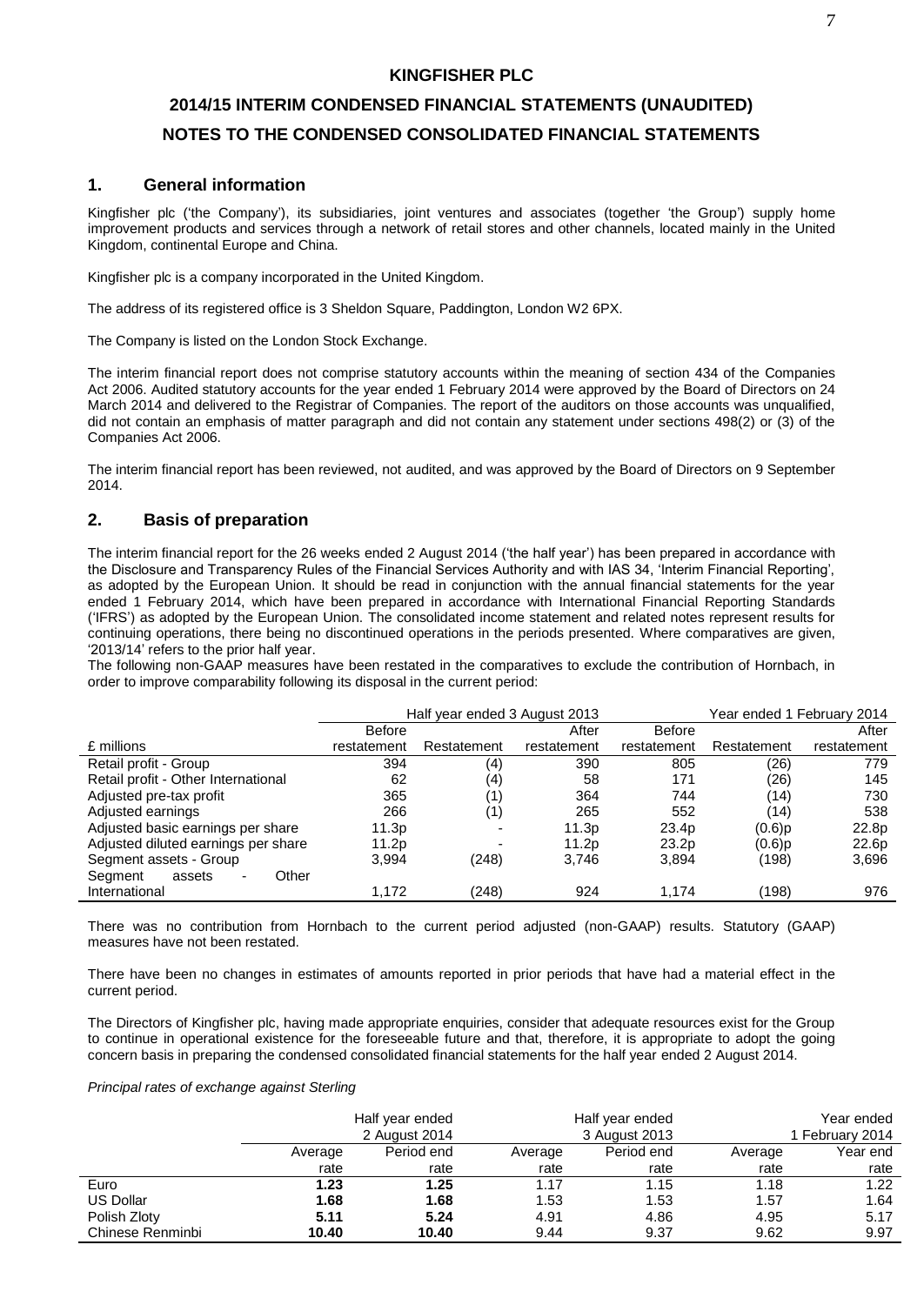#### *Use of non-GAAP measures*

In the reporting of financial information, the Group uses certain measures that are not required under IFRS, the generally accepted accounting principles (GAAP) under which the Group reports. Kingfisher believes that retail profit, adjusted pretax profit, effective tax rate, adjusted earnings and adjusted earnings per share provide additional useful information on underlying trends to shareholders. These and other non-GAAP measures such as net debt/cash are used by Kingfisher for internal performance analysis and incentive compensation arrangements for employees. The terms 'retail profit', 'exceptional items', 'adjusted', 'effective tax rate' and 'net debt/cash' are not defined terms under IFRS and may therefore not be comparable with similarly titled measures reported by other companies. They are not intended to be a substitute for, or superior to, GAAP measures.

Retail profit is defined as continuing operating profit before central costs (principally the costs of the Group's head office), exceptional items, amortisation of acquisition intangibles and the Group's share of interest and tax of joint ventures and associates. 2013/14 comparatives have been restated to exclude the share of Hornbach operating profit.

The separate reporting of non-recurring exceptional items, which are presented as exceptional within their relevant income statement category, helps provide an indication of the Group's underlying business performance. The principal items which are included as exceptional items are:

- non-trading items included in operating profit such as profits and losses on the disposal, closure or impairment of subsidiaries, joint ventures, associates and investments which do not form part of the Group's trading activities;
- profits and losses on the disposal of properties; and
- the costs of significant restructuring and incremental acquisition integration costs.

The term 'adjusted' refers to the relevant measure being reported for continuing operations excluding exceptional items, financing fair value remeasurements, amortisation of acquisition intangibles, related tax items and prior year tax items (including the impact of changes in tax rates on deferred tax). 2013/14 comparatives have been restated to exclude the share of Hornbach results. Financing fair value remeasurements represent changes in the fair value of financing derivatives, excluding interest accruals, offset by fair value adjustments to the carrying amount of borrowings and other hedged items under fair value hedge relationships. Financing derivatives are those that relate to underlying items of a financing nature.

The effective tax rate represents the effective income tax expense as a percentage of continuing profit before taxation excluding exceptional items. Effective income tax expense is the continuing income tax expense excluding tax on exceptional items and tax adjustments in respect of prior years and the impact of changes in tax rates on deferred tax.

Net debt/cash comprises borrowings and financing derivatives (excluding accrued interest), less cash and cash equivalents and short-term deposits.

#### **3. Accounting policies**

The accounting policies adopted are consistent with those of the annual financial statements for the year ended 1 February 2014, as described in note 2 of those financial statements.

There are no standards, amendments to standards or interpretations that are both mandatory for the first time for the financial year ending 31 January 2015 and expected to have a material impact on the Group's results.

Taxes on income for interim periods are accrued using the tax rate that would be applicable to expected total annual earnings.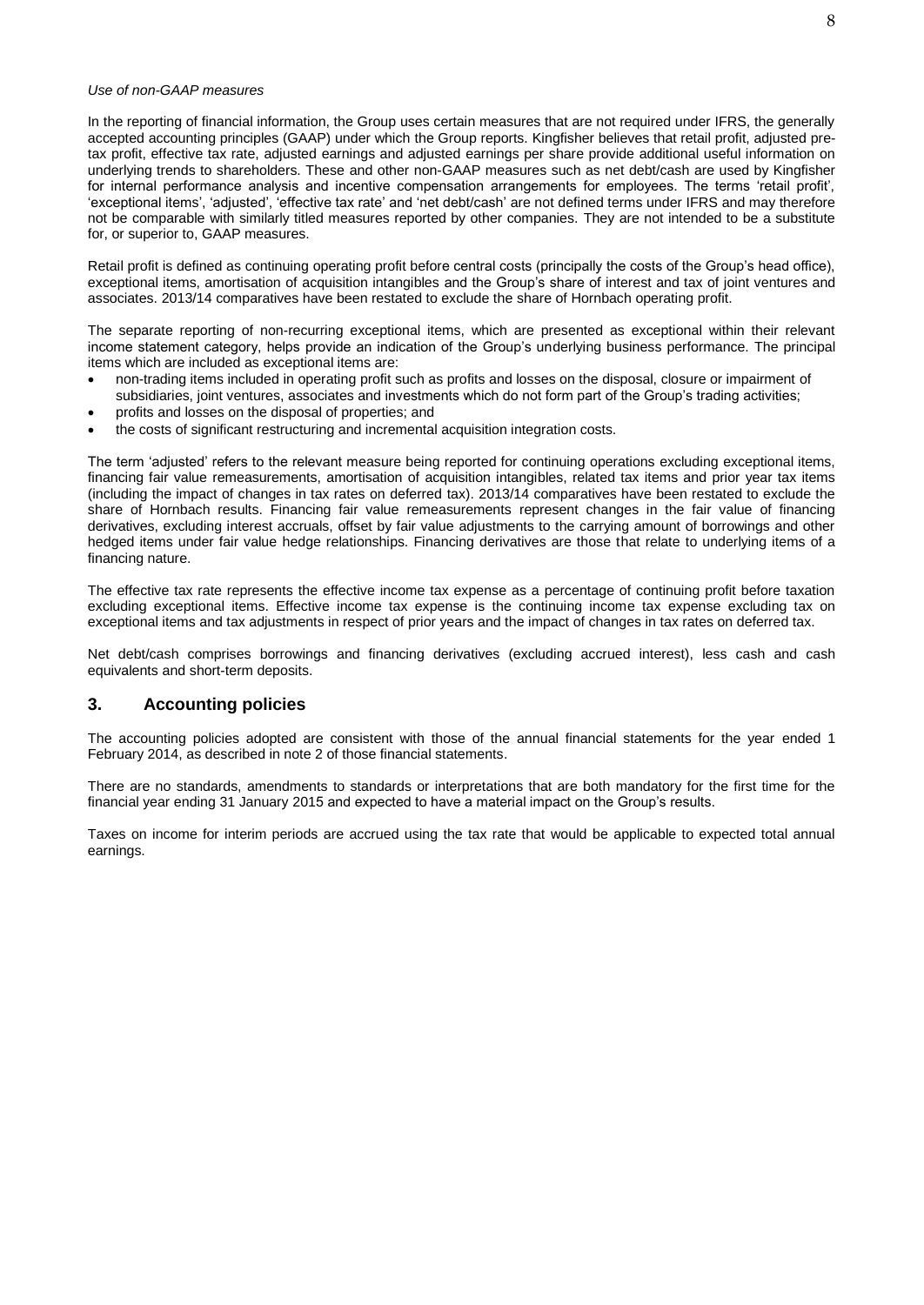### **4. Segmental analysis**

#### **Income statement**

| moonne statement                                           |              |        |                               |       |       |
|------------------------------------------------------------|--------------|--------|-------------------------------|-------|-------|
|                                                            |              |        | Half year ended 2 August 2014 |       |       |
|                                                            |              |        | Other International           |       |       |
| £ millions                                                 | UK & Ireland | France | Poland                        | Other | Total |
| <b>Sales</b>                                               | 2,419        | 2,205  | 554                           | 590   | 5,768 |
| <b>Retail profit</b>                                       | 166          | 182    | 54                            | (12)  | 390   |
| Exceptional items                                          |              |        |                               |       | 10    |
| Central costs                                              |              |        |                               |       | (19)  |
| Share of interest and tax of joint ventures and associates |              |        |                               |       | (3)   |
| <b>Operating profit</b>                                    |              |        |                               |       | 378   |
| Net finance costs                                          |              |        |                               |       | (3)   |
| <b>Profit before taxation</b>                              |              |        |                               |       | 375   |

|                                                            |              |        |                     | (restated – note 2) |       |
|------------------------------------------------------------|--------------|--------|---------------------|---------------------|-------|
|                                                            |              |        | Other International |                     |       |
| £ millions                                                 | UK & Ireland | France | Poland              | Other               | Total |
| <b>Sales</b>                                               | 2,270        | 2.306  | 557                 | 583                 | 5,716 |
| <b>Retail profit</b>                                       | 141          | 191    | 54                  | 4                   | 390   |
| Share of Hornbach operating profit                         |              |        |                     |                     | 4     |
| <b>Exceptional items</b>                                   |              |        |                     |                     | 8     |
| Central costs                                              |              |        |                     |                     | (20)  |
| Share of interest and tax of joint ventures and associates |              |        |                     |                     | (6)   |
| <b>Operating profit</b>                                    |              |        |                     |                     | 376   |
| Net finance income                                         |              |        |                     |                     | 25    |
| <b>Profit before taxation</b>                              |              |        |                     |                     | 401   |

#### Year ended 1 February 2014

Half year ended 3 August 2013

|              |        |        |       | $(resated - note 2)$ |
|--------------|--------|--------|-------|----------------------|
|              |        |        |       |                      |
| UK & Ireland | France | Poland | Other | Total                |
| 4,363        | 4,423  | 1,109  | 1,230 | 11,125               |
| 238          | 396    | 123    | 22    | 779                  |
|              |        |        |       | 26                   |
|              |        |        |       | (10)                 |
|              |        |        |       | (42)                 |
|              |        |        |       | (17)                 |
|              |        |        |       | 736                  |
|              |        |        |       | 23                   |
|              |        |        |       | 759                  |
|              |        |        |       | Other International  |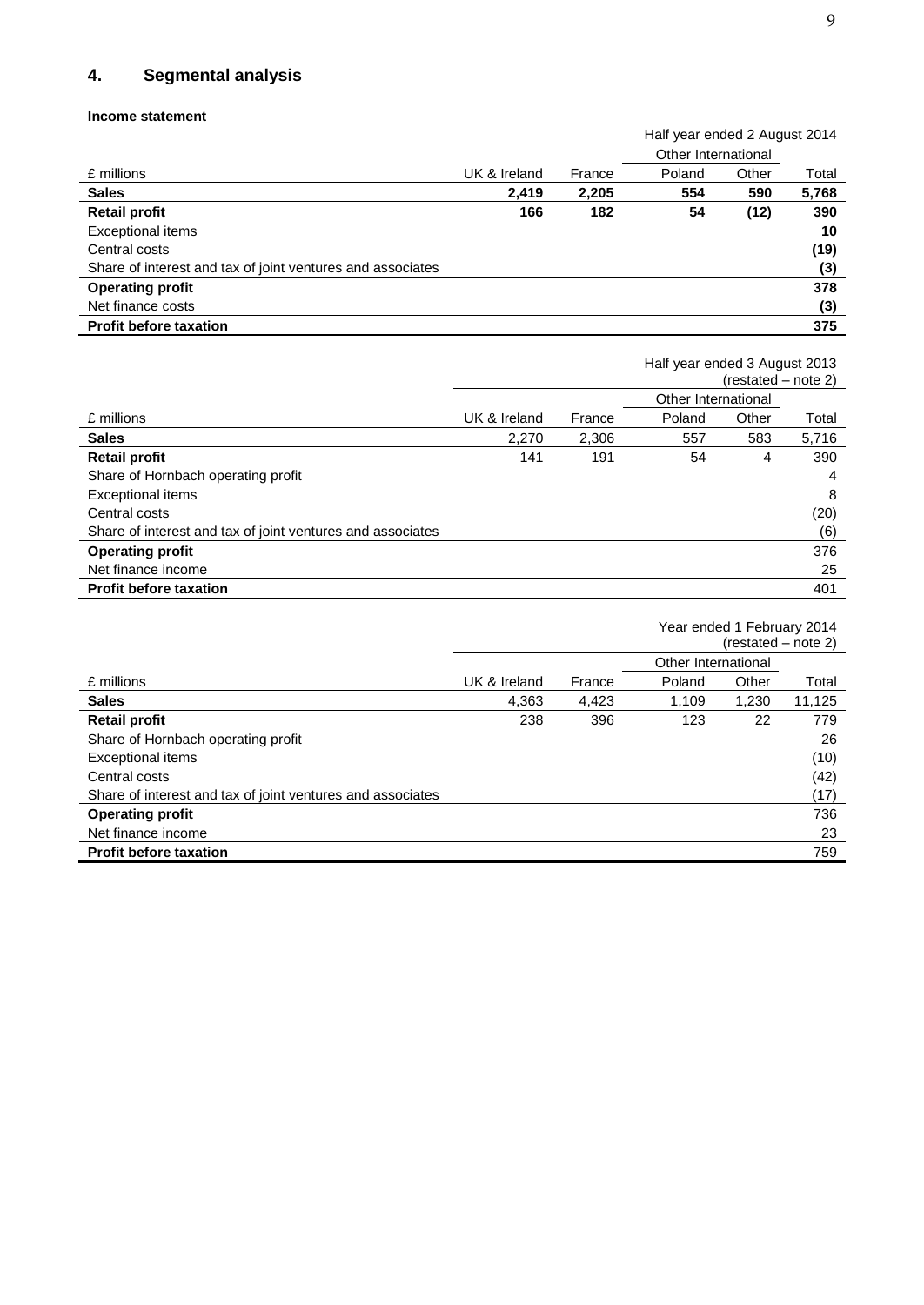#### **Balance sheet**

|                            |              |        |                     |       | At 2 August 2014 |
|----------------------------|--------------|--------|---------------------|-------|------------------|
|                            |              |        | Other International |       |                  |
| £ millions                 | UK & Ireland | France | Poland              | Other | Total            |
| <b>Segment assets</b>      | 1,366        | 1,279  | 518                 | 391   | 3,554            |
| <b>Central liabilities</b> |              |        |                     |       | (225)            |
| Goodwill                   |              |        |                     |       | 2,416            |
| Net cash                   |              |        |                     |       | 496              |
| <b>Net assets</b>          |              |        |                     |       | 6,241            |

At 3 August 2013 (restated – note 2)

|                        |              |        |                     |       | $(165)$ dieu – Tiole Z) |  |
|------------------------|--------------|--------|---------------------|-------|-------------------------|--|
|                        |              |        | Other International |       |                         |  |
| £ millions             | UK & Ireland | France | Poland              | Other | Total                   |  |
| <b>Segment assets</b>  | 1,456        | 1.366  | 560                 | 364   | 3,746                   |  |
| Investment in Hornbach |              |        |                     |       | 248                     |  |
| Central liabilities    |              |        |                     |       | (234)                   |  |
| Goodwill               |              |        |                     |       | 2,414                   |  |
| Net cash               |              |        |                     |       | 259                     |  |
| <b>Net assets</b>      |              |        |                     |       | 6,433                   |  |

|                        |              |        |                     | At 1 February 2014 |                     |
|------------------------|--------------|--------|---------------------|--------------------|---------------------|
|                        |              |        |                     |                    | $(rested - note 2)$ |
|                        |              |        | Other International |                    |                     |
| £ millions             | UK & Ireland | France | Poland              | Other              | Total               |
| <b>Segment assets</b>  | 1,356        | 1.364  | 563                 | 413                | 3,696               |
| Investment in Hornbach |              |        |                     |                    | 198                 |
| Central liabilities    |              |        |                     |                    | (232)               |
| Goodwill               |              |        |                     |                    | 2,417               |
| Net cash               |              |        |                     |                    | 238                 |
| <b>Net assets</b>      |              |        |                     |                    | 6,317               |

The 'Other International' segment consists of Poland, China, Spain, Portugal, Germany, Russia, Romania and the joint venture Koçtaş in Turkey. Poland has been shown separately due to its significance.

Central costs principally comprise the costs of the Group's head office. Central liabilities comprise unallocated head office and other central items including pensions, interest and tax.

The Group's sales, although generally not highly seasonal on a half-yearly basis, do increase over the Easter period and during the summer months leading to slightly higher sales usually being recognised in the first half of the year.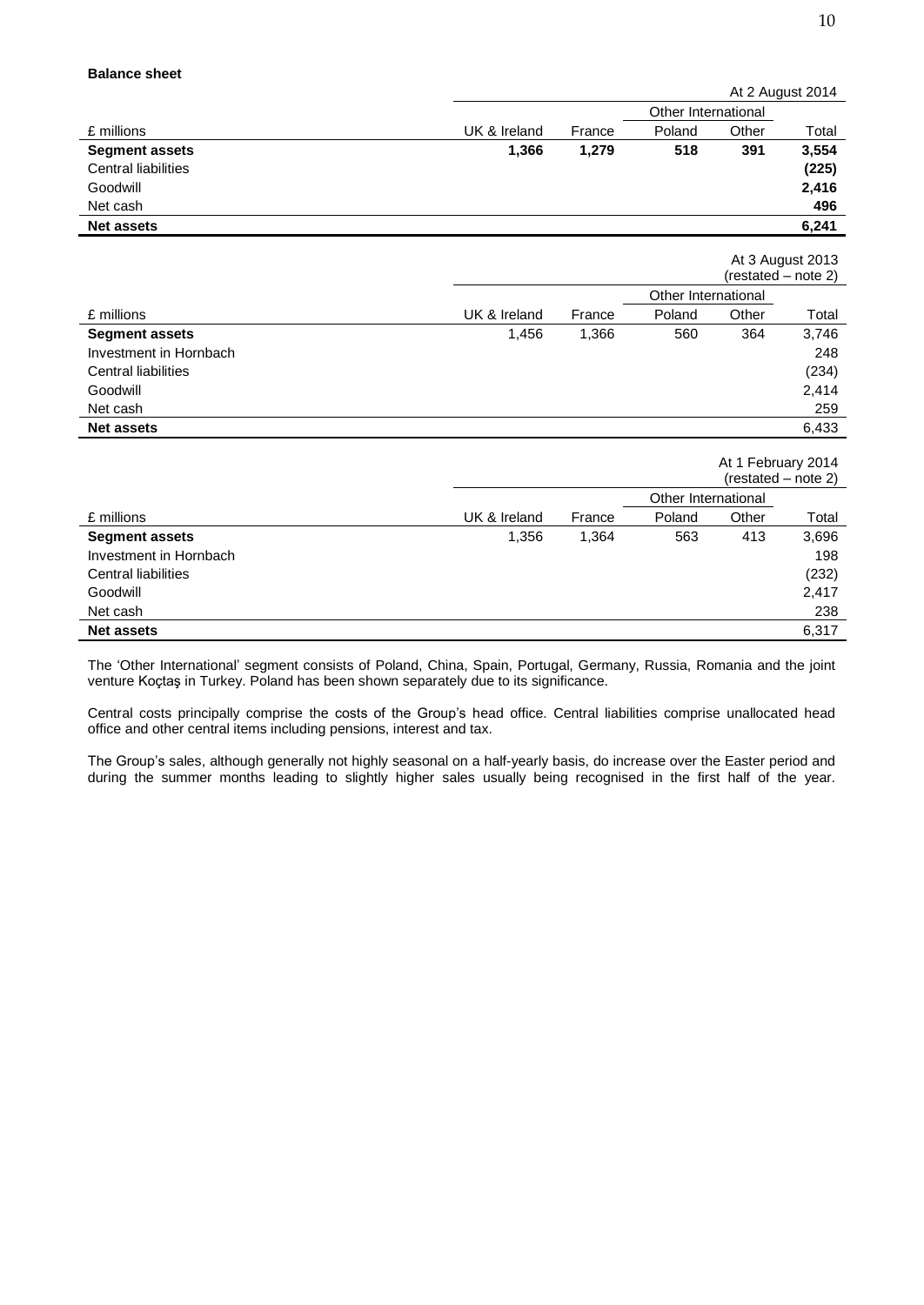#### **5. Exceptional items**

|                                                                                        | Half year ended | Half year ended | Year ended      |
|----------------------------------------------------------------------------------------|-----------------|-----------------|-----------------|
| £ millions                                                                             | 2 August 2014   | 3 August 2013   | 1 February 2014 |
| Included within selling and distribution expenses                                      |                 |                 |                 |
| UK restructuring                                                                       | (6)             |                 |                 |
| Acquisition and integration costs                                                      | (5)             |                 | (5)             |
| Ireland restructuring                                                                  |                 |                 | 7               |
|                                                                                        | (11)            |                 | $\overline{2}$  |
| Included within other income                                                           |                 |                 |                 |
| Profit on disposal of properties                                                       | 21              |                 | $\overline{2}$  |
|                                                                                        | 21              |                 | 2               |
| Included within share of post-tax results of joint<br>ventures and associates          |                 |                 |                 |
| Net impairment of investment in Hornbach                                               |                 |                 | (14)            |
|                                                                                        |                 |                 | (14)            |
| Included within finance income<br>Kesa demerger French tax case – repayment supplement |                 |                 |                 |
| income                                                                                 |                 | 27              | 27              |
|                                                                                        |                 | 27              | 27              |
| <b>Exceptional items before tax</b>                                                    | 10              | 35              | 17              |
| Tax on exceptional items                                                               |                 |                 | (4)             |
| Kesa demerger French tax case                                                          |                 | 118             | 118             |
| <b>Exceptional items</b>                                                               | 11              | 153             | 131             |

Current period exceptional items include a £6m restructuring charge in the UK relating to the transformation of B&Q, driven by productivity initiatives aimed at delivering a simpler, more efficient business with a lower cost operating model.

Current period acquisition and integration costs of £5m have been incurred, including fees relating to the acquisition of Mr Bricolage.

Profit on disposal of properties of £21m in the current period principally relates to the disposal of freehold assets in the UK and France.

Prior year acquisition and integration costs of £5m principally comprised costs of acquiring and integrating the Bricostore Romania business.

The prior year exceptional credit of £7m for Ireland restructuring reflected the release of provisions recorded in January 2013 when B&Q Ireland entered into an Examinership process. It successfully exited Examinership in May 2013 with the closure of only one store.

A net impairment loss of £14m was recognised in the prior year on the Group's investment in Hornbach. This comprised a loss of £45m on remeasurement of the investment to fair value, offset by a £31m gain on the transfer from reserves of cumulative foreign exchange gains since transition to IFRS.

In July 2013 the Conseil d'Etat, France's ultimate court, found in favour of Kingfisher regarding the Kesa demerger tax case, which concluded the matter. Whilst a refund was received from the French tax authorities following the first positive decision in 2009, the Group continued to provide against the risk while litigation was on-going. A £27m repayment supplement provision and £118m taxation provision related to the case were subsequently released and treated as exceptional.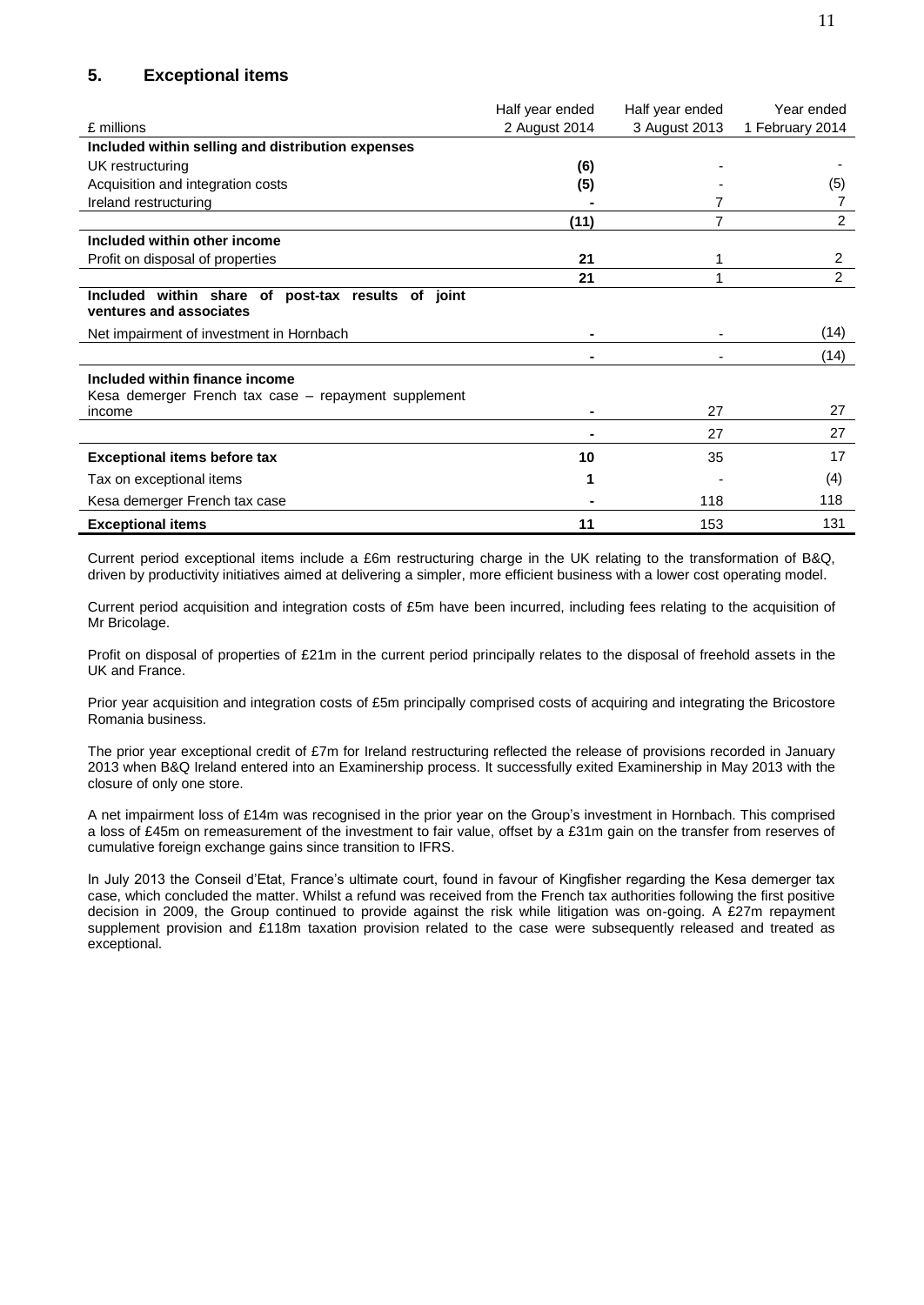### **6. Net finance (costs)/income**

|                                                             | Half year ended | Half year ended | Year ended      |
|-------------------------------------------------------------|-----------------|-----------------|-----------------|
| £ millions                                                  | 2 August 2014   | 3 August 2013   | 1 February 2014 |
| Bank overdrafts and bank loans                              | (3)             | (3)             | (3)             |
| Medium Term Notes and other fixed term debt                 | (1)             | (2)             | (3)             |
| Finance leases                                              | (2)             | (2)             | (4)             |
| Financing fair value remeasurements                         |                 |                 | (2)             |
| Unwinding of discount on provisions                         | (1)             |                 |                 |
| Net interest expense on defined benefit pension schemes     |                 |                 |                 |
| Capitalised interest                                        |                 |                 |                 |
| <b>Finance costs</b>                                        | (6)             | (6)             | (12)            |
|                                                             |                 |                 |                 |
| Cash and cash equivalents and short-term deposits           |                 |                 | 6               |
| Net interest income on defined benefit pension schemes      |                 |                 | 2               |
| Kesa demerger French tax case – repayment supplement income |                 | 27              | 27              |
| <b>Finance income</b>                                       |                 | 31              | 35              |
|                                                             |                 |                 |                 |
| Net finance (costs)/income                                  | (3)             | 25              | 23              |

#### **7. Income tax**

|                                                | Half year ended | Half year ended | Year ended      |
|------------------------------------------------|-----------------|-----------------|-----------------|
| £ millions                                     | 2 August 2014   | 3 August 2013   | 1 February 2014 |
| UK corporation tax                             |                 |                 |                 |
| Current tax on profits for the period          | 35              | 30              | 47              |
| Adjustments in respect of prior years          |                 | (1)             | (7)             |
|                                                | 35              | 29              | 40              |
| Overseas tax                                   |                 |                 |                 |
| Current tax on profits for the period          | 64              | 66              | 131             |
| Kesa demerger French tax case                  |                 | (118)           | (118)           |
| Other adjustments in respect of prior years    |                 | (12)            | (11)            |
|                                                | 65              | (64)            | 2               |
| Deferred tax                                   |                 |                 |                 |
| Current period                                 | (2)             | 3               | 16              |
| Adjustments in respect of changes in tax rates |                 | (7)             | (9)             |
|                                                | (2)             | (4)             | 7               |
|                                                |                 |                 |                 |
| Income tax expense/(credit)                    | 98              | (39)            | 49              |

The effective rate of tax on profit before exceptional items and excluding prior year tax adjustments and the impact of changes in tax rates on deferred tax is 27% (2013/14: 27%), representing the best estimate of the effective rate for the full financial year. The effective tax rate on the same basis for the year ended 1 February 2014 was 26%. Exceptional tax items for the current period amount to a credit of £1m (2013/14: £118m credit, all of which related to prior year items). Exceptional tax items for the year ended 1 February 2014 amounted to a credit of £114m, £118m of which related to prior year items.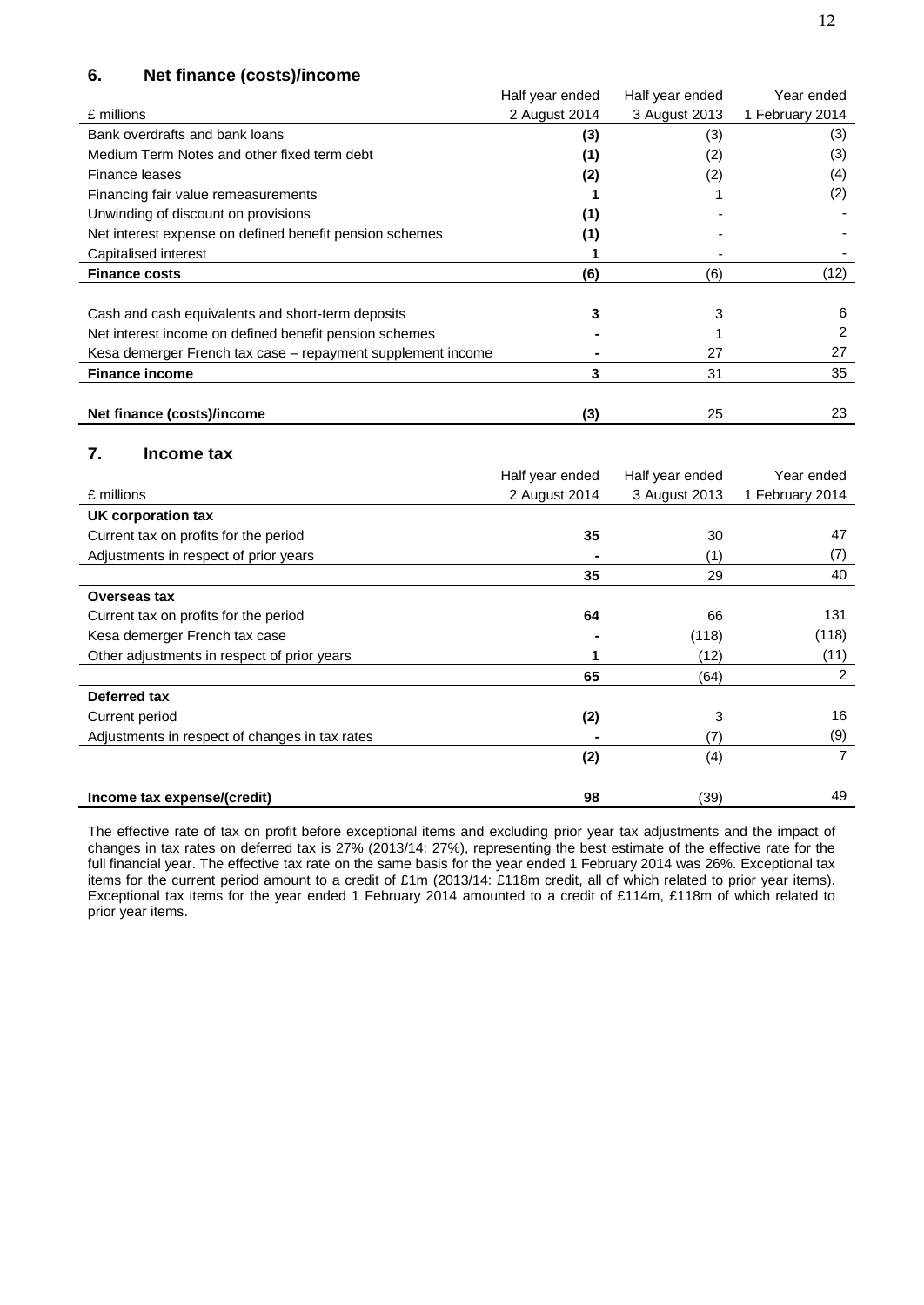### **8. Earnings per share**

|                                         | Half year ended | Half year ended     | Year ended          |
|-----------------------------------------|-----------------|---------------------|---------------------|
|                                         | 2 August 2014   | 3 August 2013       | 1 February 2014     |
| Pence                                   |                 | (restated – note 2) | (restated - note 2) |
| Basic earnings per share                | 11.8            | 18.7                | 30.0                |
| Effect of dilutive share options        | (0.1)           | (0.2)               | (0.3)               |
| Diluted earnings per share              | 11.7            | 18.5                | 29.7                |
|                                         |                 |                     |                     |
| Basic earnings per share                | 11.8            | 18.7                | 30.0                |
| Share of Hornbach post-tax results      |                 |                     | (0.6)               |
| Exceptional items before tax            | (0.4)           | (1.5)               | (0.7)               |
| Tax on exceptional and prior year items |                 | (5.9)               | (6.0)               |
| Financing fair value remeasurements     | (0.1)           |                     | 0.1                 |
| Adjusted basic earnings per share       | 11.3            | 11.3                | 22.8                |
|                                         |                 |                     |                     |
| Diluted earnings per share              | 11.7            | 18.5                | 29.7                |
| Share of Hornbach post-tax results      |                 |                     | (0.6)               |
| Exceptional items before tax            | (0.4)           | (1.5)               | (0.7)               |
| Tax on exceptional and prior year items |                 | (5.8)               | (5.9)               |
| Financing fair value remeasurements     | (0.1)           |                     | 0.1                 |
| Adjusted diluted earnings per share     | 11.2            | 11.2                | 22.6                |

The calculation of basic and diluted earnings per share is based on the profit for the period attributable to equity shareholders of the Company. A reconciliation of statutory earnings to adjusted earnings is set out below:

|                                            | Half year ended<br>2 August 2014 | Half year ended<br>3 August 2013 | Year ended<br>1 February 2014 |
|--------------------------------------------|----------------------------------|----------------------------------|-------------------------------|
| £ millions                                 |                                  | (restated – note 2)              | $(resated - note 2)$          |
| <b>Earnings</b>                            | 278                              | 440                              | 709                           |
| Share of Hornbach post-tax results         |                                  | (1)                              | (14)                          |
| Exceptional items before tax               | (10)                             | (35)                             | (17)                          |
| Tax on exceptional and prior year items    |                                  | (138)                            | (141)                         |
| Financing fair value remeasurements        | (1)                              | (1)                              |                               |
| Tax on financing fair value remeasurements |                                  |                                  |                               |
| <b>Adjusted earnings</b>                   | 267                              | 265                              | 538                           |

The weighted average number of shares in issue during the period, excluding those held in the Employee Share Ownership Plan Trust (ESOP), is 2,364m (2013/14: 2,358m). The diluted weighted average number of shares in issue during the period is 2,375m (2013/14: 2,376m). For the year ended 1 February 2014, the weighted average number of shares in issue was 2,363m and the diluted weighted average number of shares in issue was 2,382m.

#### **9. Dividends**

|                                                               | Half year ended | Half year ended | Year ended      |
|---------------------------------------------------------------|-----------------|-----------------|-----------------|
| £ millions                                                    | 2 August 2014   | 3 August 2013   | 1 February 2014 |
| Dividends to equity shareholders of the Company               |                 |                 |                 |
| Special interim dividend of 4.2p per share paid 25 July 2014  | 100             |                 |                 |
| Ordinary final dividend for the year ended 1 February 2014 of |                 |                 |                 |
| 6.78p per share                                               | 159             |                 |                 |
| Ordinary interim dividend for the year ended 1 February       |                 |                 |                 |
| $2014$ of                                                     |                 |                 |                 |
| 3.12p per share                                               |                 |                 | 74              |
| Ordinary final dividend for the year ended 2 February 2013 of |                 |                 |                 |
| 6.37p per share                                               |                 | 150             | 150             |
|                                                               | 259             | 150             | 224             |

The proposed ordinary interim dividend for the period ended 2 August 2014 is 3.15p per share.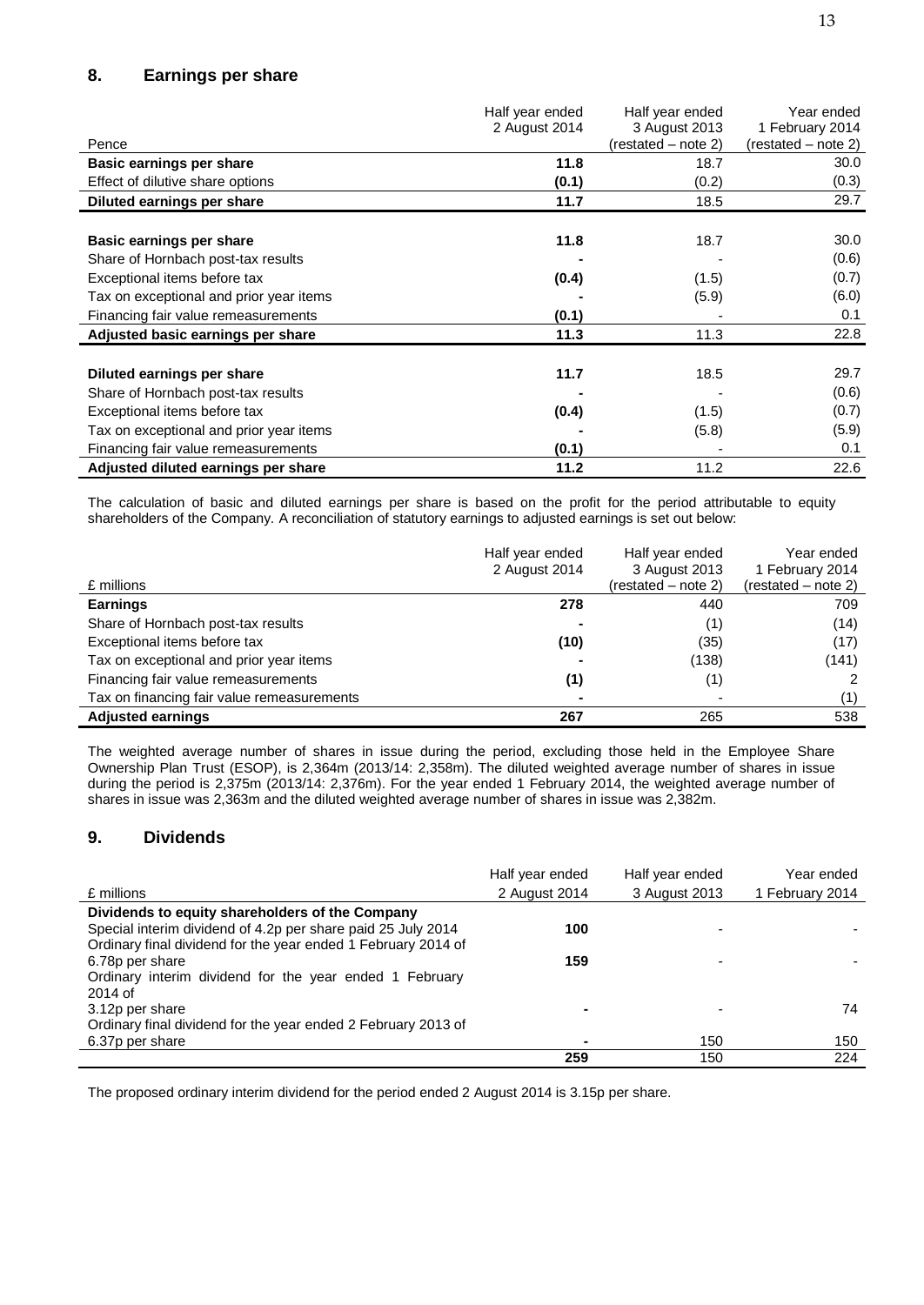#### **10. Capital expenditure**

Additions to the cost of property, plant and equipment, investment property and intangible assets, excluding assets acquired on the purchase of businesses, are £124m (2013/14: £146m) and for the year ended 1 February 2014 were £308m. Disposals in net book value of property, plant and equipment, investment property, property assets held for sale and intangible assets are £24m (2013/14: £9m) and for the year ended 1 February 2014 were £13m.

Capital commitments contracted but not provided for at the end of the period are £54m (2013/14: £48m) and at 1 February 2014 were £31m.

#### **11. Post employment benefits**

|                                               | Half year ended | Half year ended | Year ended      |
|-----------------------------------------------|-----------------|-----------------|-----------------|
| £ millions                                    | 2 August 2014   | 3 August 2013   | 1 February 2014 |
| Net deficit in schemes at beginning of period | (100)           |                 |                 |
| Current service cost                          | (4)             | (4)             | (9)             |
| Administration costs                          | (2)             | (2)             | (3)             |
| Net interest (expense)/income                 | (1)             |                 |                 |
| Net actuarial gains/(losses)                  | 42              | (17)            | (127)           |
| Contributions paid by employer                | 18              | 16              | 33              |
| Exchange differences                          |                 |                 | 4               |
| Net deficit in schemes at end of period       | (46)            | (6)             | (100)           |

The assumptions used in calculating the costs and obligations of the Group's defined benefit pension schemes are set by the Directors after consultation with independent professionally qualified actuaries. The assumptions are based on the conditions at the time and changes in these assumptions can lead to significant movements in the estimated obligations, as illustrated in the sensitivity analysis provided in note 27 of the annual financial statements for the year ended 1 February 2014.

A key assumption in valuing the pension obligation is the discount rate. Accounting standards require this to be set based on market yields on high quality corporate bonds at the balance sheet date. The UK scheme discount rate is based on the yield on the iBoxx over 15 year AA-rated Sterling corporate bond index adjusted for the difference in term between iBoxx and scheme liabilities.

The principal financial assumptions for the UK scheme, being the Group's principal defined benefit scheme, are set out below:

|                 | A <sub>i</sub> | Αt            | At              |
|-----------------|----------------|---------------|-----------------|
| Annual % rate   | 2 August 2014  | 3 August 2013 | 1 February 2014 |
| Discount rate   | 4.2            | 4.6           | 4.4             |
| Price inflation | 3.2            | 3.3           | າ າ<br>ວ.ວ      |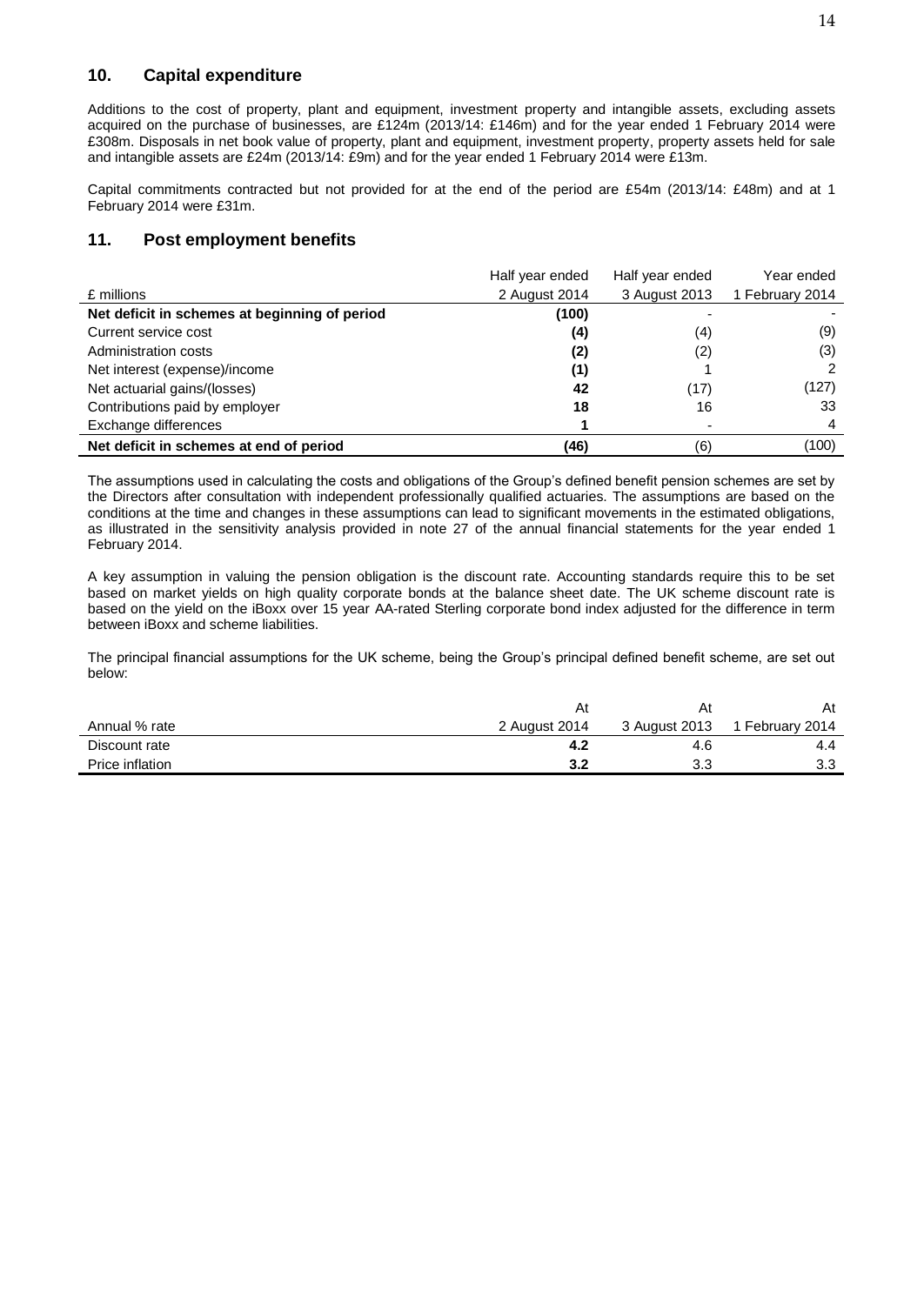#### **12. Financial instruments**

The Group holds the following financial instruments at fair value:

|                                    | At            | At            | At              |
|------------------------------------|---------------|---------------|-----------------|
| £ millions                         | 2 August 2014 | 3 August 2013 | 1 February 2014 |
| Cross-currency interest rate swaps | 37            | 60            | 42              |
| Foreign exchange contracts         |               |               |                 |
| <b>Derivative assets</b>           | 44            | 67            | 45              |
|                                    |               |               |                 |
|                                    | At            | At            | At              |
| £ millions                         | 2 August 2014 | 3 August 2013 | 1 February 2014 |
| Cross-currency interest rate swaps | (8)           | (13)          | (9)             |
| Foreign exchange contracts         | (10)          | (6)           | (18)            |
| <b>Derivative liabilities</b>      | (18)          | (19)          | (27)            |

The fair values are calculated by discounting future cash flows arising from the instruments and adjusted for credit risk. These fair value measurements are all made using observable market rates of interest, foreign exchange and credit risk. All the derivatives held by the Group at fair value are considered to have fair values determined by Level 2 inputs as defined by the fair value hierarchy of IFRS 13, 'Fair value measurement'. There are no non-recurring fair value measurements nor have there been any transfers of assets or liabilities between levels of the fair value hierarchy.

Except as detailed in the following table of borrowings, the directors consider that the carrying amounts of financial instruments recorded at amortised cost in the financial statements are approximately equal to their fair values. Where available, market values have been used to determine the fair values of borrowings. Where market values are not available or are not reliable, fair values have been calculated by discounting cash flows at prevailing interest and foreign exchange rates. This has resulted in a mix of Level 1 and Level 2 inputs as defined by the fair value hierarchy of IFRS 13, 'Fair value measurement'.

|                                             |               |               | Carrying amount |
|---------------------------------------------|---------------|---------------|-----------------|
|                                             | At            | At            | At              |
| £ millions                                  | 2 August 2014 | 3 August 2013 | 1 February 2014 |
| <b>Bank overdrafts</b>                      | 15            |               |                 |
| Bank loans                                  | 12            | 16            | 14              |
| Medium Term Notes and other fixed term debt | 238           | 264           | 247             |
| Finance leases                              | 56            | 63            | 62              |
| <b>Borrowings</b>                           | 321           | 344           | 324             |
|                                             |               |               |                 |

|                                             |               |               | Fair value      |
|---------------------------------------------|---------------|---------------|-----------------|
|                                             | At            | Αt            | At              |
| £ millions                                  | 2 August 2014 | 3 August 2013 | 1 February 2014 |
| <b>Bank overdrafts</b>                      | 15            |               |                 |
| Bank loans                                  | 13            |               | 16              |
| Medium Term Notes and other fixed term debt | 245           | 273           | 254             |
| Finance leases                              | 70            | 79            | 79              |
| <b>Borrowings</b>                           | 343           | 370           | 350             |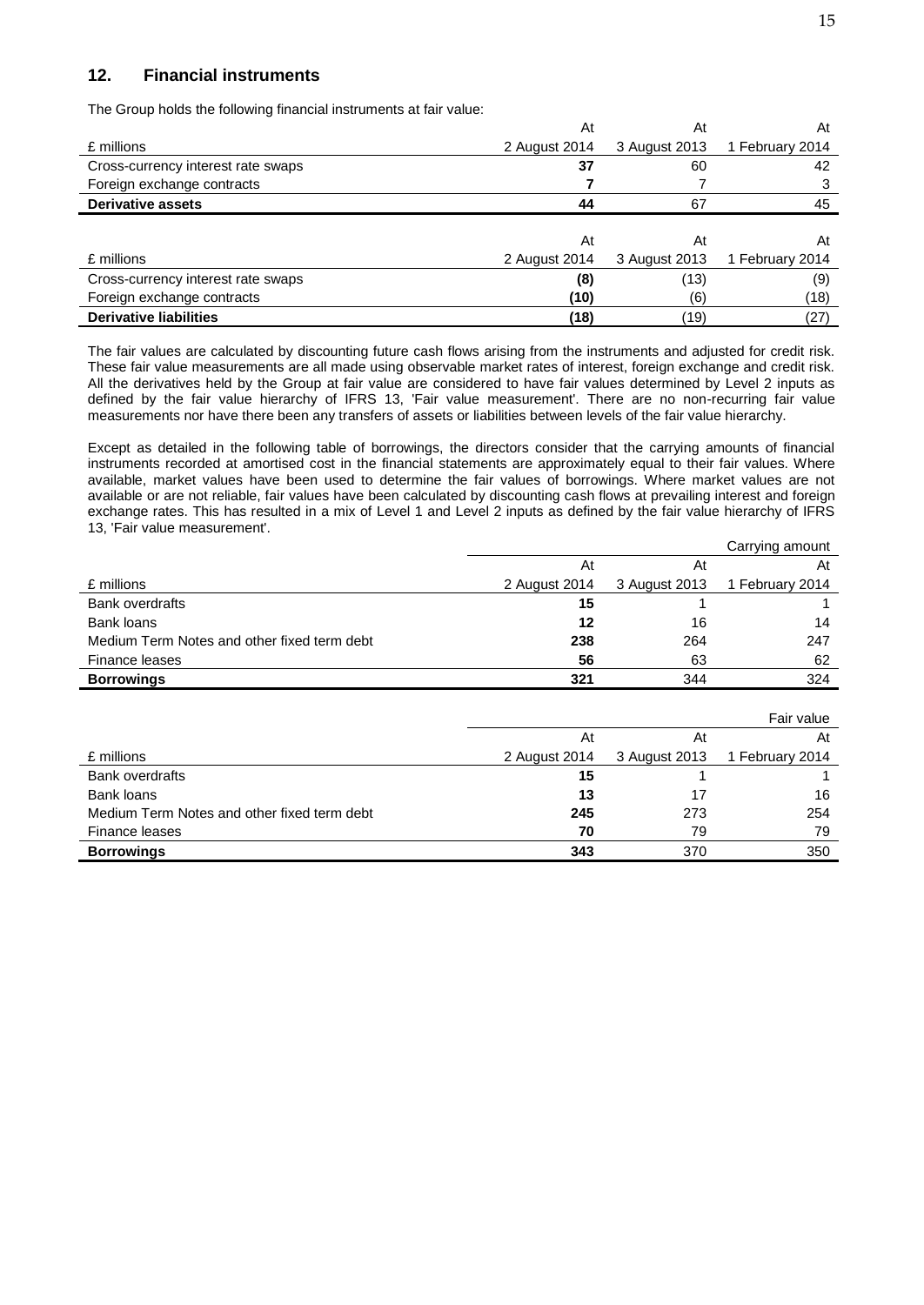#### **13. Other reserves**

|                                           | Cash flow      | Translation |       |                |
|-------------------------------------------|----------------|-------------|-------|----------------|
| £ millions                                | hedge reserve  | reserve     | Other | Total          |
| At 2 February 2014                        | (5)            | 112         | 159   | 266            |
| Currency translation differences          |                |             |       |                |
| Group                                     |                | (77)        |       | (77)           |
| Cash flow hedges                          |                |             |       |                |
| Fair value losses                         | (6)            |             |       | (6)            |
| Losses transferred to inventories         | 16             |             |       | 16             |
| Tax on items that may be reclassified     | (3)            |             |       | (3)            |
| Other comprehensive income for the period | 7              | (77)        |       | (70)           |
| Purchase of own shares for cancellation   | $\blacksquare$ |             |       | 1              |
| At 2 August 2014                          | $\mathbf{2}$   | 35          | 160   | 197            |
|                                           |                |             |       |                |
| At 3 February 2013                        | (8)            | 374         | 159   | 525            |
| Currency translation differences          |                |             |       |                |
| Group                                     |                | (23)        |       | (23)           |
| Joint ventures and associates             |                | (1)         |       | (1)            |
| Cash flow hedges                          |                |             |       |                |
| Fair value gains                          | 13             |             |       | 13             |
| Gains transferred to inventories          | (1)            |             |       | (1)            |
| Tax on items that may be reclassified     | (4)            | 2           |       | (2)            |
| Other comprehensive income for the period | 8              | (22)        |       | (14)           |
| At 3 August 2013                          | ÷,             | 352         | 159   | 511            |
|                                           |                |             |       |                |
| At 3 February 2013                        | (8)            | 374         | 159   | 525            |
| Currency translation differences          |                |             |       |                |
| Group                                     |                | (210)       |       | (210)          |
| Joint ventures and associates             |                | (25)        |       | (25)           |
| Transferred to income statement           |                | (31)        |       | (31)           |
| Cash flow hedges                          |                |             |       |                |
| Fair value losses                         | (4)            |             |       | (4)            |
| Losses transferred to inventories         | 9              |             |       | 9              |
| Tax on items that may be reclassified     | (2)            | 4           |       | $\overline{2}$ |
| Other comprehensive income for the year   | 3              | (262)       |       | (259)          |
| At 1 February 2014                        | (5)            | 112         | 159   | 266            |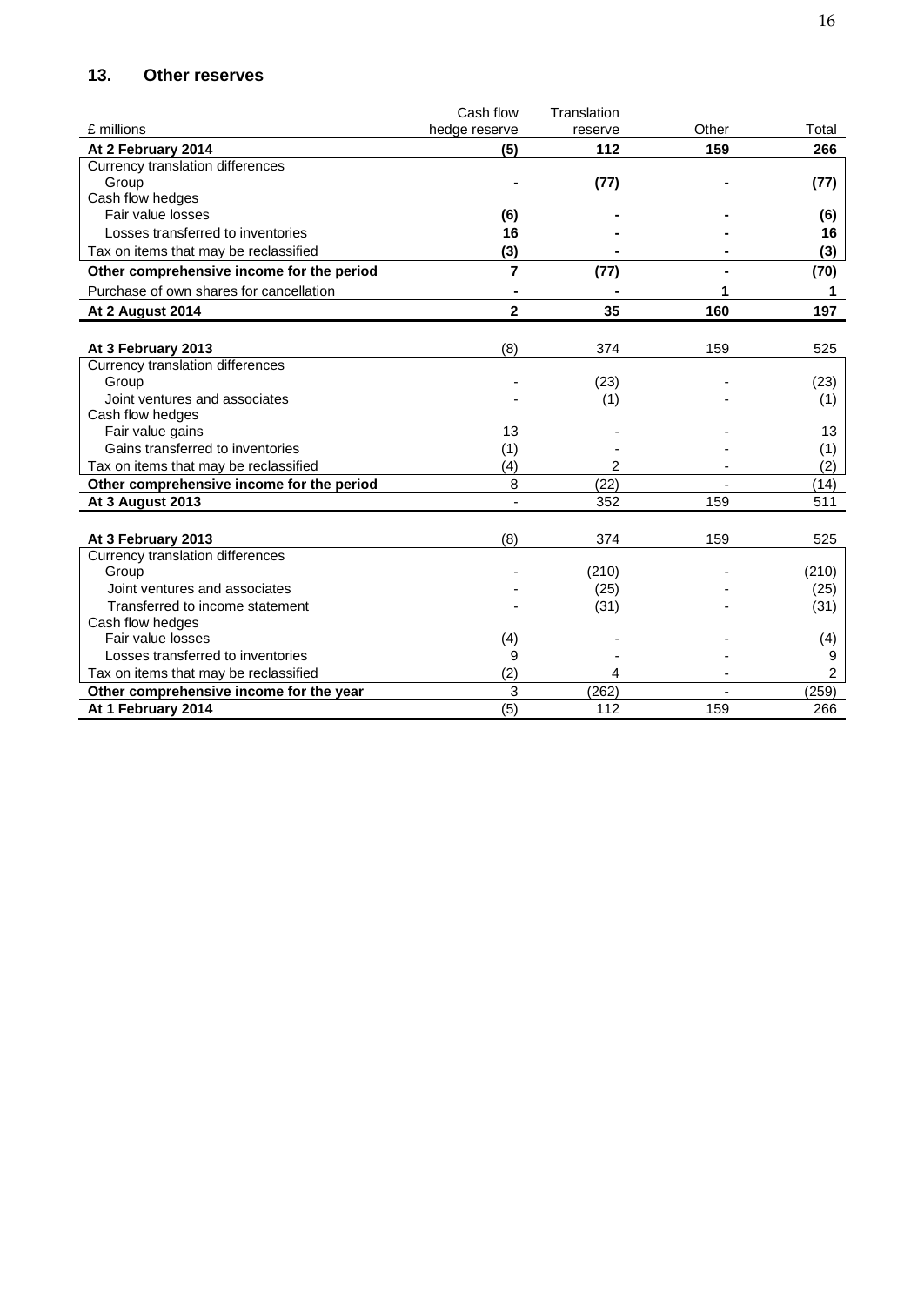# **14. Cash generated by operations**

|                                                             | Half year ended | Half year ended | Year ended      |
|-------------------------------------------------------------|-----------------|-----------------|-----------------|
| £ millions                                                  | 2 August 2014   | 3 August 2013   | 1 February 2014 |
| <b>Operating profit</b>                                     | 378             | 376             | 736             |
| Share of post-tax results of joint ventures and associates  | (2)             | (5)             | (8)             |
| Depreciation and amortisation                               | 132             | 130             | 261             |
| Impairment losses                                           |                 |                 | 2               |
| (Profit)/loss on disposal of property, plant and equipment, |                 |                 |                 |
| investment property and intangible assets                   | (22)            | (1)             |                 |
| Share-based compensation charge                             | 6               |                 |                 |
| Increase in inventories                                     | (179)           | (60)            | (31)            |
| Increase in trade and other receivables                     | (28)            | (50)            | (60)            |
| Increase in trade and other payables                        | 243             | 234             | 118             |
| Movement in provisions                                      | (4)             | (21)            | (29)            |
| Movement in post employment benefits                        | (12)            | (10)            | (21)            |
| Cash generated by operations                                | 512             | 600             | 976             |

#### **15. Net cash**

|                                               | At            | At            | At              |
|-----------------------------------------------|---------------|---------------|-----------------|
| £ millions                                    | 2 August 2014 | 3 August 2013 | 1 February 2014 |
| Cash and cash equivalents                     | 627           | 559           | 535             |
| <b>Bank overdrafts</b>                        | (15)          |               | (1)             |
| Cash and cash equivalents and bank overdrafts | 612           | 558           | 534             |
| Short-term deposits                           | 167           |               |                 |
| Bank loans                                    | (12)          | (16)          | (14)            |
| Medium Term Notes and other fixed term debt   | (238)         | (264)         | (247)           |
| Financing derivatives                         | 23            | 44            | 27              |
| Finance leases                                | (56)          | (63)          | (62)            |
| Net cash                                      | 496           | 259           | 238             |

Short-term deposits comprise bank deposits with original maturities of between three and 12 months.

|                                                     | Half year ended | Half year ended | Year ended      |
|-----------------------------------------------------|-----------------|-----------------|-----------------|
| £ millions                                          | 2 August 2014   | 3 August 2013   | 1 February 2014 |
| Net cash at beginning of period                     | 238             | 38              | 38              |
| Net increase in cash and cash equivalents and       |                 |                 |                 |
| bank overdrafts                                     | 109             | 137             | 153             |
| Increase in short-term deposits                     | 167             |                 |                 |
| Repayment of bank loans                             | 2               | 89              | 89              |
| Repayment of Medium Term Notes and other fixed term |                 |                 |                 |
| debt                                                |                 | 33              | 33              |
| Receipt on financing derivatives                    |                 | (6)             | (6)             |
| Capital element of finance lease rental payments    |                 | 6               | 13              |
| Cash flow movement in net cash                      | 285             | 259             | 282             |
| Borrowings acquired                                 |                 | (35)            | (35)            |
| Exchange differences and other non-cash movements   | (27)            | (3)             | (47)            |
| Net cash at end of period                           | 496             | 259             | 238             |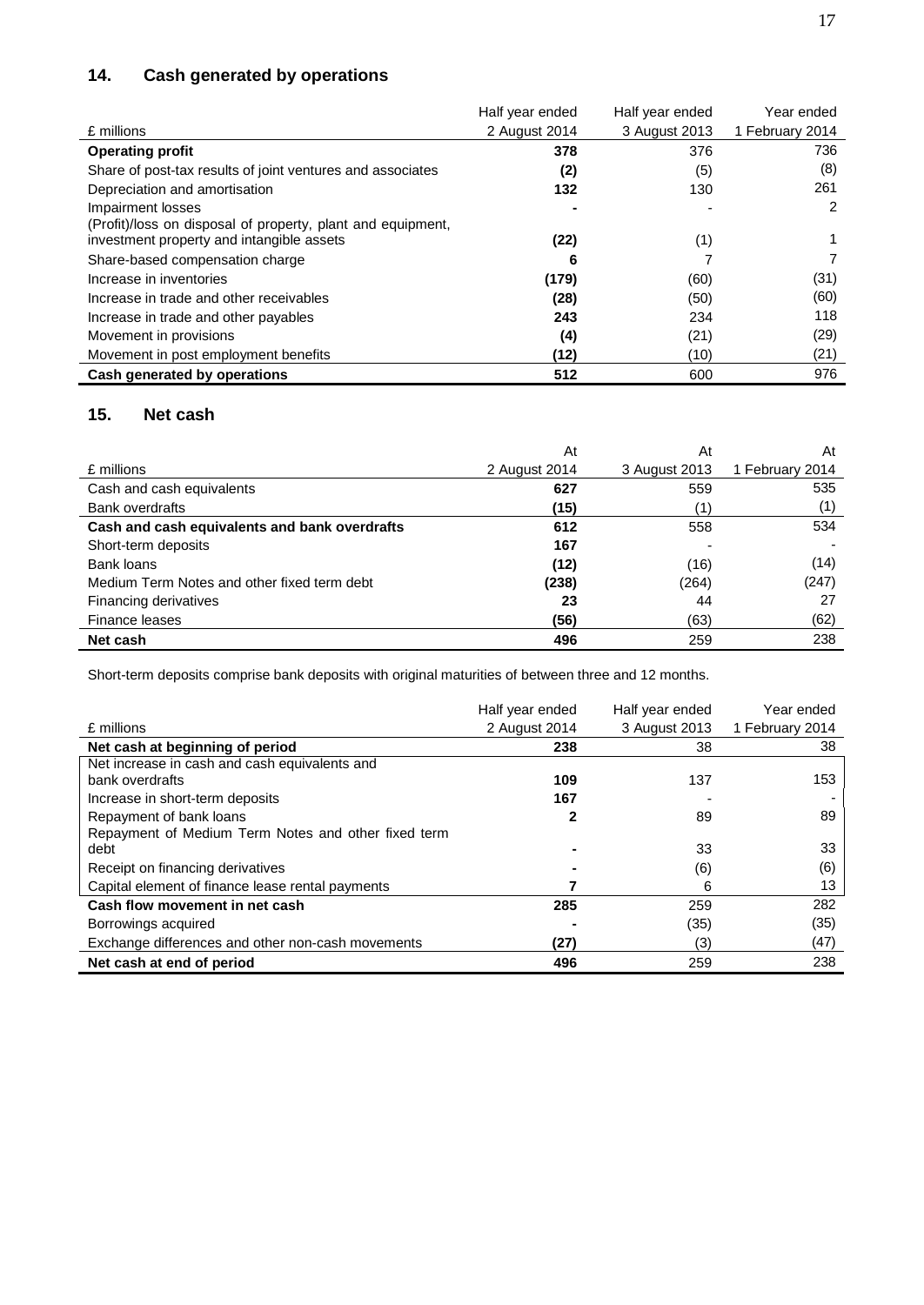#### **16. Acquisitions and disposals**

On 3 April 2014, Kingfisher announced it had entered into exclusive negotiations with the principal shareholders of Mr Bricolage, the French home improvement retailer, to acquire their shareholding. A non-binding memorandum of understanding was entered into, marking the start of exclusive negotiations during which the operating businesses of Mr Bricolage and of Kingfisher in France (Castorama and Brico Dépôt) would meet with their respective works councils and would propose improved commercial terms to the franchisees of Mr Bricolage. The outcome of these negotiations was successful and accordingly, a binding agreement was entered into on 23 July 2014.

The acquisition by Kingfisher of the shares of the principal shareholders of Mr Bricolage will now proceed subject to French anti-trust clearance. Subsequently, a mandatory offer will be made to acquire the shares held by the minority shareholders at the agreed price per share of €15, in accordance with applicable law. The closure of the acquisition of the shareholding of the principal shareholders is expected to be completed around the end of Kingfisher's 2014/15 financial year.

In the prior period, the Group acquired 100% of the share capital of the Bricostore Romania companies for cash consideration of £35m (along with a non-cash element of £16m) and acquired cash of £7m and borrowings of £35m.

The Group received proceeds of €236m (£198m) following the disposal of its 21% stake in Hornbach in March 2014.

#### **17. Contingent assets and liabilities**

The Group has arranged for certain guarantees to be provided to third parties in the ordinary course of business. Of these guarantees, only £1m (2013/14: £1m) would crystallise due to possible future events not wholly within the Group's control. At 1 February 2014 the amount was £1m.

The Group is subject to claims and litigation arising in the ordinary course of business and provision is made where liabilities are considered likely to arise on the basis of current information and legal advice.

#### **18. Related party transactions**

The Group's significant related parties are its joint ventures, associates and pension schemes as disclosed in note 37 of the annual financial statements for the year ended 1 February 2014. There have been no significant changes in related parties or related party transactions in the period, except that Hornbach is no longer a related party.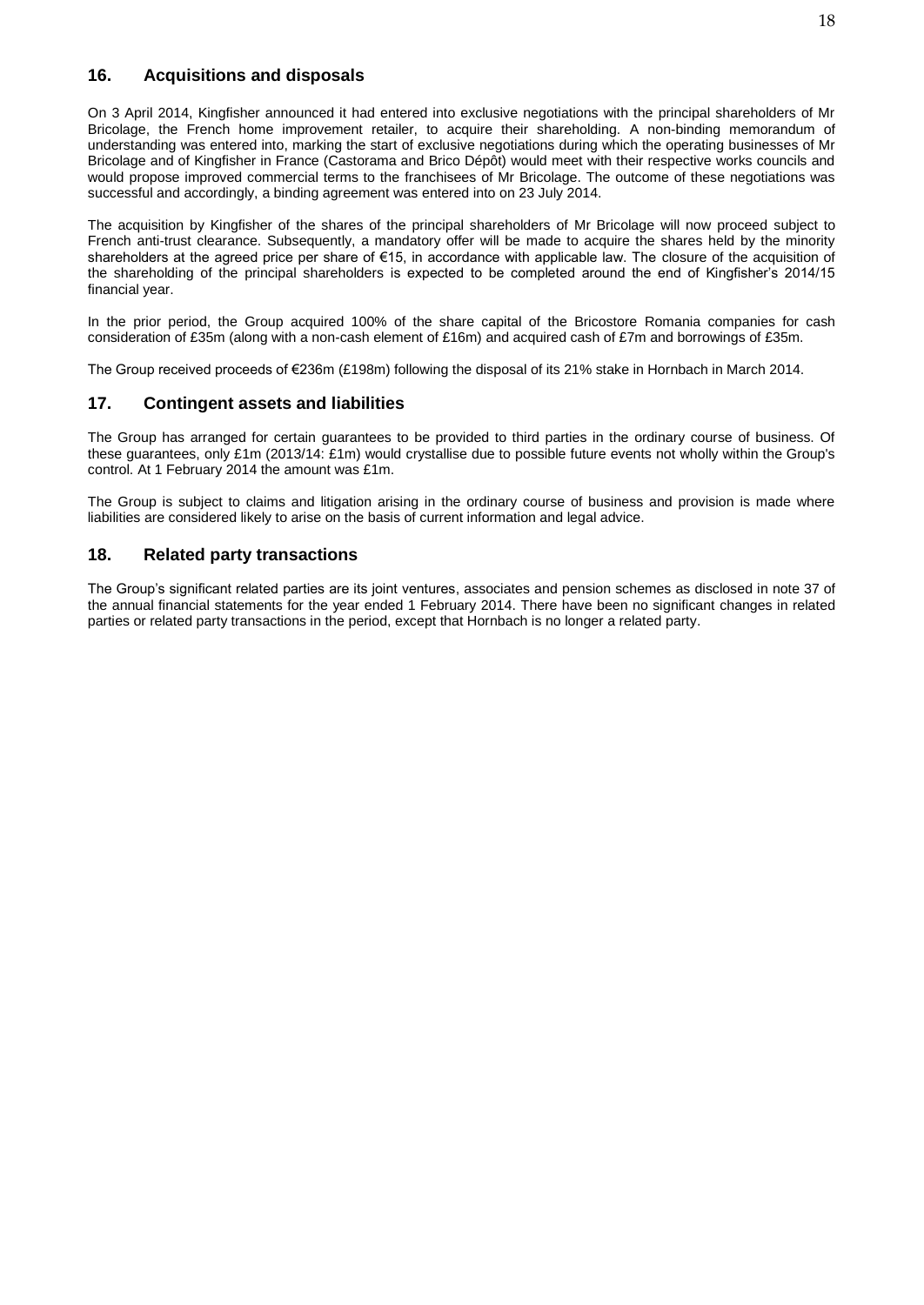### **STATEMENT OF DIRECTORS' RESPONSIBILITIES**

The Directors confirm that this set of interim condensed financial statements has been prepared in accordance with IAS 34, 'Interim Financial Reporting', as adopted by the European Union and that the interim management report includes a fair review of the information required by DTR 4.2.7R and DTR 4.2.8R, namely:

- an indication of important events that have occurred during the period and their impact on the interim condensed financial statements, and a description of the principal risks and uncertainties for the remainder of the financial year; and
- material related party transactions in the period and any material changes in the related party transactions described in the last annual report.

The Directors of Kingfisher plc were listed in the Kingfisher plc Annual Report for the year ended 1 February 2014. With the exception of Philippe Tible, who stepped down as a Director of Kingfisher plc on 31 July 2014, there have been no changes in the period.

By order of the Board

Sir Ian Cheshire **Karen Witts**<br>Group Chief Executive **Karen Witts** Group Finar 9 September 2014

Group Finance Director<br>9 September 2014